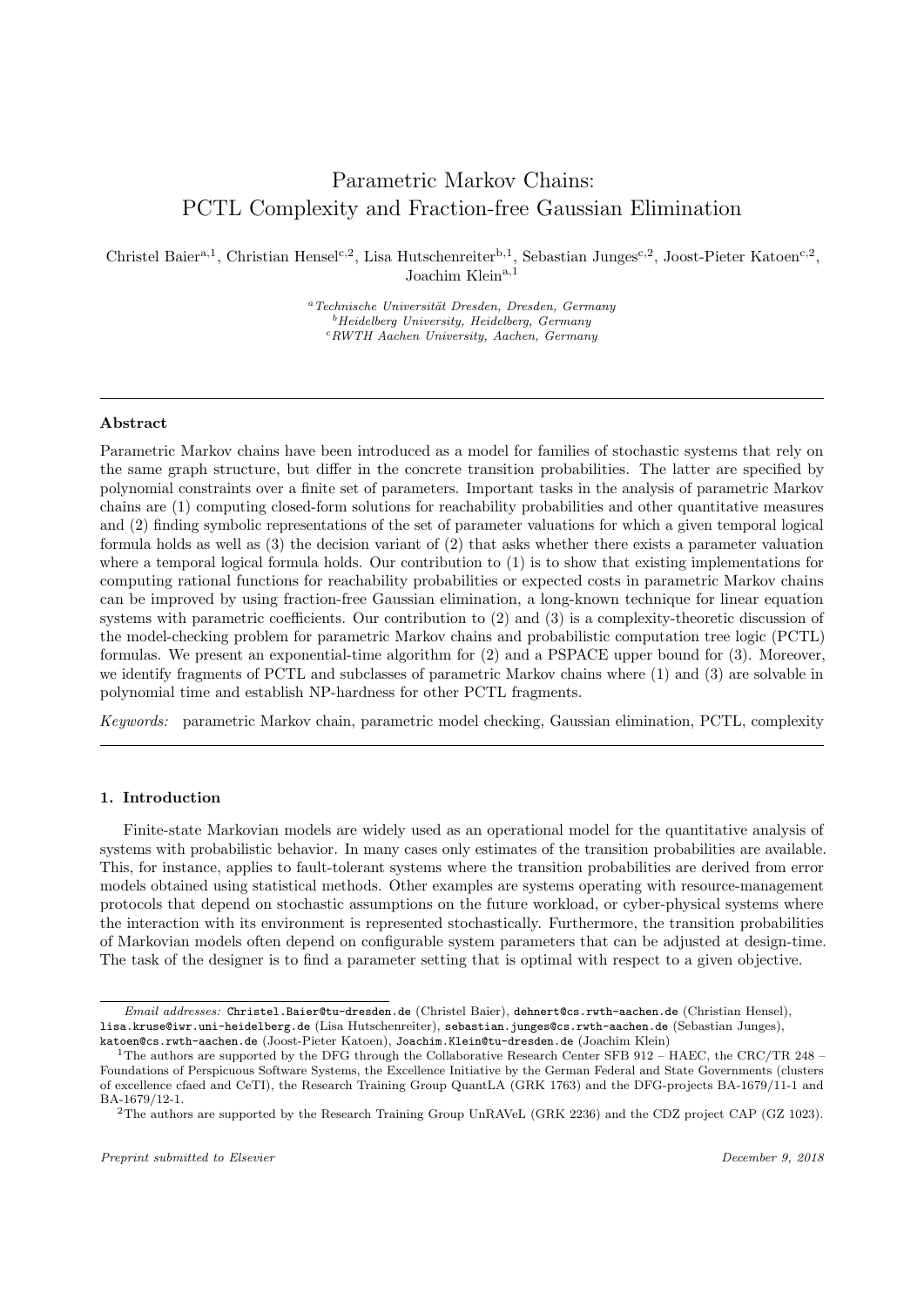The possible change of transition probabilities motivated the investigation of *interval Markov chains* (IMCs) [\[1\]](#page-31-0). The transitions of IMCs are equipped with intervals of transition probabilities rather than concrete probability values. The model of parametric Markov chains (pMCs) has been been introduced independently by Daws [\[2\]](#page-31-1) and Lanotte et al. [\[3\]](#page-31-2). pMCs are more general than IMCs as their transition probabilities are given by polynomials with rational coefficients over a fixed set of real-valued parameters  $x_1, \ldots, x_k$ , and allow for expressing dependencies between transition probabilities. These concepts can be further generalized to accommodate rational functions, that is, quotients of polynomials, as transition probabilities (see, e. g., [\[4\]](#page-31-3)).

It is well-known that the probabilities  $p_s$  for reachability conditions  $\Diamond Goal$  in pMCs with a finite state space  $S$  and a fixed underlying graph structure can be characterized as the unique solution of a linear equation system  $A \cdot p = b$  where  $p = (p_s)_{s \in S}$  is the solution vector, and  $A = A(x_1, \ldots, x_k)$  is a matrix where the coefficients are rational functions. Likewise,  $b = b(x_1, \ldots, x_k)$  is a vector whose coefficients are rational functions. Note that it is no limitation to assume that the entries in  $A$  and  $b$  are polynomials, as rational function entries can be converted to a common denominator, which can then be removed. By construction, the denominator is never 0. Now,  $A \cdot p = b$  can be viewed as a linear equation system over the field  $\mathbb{Q}(x_1, \ldots, x_k)$  of rational functions with rational coefficients. As a consequence, the probabilities for reachability conditions are rational functions. This has been observed independently by Daws [\[2\]](#page-31-1) and Lanotte et al. [\[3\]](#page-31-2). Daws [\[2\]](#page-31-1) describes a computation scheme that relies on a state-elimination algorithm inspired by the state-elimination algorithm for computing regular expressions for nondeterministic finite automata. This, however, is fairly the same as Gaussian elimination for matrices over the field of rational functions.

As observed by Hahn et al.  $[4]$ , the naïve implementation of Gaussian elimination for pMCs, which treats the polynomials in  $A$  and  $b$  as syntactic atoms, leads to a representation of the rational functions  $p_s = p_s(x_1, \ldots, x_k)$  as the quotient of extremely (exponentially) large polynomials. In their implementation PARAM [\[5\]](#page-31-4) (as well as in the re-implementation within PRISM [\[6\]](#page-31-5)), the authors of [\[4\]](#page-31-3) use computer-algebra tools to simplify rational functions in each step of Gaussian elimination by identifying the greatest common divisor (gcd) of the numerator and the denominator polynomial. Together with polynomial-time algorithms for the gcd-computation of univariate polynomials  $(k=1)$ , this approach yields a polynomial-time algorithm for computing the rational functions for reachability probabilities in pMCs with a single parameter. Unfortunately, gcd-computations are known to be expensive for the multivariate case (i.e.,  $k \geqslant 2$ ) [\[7\]](#page-31-6). To mitigate the cost of the gcd-computations, the model checker Storm [\[8\]](#page-31-7) successfully uses techniques proposed in [\[9\]](#page-31-8) such as caching and the representation of the polynomials in partially factorized form during the elimination steps.

However, it is possible to completely avoid gcd-computations by using *one-step fraction-free Gaussian* elimination. Surprisingly, this has not yet been investigated in the context of pMCs, although it is a well-known technique in mathematics. According to Bareiss [\[10\]](#page-31-9), this variant of Gaussian elimination goes at least back to Camille Jordan (1838–1922), and has been rediscovered several times since. Like standard Gaussian elimination it relies on the triangulation of the matrix, and finally obtains the solution by back substitution. Applied to matrices over polynomial rings the approach generates matrices with polynomial coefficients (rather than rational functions) and ensures that the degree of the polynomials in all intermediate matrices grows at most linearly. This is achieved by dividing, in each elimination step, by a factor known by construction. Thus, when applied to a pMC with linear expressions for the transition probabilities, the degree of all polynomials in the solution vector is bounded by the number of states. So for any fixed number of parameters k, one-step fraction-free Gaussian elimination yields an alternative polynomial-time algorithm for computing the rational functions for reachability probabilities. Analogous statements hold for expectations of random variables that are computable via linear equation systems, such as the expected accumulated weights until reaching a goal, and the expected mean payoff.

Contribution and paper structure. The purpose of this paper is to study the complexity of the model-checking problem for pMCs and probabilistic computation tree logic (PCTL) [\[11\]](#page-31-10), and its extensions by expectation operators for pMCs augmented by weights for its states. In the first part of the paper (Section [3\)](#page-6-0), we discuss the use of Bareiss' one-step fraction-free Gaussian elimination for computing reachability probabilities and expected accumulated rewards. The main advantage of the one-step fraction-free Gaussian elimination is that it both avoids a blow-up of the intermediate equations, and the use of the costly gcd-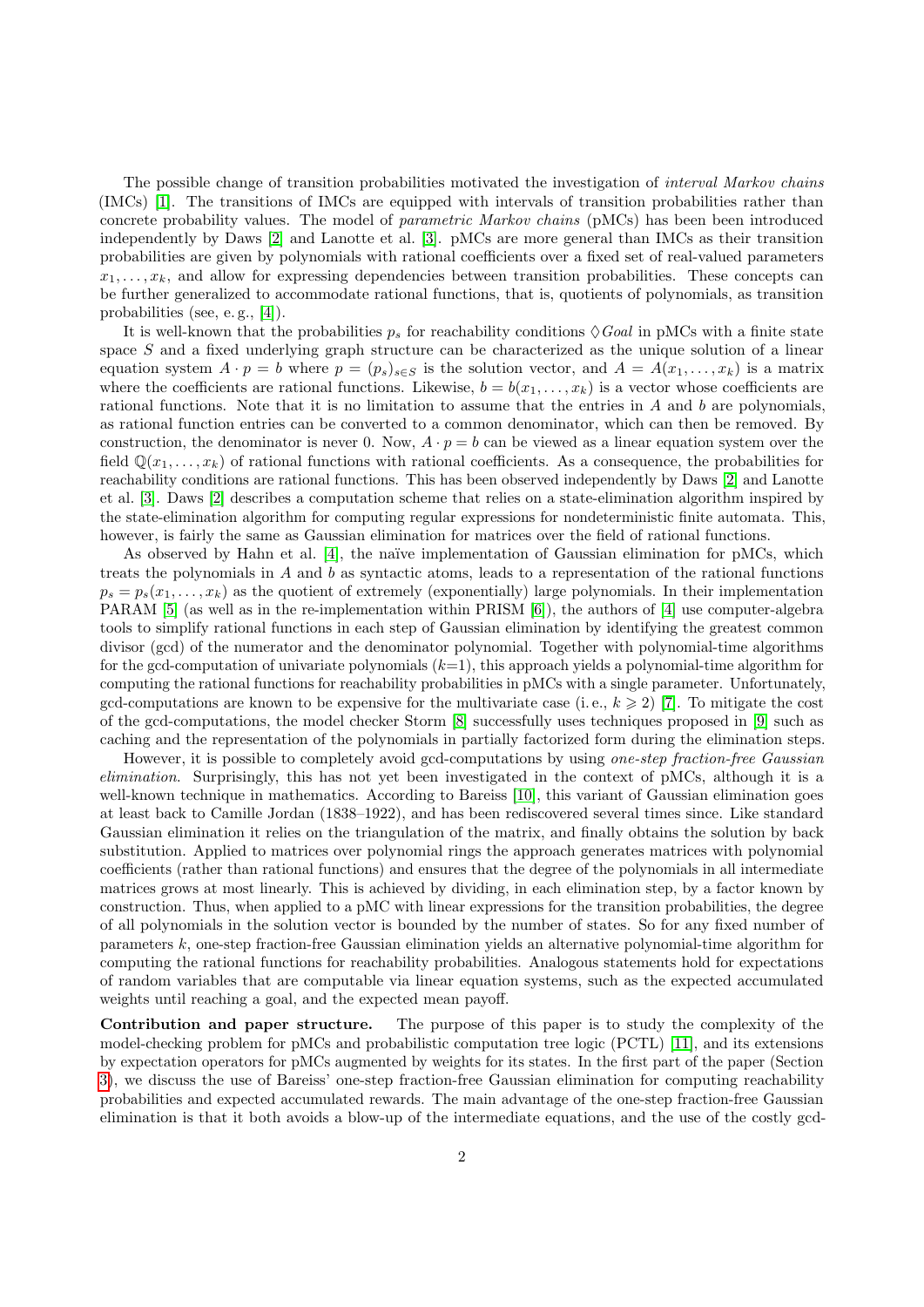<span id="page-2-0"></span>

|              | Univariate / Fixed               | Multivariate                                       |
|--------------|----------------------------------|----------------------------------------------------|
| PCTL         | in $P$ [Thm.10]                  | NP-hard (conjunction [Thm.9] or augmented [Thm.8]) |
| (no nesting) |                                  | in PSPACE [Thm.7]                                  |
| <b>PCTL</b>  | $NP$ -complete (cyclic) [Thm.11] | $NP$ -hard [Thm.8,9]                               |
|              |                                  | in PSPACE [Thm.7]                                  |
| $PCTL+EC$    | NP-complete (acyclic) [Thm.11]   | $NP$ -hard [Thm.8,9]                               |
|              |                                  | in PSPACE [Thm.7]                                  |

Table 1: Complexity results in a nutshell with references to the crucial theorems.

computations on multivariate polynomials. We implemented the fraction-free Gaussian elimination approach as an alternative solver for parametrized linear equation systems within Storm [\[8\]](#page-31-7), the state-of-the-art probabilistic model checker for pMCs, and empirically evaluate its performance in comparison with the standard approaches. The second part of the paper (Section [4\)](#page-18-0) presents complexity-theoretic results for the PCTL model-checking problem for pMCs.

- We describe an exponential-time algorithm for computing a symbolic representation of all parameter valuations under which a given PCTL formula holds, and provide a PSPACE upper bound for the decision variants that ask whether a given PCTL formula holds for some or all admissible parameter valuations.
- The known NP-/coNP-hardness results for IMCs [\[12,](#page-31-11) [13\]](#page-31-12) carry over to the parametric case. We strengthen this result by showing that the existential PCTL model-checking problem remains NP-hard even for acyclic pMCs and PCTL formulas with a single probability operator.
- For the univariate case, we prove NP-completeness for the existential PCTL model-checking problem, and identify two fragments of PCTL where model checking is solvable in polynomial time: (1) Boolean combinations of threshold constraints for reachability probabilities, expected accumulated weights until reaching a goal, and expected mean payoffs, and (2) PCTL formulas in positive normal form with lower probability thresholds interpreted over pMCs satisfying some monotonicity properties.
- Furthermore, we observe that the model-checking problem for PCTL with expectation operators for reasoning about expected costs until reaching a goal is in P for non-parametric Markov chains where the weights of the states are given as univariate polynomials, when restricting to Boolean combinations of the expectation operators.

We summarize the main complexity results in Table [1.](#page-2-0) A preliminary conference version of this article has appeared as [\[14\]](#page-31-13). This article extends the conference version with proofs omitted due to lack of space, a stronger NP-hardness result for existential model checking, a significantly improved implementation and an extended experimental evaluation.

Related work. Fraction-free Gaussian elimination is well-known in mathematics, and has been further investigated in various directions for matrices over unique factorization domains (such as polynomial rings), see e. g. [\[15,](#page-31-14) [16,](#page-31-15) [17,](#page-31-16) [18\]](#page-31-17). To the best of our knowledge, fraction-free Gaussian elimination has not yet been studied in the context of parametric Markovian models.

Besides the above mentioned work [\[2,](#page-31-1) [5,](#page-31-4) [4,](#page-31-3) [9,](#page-31-8) [19\]](#page-31-18) on the computation of the rational functions for reachability probabilities in pMCs, [\[3\]](#page-31-2) identifies instances where the parameter synthesis problem for pMCs with one or two parameters and probabilistic reachability constraints is solvable in polynomial time. These rely on the fact that there are closed-form representations of the (complex) zero's for univariate polynomials up to degree four and rather strong syntactic characterizations of pMCs. In Section [3,](#page-6-0) we provide an example to illustrate that the number of monomials in the numerators of the rational functions for reachability probabilities can grow exponentially in the number of states. We hereby reveal a flaw in [\[3\]](#page-31-2) where the polynomial-time computability of the rational functions for reachability probabilities has been stated even for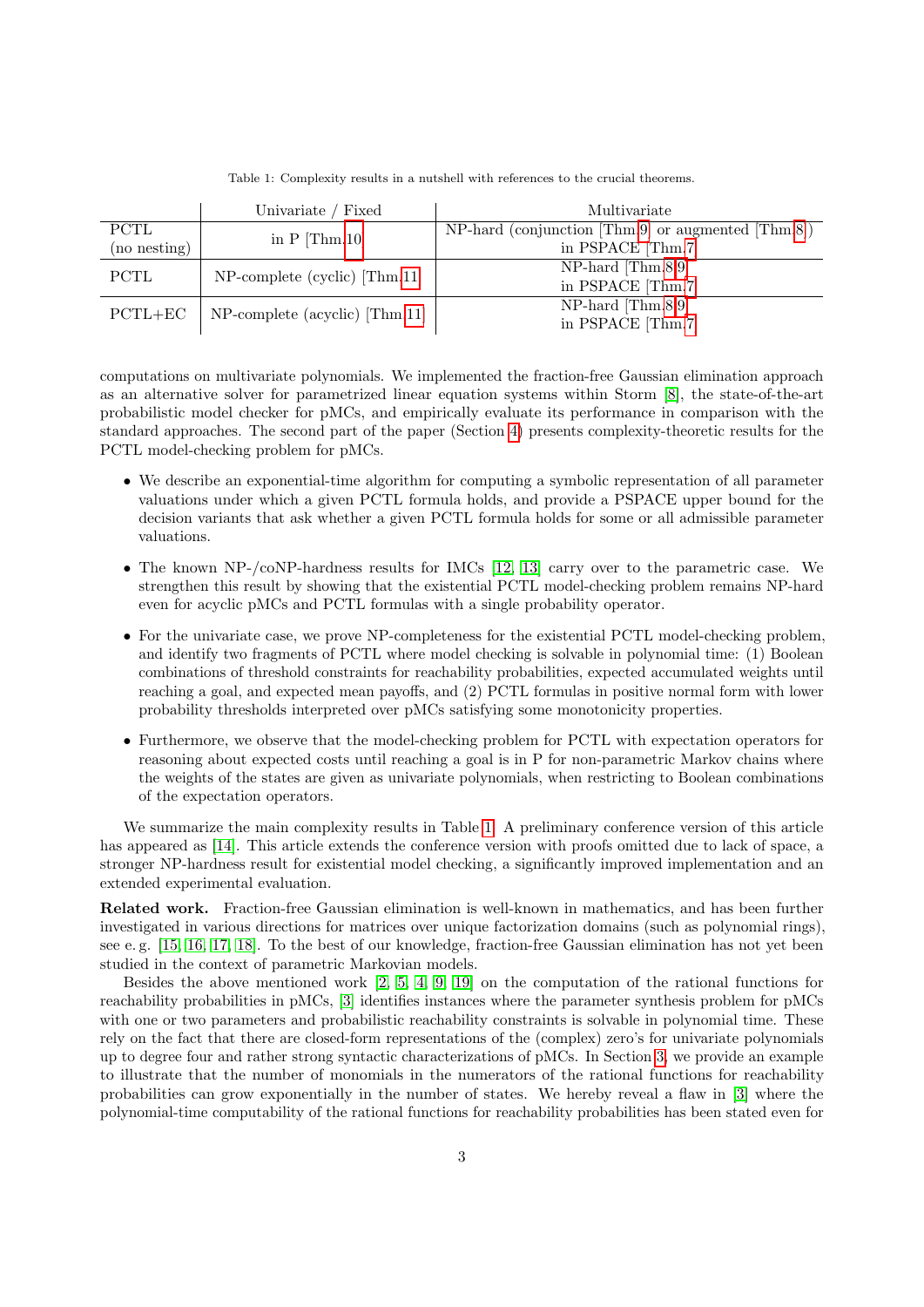the multivariate case. [\[20\]](#page-31-19) considers an approach for solving the parametric linear equation system obtained from sparse pMCs via Laplace expansion.

Model-checking problems for IMCs and temporal logics have been studied by several authors. Most in the spirit of our work on the complexity of the PCTL model-checking problem for pMCs is [\[12\]](#page-31-11) which studies the complexity of PCTL model checking in IMCs. Further complexity-theoretic results of the model-checking problem for IMCs and temporal logics have been established in [\[13\]](#page-31-12) for  $\omega$ -PCTL (extending PCTL by Boolean combinations of Büchi and co-Büchi conditions), and in [\[21\]](#page-31-20) for linear temporal logic (LTL). Our results of the second part can be seen as an extension of the work [\[12,](#page-31-11) [13\]](#page-31-12) for the case of pMCs. The NP lower bound for the multivariate case and a single threshold constraint for reachability probabilities strengthen the NP-hardness results of [\[12\]](#page-31-11). In [\[22\]](#page-31-21), NP-completeness of existential model checking for pMCs with changing graph structure is shown. Additionally, that paper provides a proof for square-root-sum hardness.

There exist several approaches to check whether all valuations (in some defined region) of a pMC satisfy a PCTL formula. PARAM [\[4,](#page-31-3) [5\]](#page-31-4) employs a heuristic, sampling based approach, while PROPhESY [\[19\]](#page-31-18) relies on SMT solving via the existential theory of the reals. For the same problem, [\[23\]](#page-31-22) uses a parameter lifting technique that avoids having to solve the parametric equation system by obtaining lower and upper bounds for the values in a given region by a reduction to non-parametric Markov decision processes. The existence of some value that satisfies the property is also addressed in [\[24\]](#page-32-0), which reduces the problem to a series of geometric programs.

#### <span id="page-3-0"></span>2. Preliminaries

The definitions in this section require a general understanding of Markov models, standard model checking, and temporal logics. More details can be found, e. g., in [\[25,](#page-32-1) [26\]](#page-32-2).

Discrete-time Markov chains. A *(discrete-time)* Markov chain (MC) M is a tuple  $(S, s_{init}, E, P)$  where S is a non-empty, finite set of *states* containing the *initial state*  $s_{\text{init}} \in S$ ,  $E \subseteq S \times S$  is a transition relation, and  $P: S \times S \to [0, 1]$  is the transition probability function satisfying  $P(s, t) = 0$  if and only if  $(s, t) \notin E$ , and  $\sum_{t \in S} P(s,t) = 1$  for all  $s \in S$  with  $Post(s) \triangleq \{t \in S : (s,t) \in E\}$  nonempty. We refer to  $G_{\mathcal{M}} = (S, E)$  as the graph of M. A state  $s \in S$  in which  $Post(s) = \emptyset$  is called a trap (state) of M.

An *infinite path* in M is an infinite sequence  $s_0s_1 \ldots \in S^{\omega}$  of states such that  $(s_i, s_{i+1}) \in E$  for  $i \in \mathbb{N}$ . Analogously, a *finite path* in M is a finite sequence  $s_0s_1 \ldots s_m \in S^*$  of states in M such that  $(s_i, s_{i+1}) \in E$ for  $i = 0, 1, \ldots, m-1$ . A path is called *maximal* if it is infinite or ends in a trap. Let Paths(s) denote the set of all maximal paths in M starting in s. Relying on standard techniques, every MC induces a unique probability measure  $Pr_{s}^{\mathcal{M}}$  on the set of all paths.

Furthermore, we can extend an MC with a *weight function wgt* :  $S \to \mathbb{Q}$ . The value assigned to a specific state  $s \in S$  is called the *weight* of s. It is sometimes also referred to as the *reward* of s.

**Steady-state probabilities and mean payoff.** Given a strongly connected MC  $\mathcal{M} = (S, s_{init}, E, P)$ , the steady-state probability  $\zeta_t$  for a state  $t \in S$  is the long-run frequency of visiting t along infinite paths. It is well-known that in finite-state strongly connected MC, the steady-state probabilities do not depend on the starting state and can be obtained as the unique solution of the linear equations

$$
\sum_{t \in S} \zeta_t = 1 \quad \text{and} \quad \zeta_t = \sum_{s \in S} P(s, t) \cdot \zeta_s \quad \text{for each state } s \in S.
$$

In matrix notations,  $\zeta = (\zeta_t)_{t \in S}$  is the unique (row) vector satisfying  $\zeta \cdot A = b$ , where the matrix A arises from  $I - P$  by replacing the column of one state t with the column vector  $(1, 1, \ldots, 1)$ , and where b is the row vector  $(0, 0, \ldots, 0, 1)$ .

Given an MC  $\mathcal{M} = (S, s_{init}, E, P)$  without traps that is augmented with a weight function  $wgt: S \to \mathbb{Q}$ , and  $T \subseteq S$ , the mean payoff along an infinite path in M with respect to T is the mean weight accumulated along the path when setting all weights assigned to states not in T to zero. Formally, if  $\pi = s_0 s_1 s_2 \dots \in$  Paths $(s_0)$ then

$$
mp(T)(\pi) = \limsup_{n \to \infty} \frac{1}{n} \cdot \sum_{i=0}^{n} wgt_T(s_i),
$$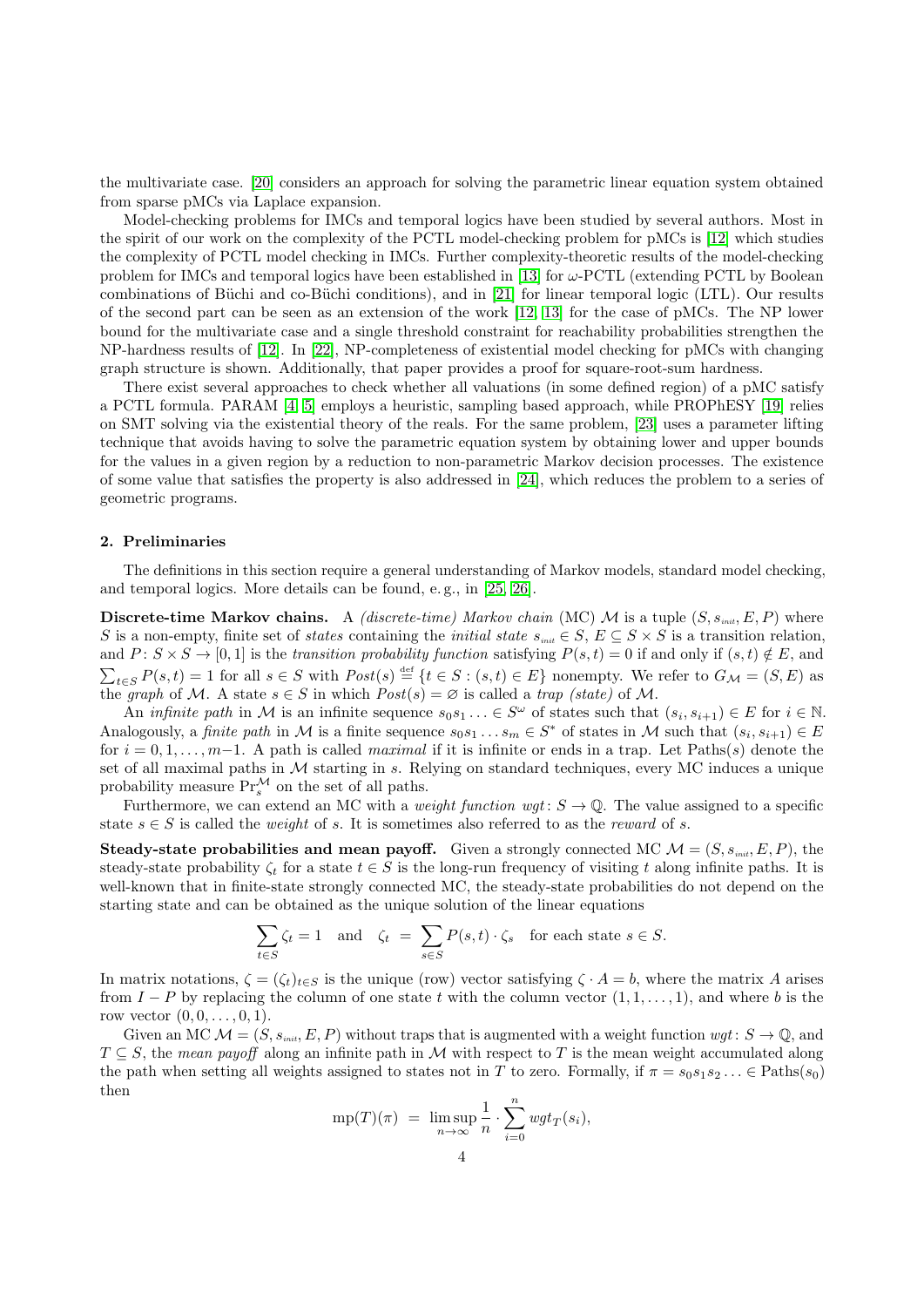where  $wgt_T(s) = wgt(s)$  if  $s \in T$ , and  $wgt_T(s) = 0$  if  $s \notin T$ . As almost all such paths will end up in a bottom strongly connected component (BSCC) of  $M$ , i.e., a subgraph of  $G_M$  from which no states in S outside this subgraph can be reached, within finitely many steps, it suffices to consider their behavior within this BSCC.

It is known that for almost all paths  $\pi$  eventually entering a BSCC B, the mean payoff is

$$
mp(T)(\pi) = \sum_{s \in B} \zeta_s \cdot wgt_T(s) \stackrel{\text{def}}{=} mp(T)(B)
$$

where  $\zeta_s$  is the steady-state probability. Note that the value mp(T)(B) only depends on B.

 $E_s^{\mathcal{M}}(\text{mp}(T))$  denotes the expectation of the random variable mp(T) when starting from state s. With the above observation we obtain:

$$
E_s^{\mathcal{M}}(\text{mp}(T)) = \sum_{B \in \mathcal{B}} \text{mp}(T)(B) \cdot \text{Pr}_s^{\mathcal{M}}(\Diamond B)
$$

where  $\Pr_s^{\mathcal{M}}(\Diamond B)$  stands for  $\Pr_s^{\mathcal{M}}\left\{\pi = s_0s_1s_2\ldots \in \text{Paths}(s) : s_i \in B \text{ for some } i\right\}$  and  $\mathcal B$  denotes the set of BSCCs in M. Thus, the expected mean payoffs  $E_s^{\mathcal{M}}(mp(T))$  are computable by solving the linear equation systems for the steady-state probabilities for each BSCC of  $\mathcal M$  (see above) and the linear equation systems for the reachability probabilities for the BSCCs.

**Accumulated weight.** Given an MC M with weights, and  $T \subseteq S$ , the accumulated weight along a path in M until reaching a state in T is the sum of weights assigned to states before the first state in T. For a finite path  $s_0s_1 \ldots s_m$ , let

$$
wgt(s_0s_1\ldots s_m) = wgt(s_0) + wgt(s_1) + \ldots + wgt(s_m).
$$

We now define  $\oint T$  as a random variable that maps maximal paths to values in  $\mathbb{R} \cup {\pm \infty}$ . Let  $\pi = s_0 s_1 s_2 \dots$ be a maximal path, i.e.,  $\pi$  is infinite, or finite and ending in a trap. If  $\pi$  visits T, i.e., there is some i with  $s_i \in T$ , then

$$
(\mathcal{F})^{\mathcal{M}}(\pi) = wgt(s_0 s_1 \dots s_{n-1})
$$

where n is the smallest index with  $s_n \in T$ . Note that  $(\frac{\phi T}{\pi}) = 0$  if  $s_0 \in T$ . If  $\pi$  does not visit T, then  $(\oint T)^{\mathcal{M}}(\pi) = 0$ . The expected accumulated weight for T in s, denoted by  $E_s^{\mathcal{M}}(\oint T)$ , is defined as the expectation of the random variable  $\oint T$ . In this article, we consider the case that almost all paths reach T, i.e., that  $\Pr_s^{\mathcal{M}}(\Diamond T) = 1$  for all states  $s \in S$ . In this case, the value assigned by  $(\frac{\Diamond T}{\Diamond T})^{\mathcal{M}}(\pi)$  to paths not visiting  $T$  is irrelevant, as the probability mass of the set of those paths is zero.

If  $Pr_s^{\mathcal{M}}(\Diamond T) = 1$  for all states  $s \in S$ , then the expected accumulated weight can be computed by solving the linear equation system resulting from the equations

$$
E_s^{\mathcal{M}}(\mathcal{\mathcal{F}}T) - \sum_{t \in S} P(s, t) \cdot E_t^{\mathcal{M}}(\mathcal{\mathcal{F}}T) = wgt(s)
$$

for  $s \in S \setminus T$ , with  $E_t^{\mathcal{M}}(\mathcal{F}) = 0$  for all  $t \in T$  in mind.

Parameters, polynomials, and rational functions. Let  $x_1, \ldots, x_k$  be parameters that can assume any real value,  $\overline{x} = (x_1, \ldots, x_k)$ . We write  $\mathbb{Q}[\overline{x}]$  for the *polynomial ring* over the rationals with variables  $x_1, \ldots, x_k$ . Each polynomial  $f \in \mathbb{Q}[\overline{x}]$  can be written as a sum of monomials, i.e.,  $f = \sum_{(i_1,...,i_k) \in I} \alpha_{i_1,...,i_k} \cdot x_1^{i_1} \cdot x_2^{i_2} \cdot ... \cdot x_k^{i_k}$ where I is a finite subset of  $\mathbb{N}^k$  and  $\alpha_{i_1,\dots,i_k} \in \mathbb{Q}$ . If I is empty, or  $\alpha_{i_1,\dots,i_k} = 0$  for all tuples  $(i_1,\dots,i_k) \in I$ , then f is the *null function*, generally denoted by 0. The *degree* of f is defined as  $\deg(f) = \max\{i_1 + \ldots + i_k :$  $(i_1, \ldots, i_k) \in I, \alpha_{i_1, \ldots, i_k} \neq 0$  where  $\max(\emptyset) = 0$ .

A linear function is a function  $f \in \mathbb{Q}[\overline{x}]$  with  $\deg(f) \leq 1$ . A rational function is a function of the form  $f/g$  with  $f, g \in \mathbb{Q}[\overline{x}]$ ,  $g \neq 0$ . The field of all rational functions is denoted by  $\mathbb{Q}(\overline{x})$ . We write Constr  $[\overline{x}]$  for the set of all *polynomial constraints* of the form  $f \bowtie g$  where  $f, g \in \mathbb{Q}[\overline{x}]$ , and  $\bowtie \in \{<,\leqslant,>,\geqslant,\equiv\}.$ 

**Parametric Markov chains.** A parametric Markov chain on  $\overline{x}$ , pMC for short, is a tuple  $\mathfrak{M} = (S, s_{init}, E, \mathbf{P})$ where S,  $s_{\text{init}}$ , and E are defined as for MCs, and  $\mathbf{P}: S \times S \to \mathbb{Q}(\overline{x})$  is the transition probability function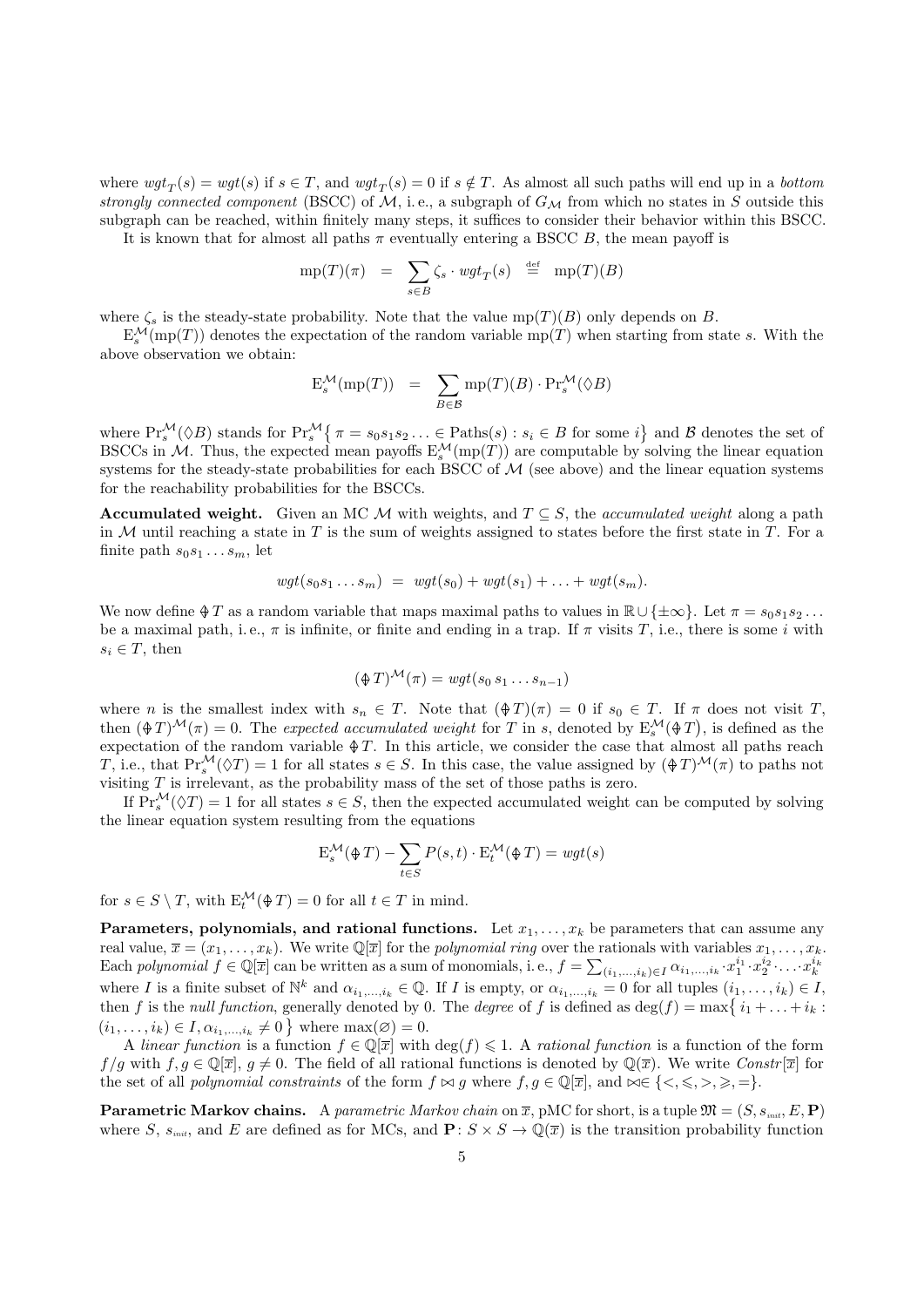with  $P(s,t) = 0$ , i.e., the null function, if and only if  $(s,t) \notin E$ . Intuitively, a pMC defines the family of Markov chains arising by plugging in concrete values for the parameters. As for Markov chains, we can extend pMCs with weight functions. In addition to assigning rational values, i.e., a weight function of the form  $wqt: S \to \mathbb{Q}$ , we also consider parametric weight functions  $wqt: S \to \mathbb{Q}(\overline{x})$ .

A parameter valuation  $\bar{\xi} = (\xi_1, \ldots, \xi_k) \in \mathbb{R}^k$  is said to be *admissible* for  $\mathfrak{M}$  if for each state  $s \in S$  we have  $\sum_{t \in S} P_{\overline{\xi}}(s,t) = 1$  if  $Post(s)$  nonempty, and  $P_{\overline{\xi}}(s,t) > 0$  if and only if  $(s,t) \in E$ , where  $P_{\overline{\xi}}(s,t) = P(s,t)(\xi)$ for all  $(s,t) \in S \times S$ . Let  $X_{\mathfrak{M}}$ , or briefly X, denote the set of admissible parameter valuations for  $\mathfrak{M}$ . Given  $\xi \in X$  the Markov chain associated with  $\xi$  is  $\mathcal{M}_{\overline{\xi}} = \mathfrak{M}(\xi) = (S, s_{\text{init}}, E, P_{\overline{\xi}})$ . The semantics of the pMC M is then defined as the family of Markov chains induced by admissible parameter valuations, that is,  $[\mathfrak{M}] = \{ \mathfrak{M}(\bar{\xi}) : \bar{\xi} \in X \}$ . The admissibility constraints ensure that all of the Markov chains  $[\mathfrak{M}]$ <br>share the same underlying graph structure  $G_{\xi}$ , and that qualitative reachability probabilities (e.g share the same underlying graph-structure  $G_M$  and that qualitative reachability probabilities (e.g. "can be reached with positive probability", "can be reached with probability 1") do not depend on the concrete parameter valuations. This property can be used in a graph-based preprocessing step to identify states where a reachability probability is always 0 and remove those during the construction of the linear equation system, ensuring the uniqueness of the solution.

An augmented pMC is a tuple  $\mathfrak{M} = (S, s_{\text{init}}, E, \mathbf{P}, \mathfrak{C})$  where S,  $s_{\text{init}}$ , E, and P are defined as for pMCs, and  $\mathfrak{C} \subset \text{Constr}[\overline{x}]$  is a finite set of polynomial constraints. A parameter valuation  $\overline{\xi}$  is admissible for an augmented pMC if it is admissible for the induced plain pMC  $(S, s_{\text{init}}, E, \mathbf{P})$ , and satisfies all polynomial constraints in  $\mathfrak{C}$ . As for plain pMC, we denote the set of admissible parameter valuations of an augmented pMC by  $X_{\mathfrak{M}}$ , or briefly X.

A, possibly augmented, pMC  $\mathfrak{M}$  is called *linear*, or *polynomial*, if all transition probability functions and constraints are linear functions in  $\bar{x}$ , or polynomials in  $\bar{x}$ , respectively.

Interval Markov chains. An interval Markov chain (IMC) [\[12\]](#page-31-11) can be seen as a special case of a linear augmented pMC with one parameter  $x_{s,t}$  for each edge  $(s,t) \in E$ , and linear constraints  $\alpha_{s,t} \leq_1 x_{s,t} \leq_2 \beta_{s,t}$ for each edge with  $\alpha_{s,t}, \beta_{s,t} \in \mathbb{Q} \cap [0,1]$  and  $\leq_1, \leq_2 \in \{<,\leqslant\}$ . According to the terminology introduced in [\[12\]](#page-31-11), this interpretation of the intervals corresponds to the semantics of IMC as an "uncertain Markov chain". The alternative semantics of IMC as a Markov decision process will not be considered in this paper.

Labellings. Each of these types of Markov chain, whether MC, (augmented) pMC, or IMC, can be equipped with a labelling function  $\mathcal{L}: S \to 2^{\text{AP}}$ , where AP is a finite set of atomic propositions. If not explicitly stated, we assume the implicit labelling of the Markov chain defined by using the state names as atomic propositions and assigning each name to the respective state.

Probabilistic computation tree logic. We augment the standard notion of probabilistic computation tree logic (PCTL) [\[11\]](#page-31-10) with operators  $\mathbb{E}_{\bowtie r}(\rho)$  for the expected accumulated weight and mean payoff, and  $\mathbb{C}_{\Pr}(\varphi,\bowtie,\varphi), \mathbb{C}_{E}(\rho,\bowtie,\rho)$  for comparison. Let AP be a finite set of atomic propositions with  $a \in \mathcal{AP}$ , and let  $\bowtie$  denote  $\leq, \geq, \leq, \geq,$  or  $=, c \in [0, 1]$ , and  $r \in \mathbb{Q}$ . Then

$$
\Phi ::= \text{true} |a| \Phi \wedge \Phi | \neg \Phi | \mathbb{P}_{\bowtie c}(\varphi) | \mathbb{E}_{\bowtie r}(\rho) | \mathbb{C}_{\text{Pr}}(\varphi, \bowtie, \varphi) | \mathbb{C}_{\text{E}}(\rho, \bowtie, \rho) \text{ state formula}
$$
\n
$$
\varphi ::= \bigcirc \Phi | \Phi \cup \Phi \text{ path formula} \qquad \rho ::= \Phi \Phi_p | \text{mp}(\Phi) \text{ terms for random variables}
$$

Here, the  $\Phi_p$  in  $\Phi \Phi_p$  denotes the propositional fragment using only atomic propositions (i.e.,  $\Phi_p ::=$  true  $a \mid \Phi_p \wedge \Phi_p \mid \neg \Phi_p$ . Below, we will impose further restrictions on the  $\Phi_p$  in  $\Phi \Phi_p$  to ensure the existence of the expected accumulated weight.

The basic temporal modalities are  $\bigcirc$  (*next*) and U (*until*). The usual derived temporal modalities  $\Diamond$ (eventually), R (release) and  $\Box$  (always) are as usual defined by  $\Diamond \Phi \stackrel{\text{def}}{=} \text{true} \cup \Phi$ , and  $\mathbb{P}_{\bowtie c}(\Phi_1 \mathsf{R} \Phi_2) \stackrel{\text{def}}{=}$  $\mathbb{P}_{\overline{\bowtie} 1-c}((\neg\Phi_1)\mathsf{U\,}(\neg\Phi_2)),$  where, e.g.,  $\overline{\leqslant}$  is  $\geqslant$  and  $\overline{<}$  is  $>$ , and  $\Box\Phi\stackrel{\scriptscriptstyle\rm def}{=}$  false R  $\Phi.$ 

We use PCTL to refer to unaugmented probabilistic computation tree logic. If we add only the expectation operator we write PCTL+E, and, analogously, PCTL+C if we only add the comparison operator for probabilities. PCTL+EC denotes the full logic defined above.

For an MC M with states labelled by  $\mathcal{L}: S \to AP$  we use the standard semantics [\[26\]](#page-32-2), with  $Sat_{\mathcal{M}}(\Phi)$ denoting the set of states that satisfy state formula Φ. We only recap the semantics of the probability,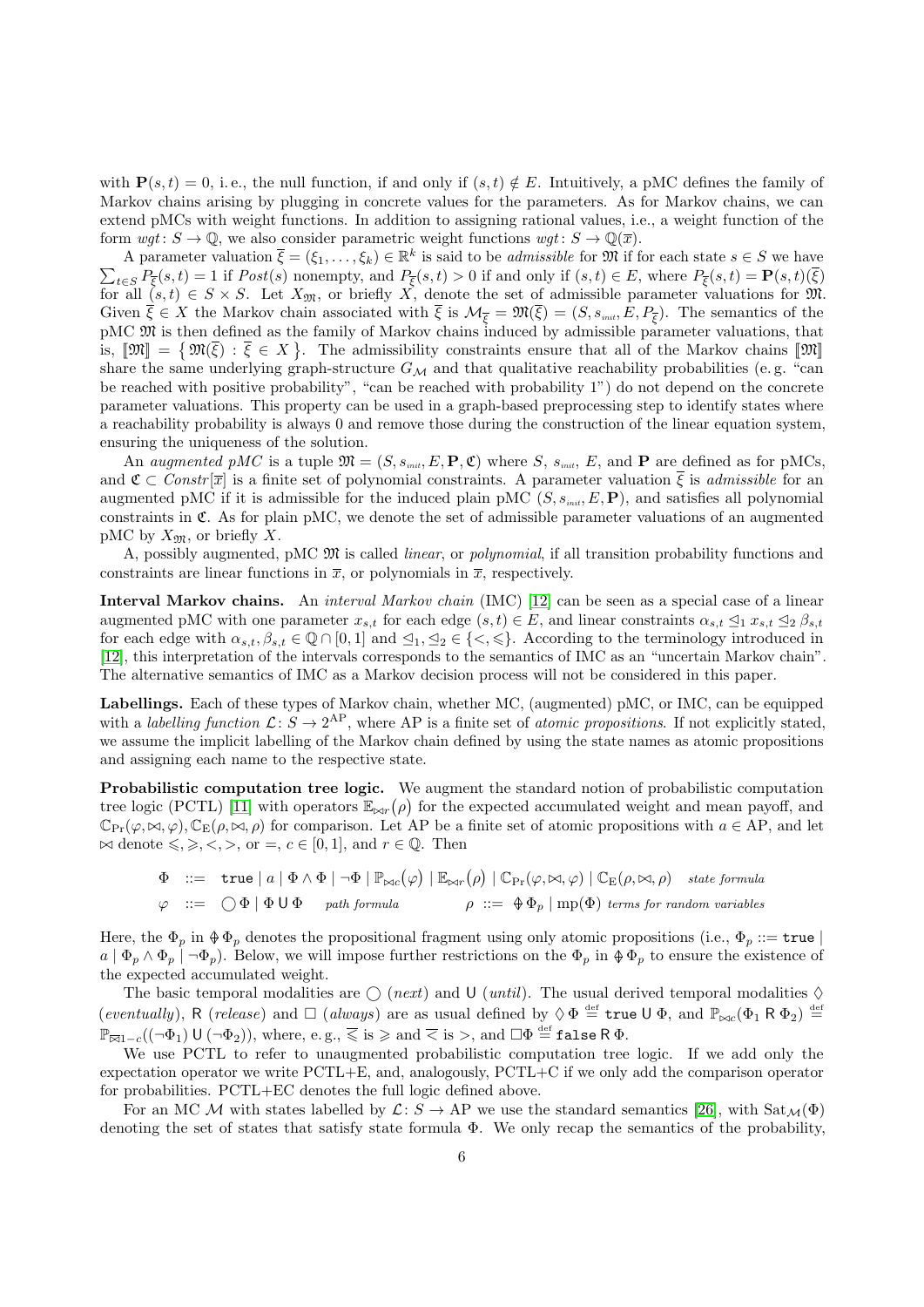expectation, and comparison operators here. For each state  $s \in S$ ,  $s \models_{\mathcal{M}} \mathbb{P}_{\bowtie c}(\varphi)$  iff  $\Pr_s^{\mathcal{M}}(\varphi) \bowtie c$ , and  $s \models_{\mathcal{M}} \mathbb{C}_{\Pr}(\varphi_1, \bowtie, \varphi_2)$  iff  $\Pr_s^{\mathcal{M}}(\varphi_1) \bowtie \Pr_s^{\mathcal{M}}(\varphi_2)$ . Here  $\Pr_s^{\mathcal{M}}(\varphi)$  is short for  $\Pr_s^{\mathcal{M}}\{\pi \in \text{Paths}(s) : \pi \models_{\mathcal{M}} \varphi\}.$ 

For the expectation operators, the semantics  $\rho^{\mathcal{M}}$  of the terms  $\rho = \Phi \Phi_p$  or  $\rho = \text{mp}(\Phi)$ , given an MC  $\mathcal{M}$ , are random variables. For the mean-payoff operator, we suppose that  $M$  has no traps. This assumption ensures that all maximal paths in M are infinite and the well-definedness of the mean payoff function  $mp(T)$  for each  $T \subseteq S$ . The random variable mp( $\Phi$ )<sup>M</sup> assigned to the term mp( $\Phi$ ) in M is given by mp( $\Phi$ )<sup>M</sup> = mp(T) for  $T = \text{Sat}_{\mathcal{M}}(\Phi)$ . The semantics of the term  $\Phi \Phi_p$  is the random variable  $\Phi T$  where  $T = \text{Sat}_{\mathcal{M}}(\Phi_p)$ . We assume here that, for every state  $s \in S$ , almost all paths reach T, i.e., that  $\Pr_s^{\mathcal{M}}(\Diamond T) = 1$ . Whether this assumption holds for an MC  $\dot{M}$  solely depends on the underlying graph-structure  $G_M$  of the MC and not on the concrete probabilities. The semantics of the expectation operator  $\mathbb{E}_{\bowtie r}$  and the comparison operator  $\mathbb{C}_{\mathbb{E}}(\rho_1, \bowtie, \rho_2)$  is then defined by  $s \models_M \mathbb{E}_{\bowtie r}(\rho)$  iff  $E_s^{\mathcal{M}}(\rho^{\mathcal{M}}) \bowtie r$  and  $s \models_M \mathbb{C}_{\text{E}}(\rho_1, \bowtie, \rho_2)$  iff  $E_s^{\mathcal{M}}(\rho_1^{\mathcal{M}}) \bowtie E_s^{\mathcal{M}}(\rho_2^{\mathcal{M}})$ , where  $E_s^{\mathcal{M}}(\rho^{\mathcal{M}})$  denotes the expectation of random variable  $\rho^{\mathcal{M}}$  (if existent).

We write  $M \models \Phi$  iff  $s_{\text{init}} \models_M \Phi$ . Throughout the paper, we shall use LTL-like notations to specify temporal properties for maximal paths and identify them with the corresponding set of maximal paths. Thus, e. g., if  $T \subseteq S$  then  $(\Diamond T)$  denotes the set of maximal paths  $\pi$  that eventually visit a T-state.

DAG-representation and length of formulas. We consider for any PCTL+EC state formula the directed acyclic graph (DAG) representing its syntactic structure. Each node of the DAG represents one of the sub-state formulas. The use of a DAG rather than the syntax tree allows the representation of subformulas that occur several times in the formula Φ by a single node. The leaves of the DAG can be the Boolean constant true and atomic propositions. For instance, the inner nodes of the DAG of a PCTL formula are labelled with one of the operators  $\wedge$ ,  $\neg$ ,  $\mathbb{P}_{\bowtie c}(\cdot \cup \cdot)$ ,  $\mathbb{P}_{\bowtie c}(\bigcirc \cdot)$ . Nodes labelled with  $\neg$  and  $\mathbb{P}_{\bowtie c}(\bigcirc \cdot)$ have a single outgoing edge, while nodes labelled with  $\wedge$  or  $\mathbb{P}_{\bowtie c}(\cdot \cup \cdot)$  have two outgoing edges. For the above-mentioned extensions of PCTL the set of possible inner node labels is extended accordingly. So, for example, a node v representing the PCTL+C formula  $\mathbb{C}_{Pr}(\bigcirc \Phi_1, \bowtie, \Phi_2 \cup \Phi_3)$  has three outgoing edges. If  $\Phi_1 = \Phi_2$ , then there are two edges from v to a node representing  $\Phi_1$ . The length of a PCTL+EC formula is defined as the number of nodes in its DAG.

#### <span id="page-6-0"></span>3. Fraction-free Gaussian elimination

Given a pMC  $\mathfrak{M}$  as in Section [2,](#page-3-0) the probabilities  $\Pr_s^{\mathfrak{M}(\bar{x})}(\Diamond a)$  for reachability conditions are rational functions and computable via Gaussian elimination [\[2,](#page-31-1) [3\]](#page-31-2). Algorithms based on this observation are realised in, e.g., the tools PARAM [\[5\]](#page-31-4) and Storm [\[8,](#page-31-7) [19\]](#page-31-18) together with techniques based on gcd-computations on multivariate polynomials. In this section, we discuss the potential of fraction-free Gaussian elimination as an alternative, which is well-known in mathematics [\[10,](#page-31-9) [7\]](#page-31-6), but to the best of our knowledge, has not yet been considered in the context of pMCs.

While the given definitions allow for rational functions in the transition probability functions of (augmented) pMCs, we focus on polynomial (augmented) pMCs throughout the remainder of the paper. Generally, a linear equation system containing rational functions as coefficients can be rearranged to one containing only polynomials by multiplying each equation with the common denominator of the respective rational functions. Due to the multiplications this involves the risk of a blow-up in the coefficient size. We avoid this blowup by adding variables in the following way. Let  $\mathfrak{M} = (S, s_{\text{init}}, E, \mathbf{P}, \mathfrak{C})$  be an (augmented) pMC. For all  $(s, t) \in E$ introduce a fresh variable  $x_{s,t}$ . By definition  $\mathbf{P}(s,t) = \frac{f_{s,t}}{g_{s,t}}$  for some  $f_{s,t}, g_{s,t} \in \mathbb{Q}[\overline{x}]$ . Let  $\mathbf{P}'(s,t) = f_{s,t} \cdot x_{s,t}$ if  $(s,t) \in E$ ,  $\mathbf{P}'(s,t) = 0$  if  $(s,t) \notin E$ ,  $\mathfrak{C}' = \mathfrak{C} \cup \{g_{s,t} \cdot x_{s,t} = 1 : (s,t) \in E\}$ . Then  $\mathfrak{M}' = (S, s_{\text{init}}, E, \mathbf{P}', \mathfrak{C}')$  is a polynomial augmented pMC.

## 3.1. Linear equation systems with polynomial coefficients

Let  $x_1, \ldots, x_k$  be parameters,  $\overline{x} = (x_1, \ldots, x_k)$ . We consider linear equation systems of the form  $A \cdot p = b$ . where  $A = (a_{i,j})_{i,j=1,\ldots,n}$  is a non-singular  $n \times n$ -matrix with  $a_{i,j} = a_{i,j}(\overline{x}) \in \mathbb{Q}[\overline{x}]$ . Likewise,  $b = (b_i)_{i=1,\ldots,n}$ is a vector of length n with  $b_i = b_i(\overline{x}) \in \mathbb{Q}[\overline{x}]$ . The solution vector  $p = (p_i)_{i=1,\dots,n}$  is a vector of rational functions  $p_i = f_i/g_i$  with  $f_i, g_i \in \mathbb{Q}[\overline{x}]$ . By Cramer's rule, we obtain  $p_i = \frac{\det(A_i)}{\det(A)}$ , where  $\det(A)$  is the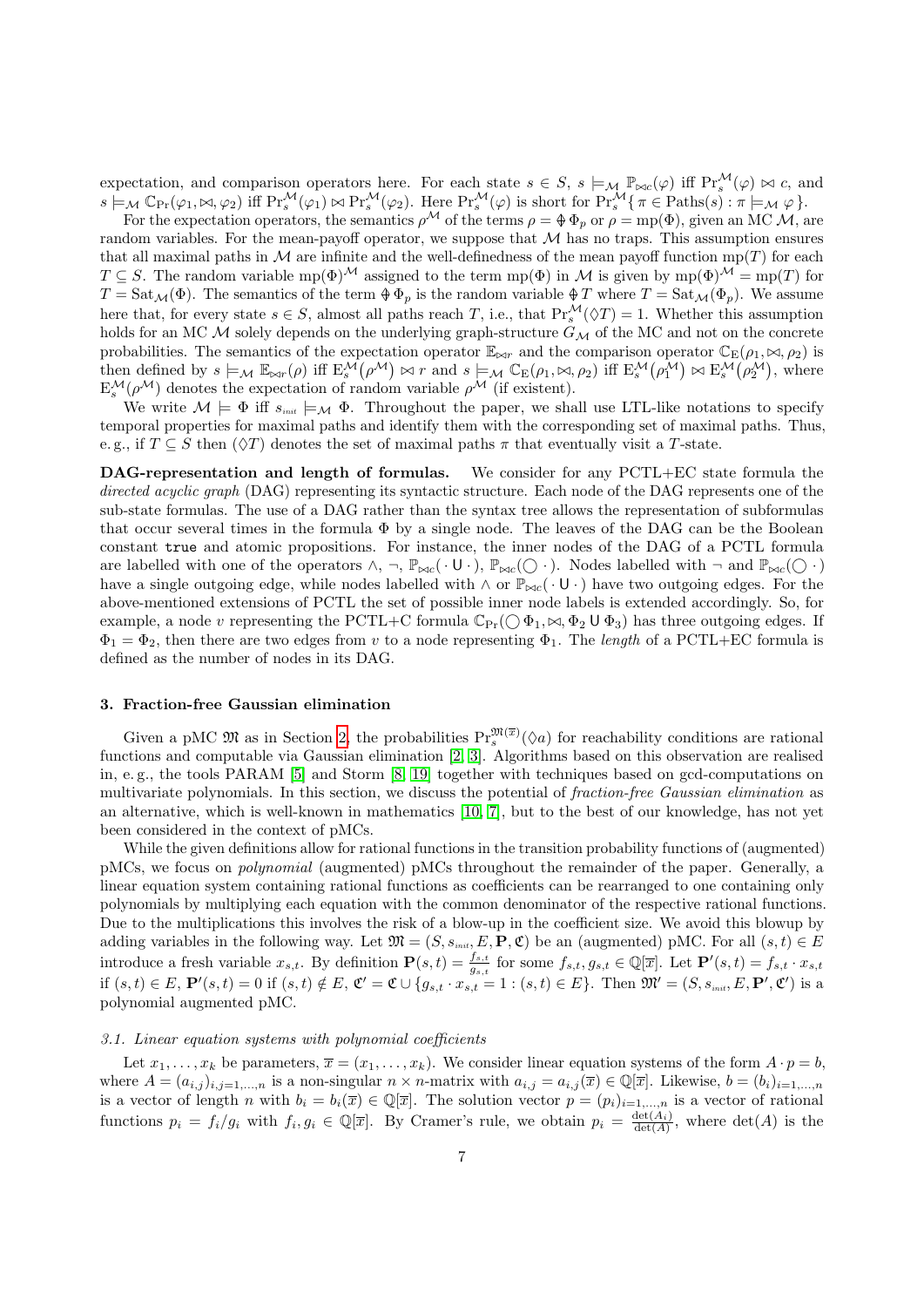determinant of A, and  $\det(A_i)$  is the determinant of the matrix obtained when substituting the *i*-th column of A by b. If the coefficients of A and b have at most degree d, the Leibniz formula implies that  $f_i$  and  $g_i$ have at most degree  $n \cdot d$ .

We first consider upper and lower bounds on the number of monomials in the solution for the case where the degree of the polynomials is at most one, that is, all coefficients of the matrix  $A$  and the vector  $b$  have the form  $\beta + \alpha_1 x_1 + \ldots + \alpha_k x_k$  with  $\beta, \alpha_1, \ldots, \alpha_k \in \mathbb{Q}$ .

**Lemma 1.** If  $d = 1$ , where d is the maximum degree of the coefficients in A and b, then the number of monomials of the polynomials  $f_i$  and  $g_i$  in the rational functions  $p_i = f_i/g_i$ ,  $i = 1, ..., n$ , obtained as solutions of  $A \cdot p = b$ , is at most  $\binom{n+k}{k}$ , where k is the number of parameters and n the number of rows in A.

*Proof.* As observed above, if the coefficients of A and b have at most degree  $d$ , the Leibniz formula implies that  $f_i$  and  $g_i$  have at most degree  $n \cdot d$ . Thus, if  $d = 1$  the polynomials  $f_i$  and  $g_i$  have degree at most n. The upper bound on the number of monomials is now obtained by simple combinatorics.

Furthermore, an estimate for this upper bound is  $\left(2\frac{n}{k}\right)^k \leqslant \left(\frac{n+k}{k}\right) \leqslant \left(3\frac{n+k}{k}\right)^k$ . So the number of monomials is at most exponential in k.  $\Box$ 

<span id="page-7-0"></span>**Lemma 2.** There is a family  $(\mathfrak{M}_k)_{k\geqslant2}$  of acyclic linear pMCs where  $\mathfrak{M}_k$  has k parameters and  $n = |S| = k+3$ states, including distinguished states  $s_0$  and goal, such that  $\Pr_{s_0}^{\mathfrak{M}(\overline{x})}(\Diamond goal)$  is a polynomial for which even the shortest sum-of-monomial representation has  $2^k$  monomials.

*Proof.* Let  $\mathfrak{M} = (S, s_{\text{init}}, E, \mathbf{P})$  be a pMC on  $(x_1, \ldots, x_k)$  with  $S = \{s_0, \ldots, s_k, \text{fail}, \text{goal}\}, s_{\text{init}} = s_0, \text{ and}$ 

$$
\mathbf{P}(s,t) = \begin{cases} \frac{1}{k+2} & \text{if } s = s_0, \, t \neq s_0, \\ x_i & \text{if } s = s_i, \, t = \text{goal}, \, 0 < i \leq k, \\ \frac{1-x_i}{k-i+1} & \text{if } s = s_i, \, t = s_j \text{ with } 0 < i < j \leq k, \text{ or } s = s_i, \, t = \text{fail}, \, 0 < i \leq k, \\ 0 & \text{otherwise}, \end{cases}
$$

whose graph  $G = (S, E)$  is depicted in Figure [1.](#page-8-0) The probability of reaching goal from the initial state is:

$$
\mathrm{Pr}^{\mathfrak{M}(\overline{x})}_{s_{\text{init}}}(\lozenge \text{goal}) \quad = \quad \frac{1}{k+2} + \frac{1}{k+2} \cdot \sum_{\substack{1 \le m \le k \\ i_1 < \ldots < i_m \le k}} x_{i_m} \cdot \prod_{j=1}^{m-1} \frac{1 - x_{i_j}}{k - i_j + 1}
$$

For any combination of indices  $(i_1, \ldots, i_m)$  the highest order monomial in each summand contains the parameters in the form  $\prod_{j=1}^m x_{i_j}$ . Therefore, any combination of parameters occurs as highest order monomial in one of the summands.

Two summands corresponding to the index combinations  $(i_1, \ldots, i_m)$  and  $(j_1, \ldots, j_{m'})$  can only have common non-zero monomials if  $i_m = j_{m'}$ . Observe that any common monomials consisting of k parameters have to have the same sign, namely  $(-1)^{k-1}$ . So they cannot cancel out. Thus, the rational function for  $\Pr_{s_{init}}^{\mathfrak{M}(\bar{x})}(\Diamond \text{ goal})$  has the form  $\sum_{I \subseteq \{1,...,k\}} \alpha_I \cdot \prod_{i \in I} x_i$  with non-zero coefficients  $\alpha_I \in \mathbb{Q}$ . The number of monomials with non-zero coefficients is therefore in  $\mathcal{O}(2^k)$ , that is, exponential in the number of parameters.  $\Box$ 

## 3.2. One-step fraction-free Gaussian elimination

Fraction-free Gaussian elimination strives to avoid a fractional representation of the intermediate matrix values during matrix triangulation. For example, when starting with an integer matrix it ensures that the intermediate values are integers as well. Now, when using (naïve) fraction-free Gaussian elimination the new coefficients after the m-th step,  $m = 1, \ldots, n - 1$ , are computed as

$$
a_{i,j}^{(m)} = a_{i,j}^{(m-1)} a_{m,m}^{(m-1)} - a_{i,m}^{(m-1)} a_{m,j}^{(m-1)}
$$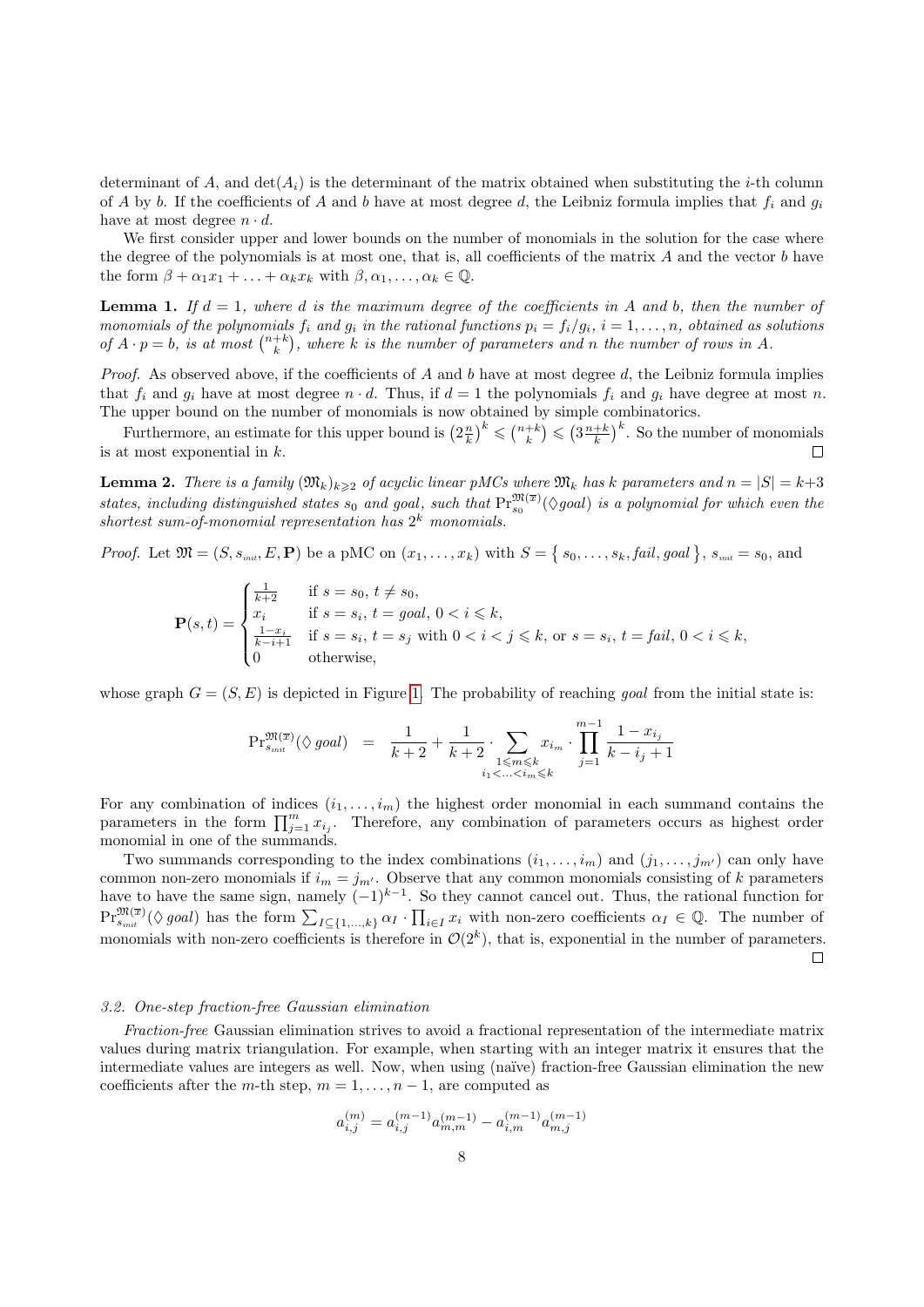<span id="page-8-0"></span>

**Figure 1** – Graph structure of an acyclic parametric Markov chain on parameters  $x_1, \ldots, x_k$ , with transition probabilities  $\frac{1}{k+2}$  for transitions from s<sub>0</sub> to any other state,  $x_i$  for transitions from state  $s_i$ ,  $\frac{1}{k-i+1} \cdot (1-x_i)$  for transitions from  $s_i$  to either fail or  $s_j$  with  $j>i$ .

<span id="page-8-1"></span>

|  |  |  | Algorithm 1 One-step fraction-free Gaussian elimination [10] |  |  |  |  |
|--|--|--|--------------------------------------------------------------|--|--|--|--|
|--|--|--|--------------------------------------------------------------|--|--|--|--|

|     | 1: <b>procedure</b> FRACTIONFREEGAUSS( $A = (a_{ij})_{i,j=1,,n}$ , $b = (b_i)_{i=1,,n}$ ) |                                                              |
|-----|-------------------------------------------------------------------------------------------|--------------------------------------------------------------|
| 2:  | $a_{0,0} = 1$                                                                             |                                                              |
| 3:  | for $m = 1, , n-1$ do                                                                     | $\triangleright$ triangulation, assuming $a_{m,m}\neq 0$     |
| 4:  | for $i = m+1, \ldots, n$ do                                                               |                                                              |
| 5.  | for $j = m+1, \ldots, n$ do                                                               |                                                              |
| 6:  | $a_{i,j} = (a_{m,m} \cdot a_{i,j} - a_{i,m} \cdot a_{m,j})/a_{m-1,m-1}$                   | $\triangleright$ exploit exact divisibility by $a_{m-1,m-1}$ |
| 7:  | $b_i = (a_{m,m} \cdot b_i - a_{i,m} \cdot b_m)/a_{m-1,m-1}$                               | $\triangleright$ exploit exact divisibility by $a_{m-1,m-1}$ |
| 8:  | $a_{i,m}=0$                                                                               |                                                              |
| 9:  | for $m = n-1, , 1$ do                                                                     | $\triangleright$ back substitution                           |
| 10: | $b_m = (a_{n,n} \cdot b_m - \sum_{i=m+1}^n a_{m,i} \cdot b_i)/a_{m,m}$                    | $\triangleright$ exploit exact divisibility by $a_{m,m}$     |
| 11: | return $(b_i/a_{n,n})_{i=1,,n}$                                                           | $\triangleright$ rational solution functions                 |
|     |                                                                                           |                                                              |

for  $i, j = m+1, \ldots, n$ , where  $a_{i,j}^{(0)} = a_{i,j}$ . The  $b_i$  are updated analogously. When applied to systems with polynomial coefficients this results in doubling the degree in each step, so the degree grows exponentially.

In one-step fraction-free Gaussian elimination [\[10\]](#page-31-9) (see Algorithm [1\)](#page-8-1), the computation of the coefficients in step m changes to

$$
a_{i,j}^{(m)} = \left(\, a_{i,j}^{(m-1)}a_{m,m}^{(m-1)} - a_{i,m}^{(m-1)}a_{m,j}^{(m-1)}\,\right)/a_{m-1,m-1}^{(m-1)}
$$

with  $a_{0,0}^{(0)} = 1$ , analogously for the  $b_i$ . Using Sylvester's identity one can prove that  $a_{i,j}^{(m)}$  is again a polynomial, and that  $a_{m-1,m-1}^{(m-1)}$  is in general the maximal possible divisor of  $a_{i,j}^{(m-1)}a_{m,m}^{(m-1)}-a_{i,m}^{(m-1)}a_{m,j}^{(m-1)}$ . Here, the application of division limits the growth of the polynomials, and, as an exact divisor is known by construction, the costly computation of the greatest common divisor, which is otherwise used in practice to limit this growth by keeping numerator and denominator of the rational functions in the matrix coprime, is avoided.

**Lemma 3.** Let  $\mathfrak{M} = (S, s_{\scriptscriptstyle init}, E, \mathbf{P})$  be a polynomial pMC on  $x_1, \ldots, x_k$ , and  $T \subseteq S$ . Let  $n = |S|$ , and  $d = \max_{s,t \in S} \deg(\mathbf{P}(s,t))$ . The rational functions for the reachability probabilities for reaching T,  $\Pr_s^{\mathfrak{M}}(\Diamond T)$ , the expected accumulated weight until reaching T,  $E_s^{\mathfrak{M}}(\mathcal{F})$ , if  $\Pr_s^{\mathfrak{M}}(\mathcal{F}) = 1$  for all  $s \in S$ , and the expected mean payoff for T,  $E_s^{\mathfrak{M}}(\text{mp}(T))$  are all computable in  $\mathcal{O}(\text{poly}(n,d)^k)$ .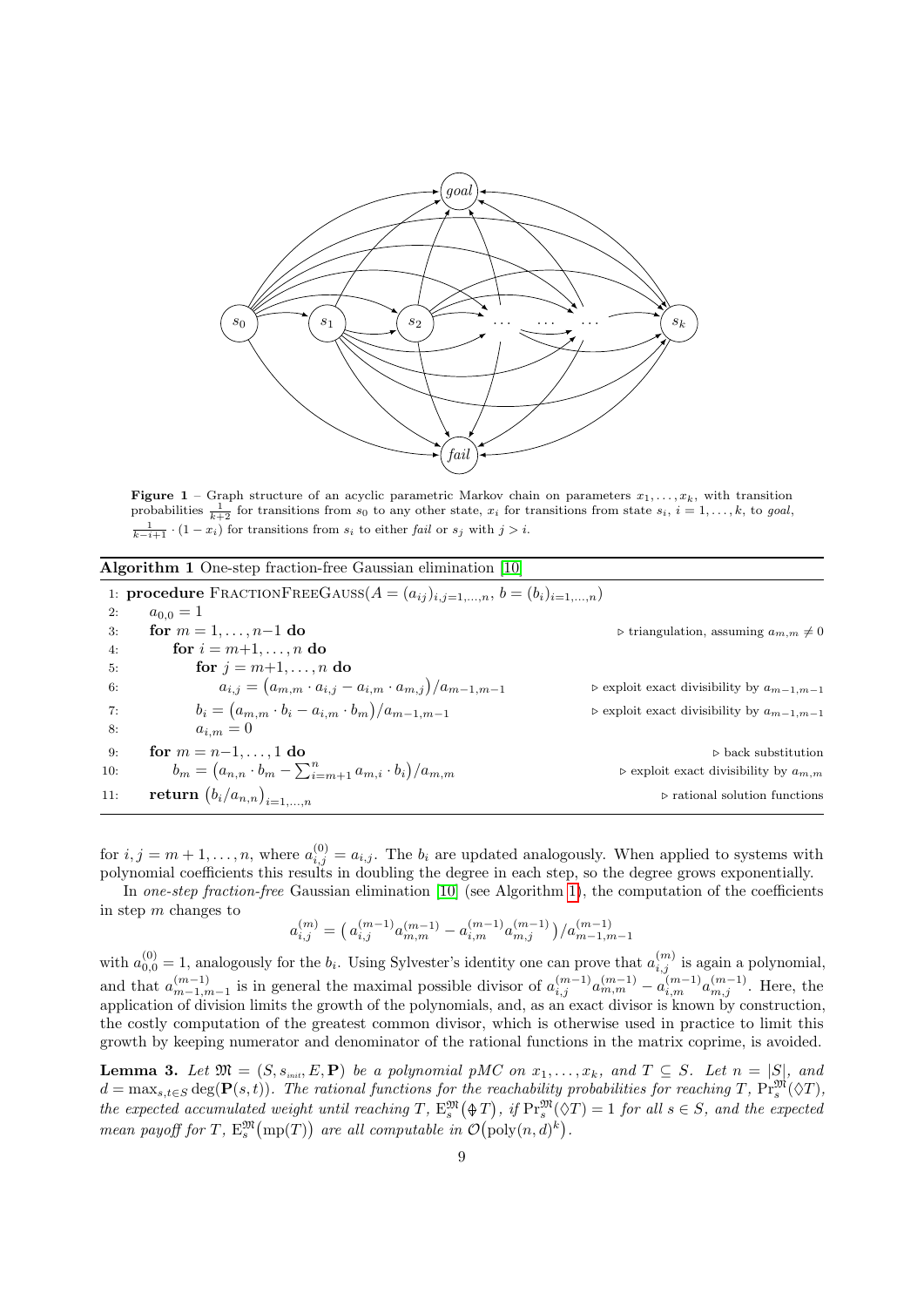Note that  $\Pr_{s}^{\mathfrak{M}}(\Diamond T) = 1$  denotes here that  $\Pr_{s}^{\mathcal{M}}(\Diamond T) = 1$  for all MCs  $\mathcal{M} \in [\mathfrak{M}]$ , i.e., for all MCs that arise from admissible parameter valuations. All those Markov chains share the same underlying graph structure  $G_M$  and qualitative reachability does not depend on the parameter valuations but only on the graph structure. This assumption can thus be checked using graph algorithms in polynomial time (e.g., cf. [\[26\]](#page-32-2)).

Proof. The result is obtained via one-step fraction-free Gaussian elimination (Algorithm [1\)](#page-8-1). The calculation of the reachability probabilities as well as the expected accumulated weight can always be done by solving a linear equation system with the transition probabilities in the coefficient matrix  $A$  and the appropriate vector  $b$ , or, when considering the expected mean payoff, two such systems. Thus, they all fall into the same complexity class. Here, we only consider the reachability probabilities.

If the maximal degree of the initial coefficients of  $A$  and  $b$  is  $d$ , this technique therefore guarantees that after m steps the degree of the coefficients is at most  $(m+1) \cdot d$ , i.e., it grows linear in d during the procedure. For polynomials, the division by  $a_{m-1,m-1}^{(m-1)}$  can be done using standard polynomial division. The time-complexity of the exact multivariate polynomial division in this case is in each step  $\mathcal{O}(\text{poly}(m, d)^k)$ , so for the full one-step fraction-free Gaussian elimination it is  $\mathcal{O}(\text{poly}(n,d)^k)$ .  $\Box$ 

In particular, the degree and representation size of the final polynomials  $f_s = b_s^{(n)}$  and  $g_s = a_{s,s}^{(n)}$  for the rational functions  $\Pr_s^{\mathfrak{M}}(\Diamond goal) = f_s/g_s$  is in  $\mathcal{O}(n \cdot d)$ .

Proposition 4.3 in [\[3\]](#page-31-2) states that the rational functions  $f_i/g_i$  for reachability probabilities in pMC with a representation of the polynomials  $f_i$ ,  $g_i$  as sums of monomials (called normal form in [\[3\]](#page-31-2)) are computable in polynomial time. The statement contradicts Lemma [2](#page-7-0) which shows that the number of monomials in the representation of a reachability probability as a sum of monomials can be exponential in the number of parameters. However, [\[3,](#page-31-2) Proposition 4.3] is correct for any fixed number of variables:

Corollary 4. Let  $\mathfrak{M}$  be a polynomial pMC over k parameters and  $T \subseteq S$ . The rational functions for the reachability probabilities for reaching T,  $\Pr_s^{\mathfrak{M}}(\Diamond T)$ , the expected accumulated weight until reaching T,  $\mathbb{E}^{\mathfrak{M}}_{s}(\mathcal{\Theta}\,T)$ , if  $\mathbb{Pr}^{\mathfrak{M}}_{s}(\Diamond T) = 1$  for all  $s \in S$ , and the expected mean payoff for T,  $\mathbb{E}^{\mathfrak{M}}_{s}(\text{mp}(T))$  are all computable in polynomial time.

Another observation concerns the case where only the right-hand side of the linear equation system is parametric. Systems of this form occur, for example, when considering expectation properties for (nonparametric) MCs with parametric weights.

<span id="page-9-0"></span>**Lemma 5.** Let  $A \cdot p = b$  be a parametric linear equation system as defined above where A is parameter-free. Then the solution vector  $p = (p_i)_{i=1,...,n}$  consists of polynomials of the form  $p_i = \sum_{j=1}^n \beta_j \cdot b_j$  with  $\beta_j \in \mathbb{Q}$ and can be computed in polynomial time.

Proof. Using one-step fraction-free Gaussian elimination, the only interesting step in the algorithm (cf. Algorithm [1\)](#page-8-1) concerns the calculation of  $b_i^{(m)}$  in step m. All other computations are done with rationals only, for which Gaussian elimination is known to be in P.

Since

$$
b_i^{(m)} = \left(\, b_i^{(m-1)} a_{m,m}^{(m-1)} - a_{i,m}^{(m-1)} b_m^{(m-1)}\, \right) / a_{m-1,m-1}^{(m-1)},
$$

 $b_i^{(m)}$  is a linear combination of the previous  $b_j^{(m-1)}$ , and each step can be performed in polynomial time. Therefore, at the end of the triangulation, all  $b_i^{(n-1)}$  are of the form  $b_i^{(n-1)} = \sum_{j=1}^n \sigma_j \cdot b_j$  with  $\sigma_j \in \mathbb{Q}$ ,  $j=1,\ldots,n$ .

The same argument applies to the back substitution. So the right-hand side of the equation system after diagonalisation contains only linear combinations of the original  $b_i$ . As there are only rationals on the left-hand side, the results that are returned are also of the form  $p_i = \sum_{j=1}^n \beta_j \cdot b_j$  with  $\beta_j \in \mathbb{Q}, j = 1, \ldots, n$ . As Gaussian elimination without parameters is in P, and the computations for the right-hand side can also be done in polynomial time, the  $p_i$  can be computed in polynomial time.  $\Box$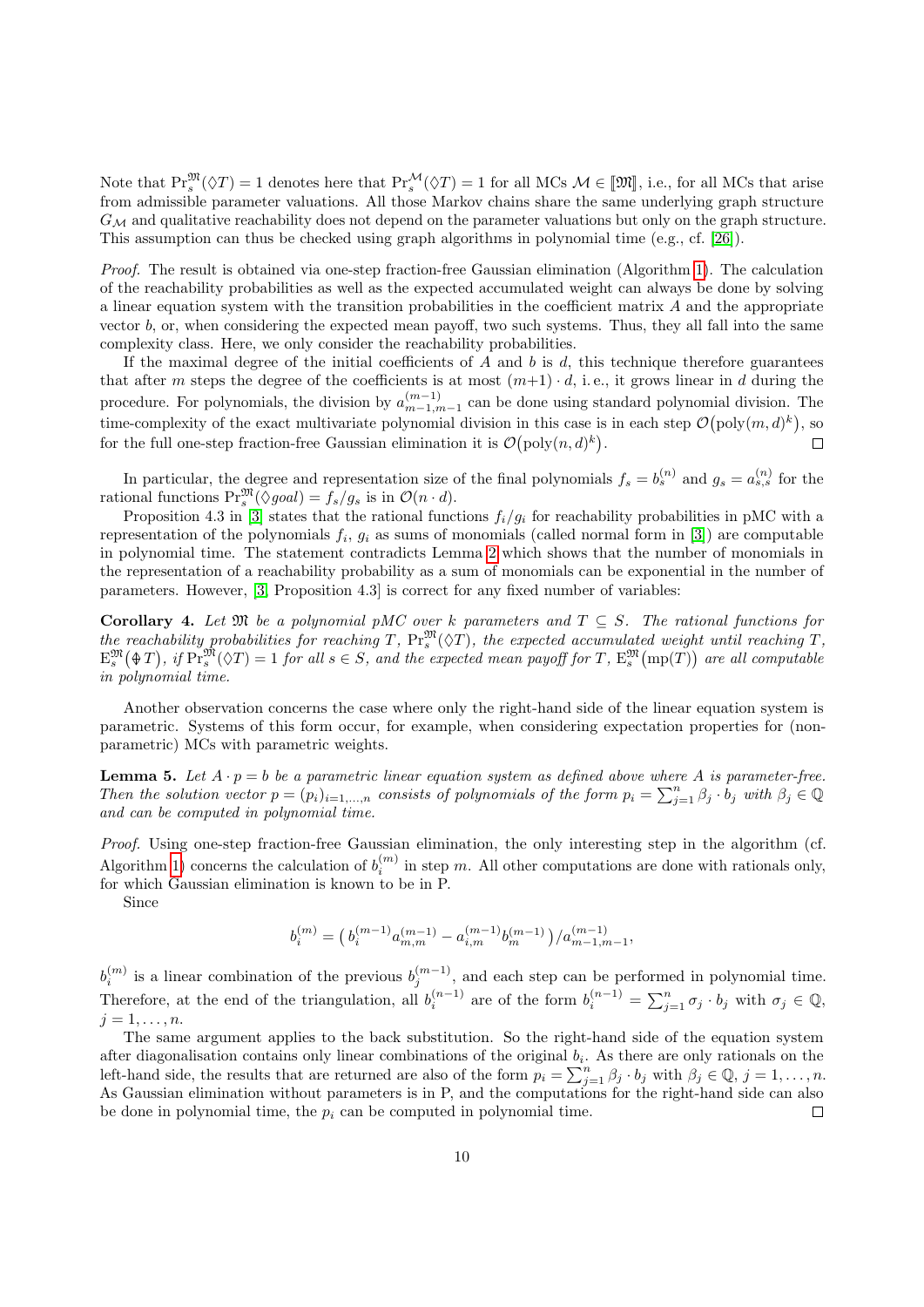#### <span id="page-10-3"></span>3.3. Stratification via SCC-decomposition

It is well known (e.g.,  $[27, 9]$  $[27, 9]$  $[27, 9]$ ) that for probabilistic/parametric model checking a decomposition into strongly-connected components (SCCs) can yield significant performance benefits due to the structure of the underlying models. We have adapted the one-step fraction-free Gaussian elimination approach by a preprocessing step that permutes the matrix according to the topological ordering of the SCCs. The topological ordering ensures that the coefficient matrix already has a stair-like form at the start of the algorithm. In the triangulation part of the algorithm, each SCC can now be considered separately, as non-zero entries below the main diagonal only occur within each SCC. While the back-substitution in the general one-step fraction-free elimination will result in each entry on the main diagonal being equal to the last, this property is now only maintained within the SCCs. Formally, this means that the back substitution step in Algorithm [1](#page-8-1) is replaced by the following:

$$
b_m = \left( a^*(\text{current SCC}) \cdot b_m - \sum_{i=m+1}^n a_{m,i} \cdot b_i \cdot \frac{a^*(\text{current SCC})}{a^*(\text{SCC at } i)} \right) / a_{m,m}
$$

where  $a^*(\text{SCC at } n) = a_{n,n}$ , and, for  $i = 1, \ldots, n-1$ ,  $a^*(\text{SCC at } i) = a^*(\text{SCC at } i+1)$  if the *i*-th and  $(i+1)$ -st state belong to the same SCC and  $a^*(\text{SCC at } i) = a_{i,i} \cdot a^*(\text{SCC at } i+1)$  otherwise. Intuitively,  $a^*(\text{SCC at } i)$ is the product of the a's on the diagonal corresponding to the last states in the current SCC and the SCCs below. Of course, the return statement also has to be adjusted accordingly. The advantage of this approach is that the polynomials in the rational functions aside from the ones in the first strongly connected component will have an even lower degree.

Figure [2](#page-11-0) provides an illustration of the behaviour and resulting maximal degrees of the polynomials, both for the one-step fraction-free approach and for the one additionally relying on an SCC decomposition and topological sorting.

#### 3.4. Implementation and Experiments

To perform an experimental evaluation of the one-step fraction-free Gaussian elimination ( $GE-ff$ ) approach in the context of probabilistic model checking, we have implemented this method (including the SCC decomposition and topological ordering described above)<sup>[3](#page-10-0)</sup> as an alternative solver for parametric linear equation systems in the state-of-the-art probabilistic model checker Storm [\[8\]](#page-31-7), building upon version 1.2.1.

We compare  $GE$ -ff against the two solvers provided by Storm for solving parametric equation systems, i.e., the solver based on the *eigen* linear algebra library [\[28\]](#page-32-4), and on state elimination (state-elim) [\[4\]](#page-31-3). Both of Storm's solvers use partially factorized representations of the rational functions provided by the CArL library[4](#page-10-1) . In this representation, all factors in the numerator polynomial and all factors in the denominator polynomial are guaranteed to share no common divisor. This representation, together with caching, is often beneficial [\[9\]](#page-31-8), due to improved performance of the gcd-computations during the simplification steps.

In addition to the fraction-free approach, our solver can also be instantiated to perform a straightforward Gaussian elimination (GE), using any of the representations for rational functions provided by the CArL library. We consider here the Gaussian elimination with the (partially) factorized representation (Storm's default, which is also used by the other standard solvers) and with a plain representation using fully expanded polynomials for numerator and denominator, using gcd computations to ensure that those are coprime.

Experimental studies.<sup>[5](#page-10-2)</sup> For benchmarking, we used a machine with two Intel Xeon E5-2680 8-core CPUs at 2.70GHz and with 384GB RAM, a time out of 30 minutes and a memory limit of 30GB. All the considered

<span id="page-10-0"></span> ${}^{3}$ In contrast to our implementation used for the experiments reported in [\[14\]](#page-31-13), the implementation here has been improved by switching to a sparse instead of a dense matrix representation, which speeds up the processing especially for large systems. In particular, for the benchmarks reported in [\[14\]](#page-31-13), the GE-ff implementation ran into the memory limit of 30GB for several of the instances, while our sparse implementation now stays within the memory limit for all considered instances. In addition, the implementation in [\[14\]](#page-31-13) was based on version 1.0.1 of Storm. We have observed that, on the same hardware as used in [\[14\]](#page-31-13), the standard equation solvers in version 1.2.1 of Storm showed some speed-ups over version 1.0.1, likely due to some optimizations in the underlying math library. The statistics for those solvers presented here thus differ from those presented in [\[14\]](#page-31-13).

<span id="page-10-2"></span><span id="page-10-1"></span><sup>4</sup><https://github.com/smtrat/carl>

<sup>&</sup>lt;sup>5</sup>The source code of our extension of Storm and the artifacts of the experiments are available at <https://wwwtcs.inf.tu-dresden.de/ALGI/PUB/Fraction-Free-Gauss/>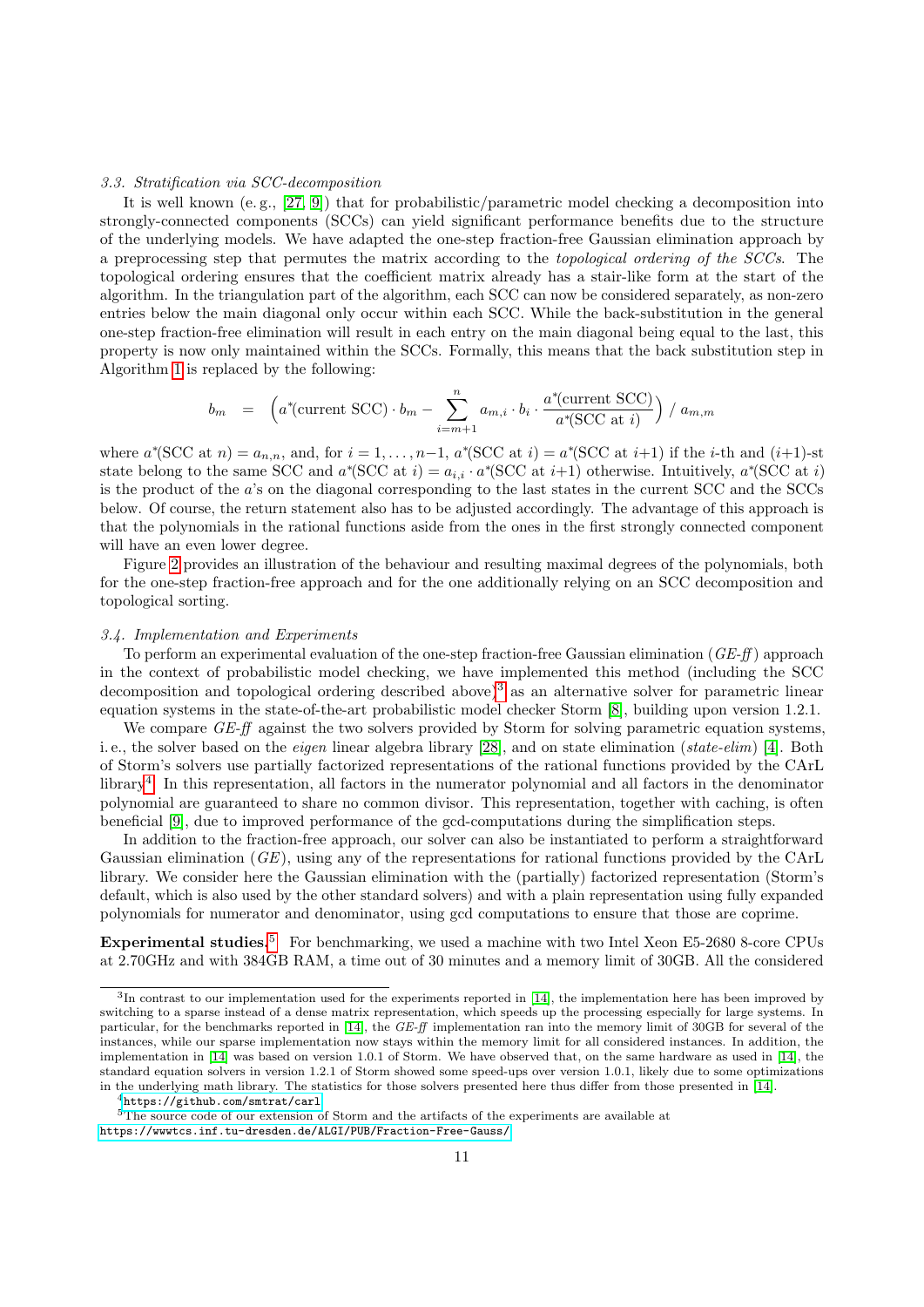<span id="page-11-0"></span>

(a) One-step fraction-free elimination without topological ordering of SCCs.



(b) Back substitution for one-step fraction-free elimination.



(c) One-step fraction-free elimination with topological ordering of strongly connected components as a preprocessing step.



(d) Back substitution for one-step fraction-free elimination with topological ordering of SCCs.

Figure 2 – General form of coefficient matrix and vector without and with topological ordering of strongly connected components, and behaviour when applying one-step fraction-free elimination. The intensity of the background colour indicates the maximum total degree of the polynomials, with darker colours representing higher degree.

solvers run single-threaded. We report the time actually spent for solving the parametric equation system by the different solvers. Other parts of model checking (model building, preprocessing) are independent of the chosen solver. We have compared the solutions obtained by the different solvers and verified that they are the same.

As the ordering of rows and columns in the matrix, respectively the order in which the equation system is processed, can play a significant role in the performance of the solution algorithm, we consider multiple variants for the four major approaches (eigen, state-elim,  $GE$ ,  $GE$ -ff). We considered the following variants and denote each with a number that allows us to refer to them from the statistics tables: For the *eigen* solver, we consider the default ordering (1) and a variant, where the matrix has been topologically sorted  $(2)$ . For the *state-elim* solver we consider each of the following elimination order variants (without/with preceding topological ordering of the matrix): "fw"  $(3/4)$ , "fwRev"  $(5/6)$ , "bw"  $(7/8)$ , "bwRev"  $(9/10)$ , which implement ordering based on the distance between a state and the initial state or the state and the target state, "regex"  $(11/12)$ , based on the ordering proposed by [\[2\]](#page-31-1), and "dpen"  $(13/14)$  and "spen"  $(15/16)$ , which employ dynamic or static penalities to determine the ordering. By default, Storm uses the *eigen* solver (variant 1), the default order for the state-elim solver is "fwRev", i.e., variant 5.

For the newly implemented "normal" Gaussian elimination solver GE, we consider the variant with (partially) factorized representation of the rational functions (17) and with fully expanded, coprime polynomials (18), both with preceding topological ordering.

For our fraction-free Gaussian elimination ( $GE-f\!f$ ) implementation, we consider a standard variant as described above (19), where topological sorting and separate handling of the SCCs is performed. Another variant (20) uses a single, global denominator for the back substitution step, instead of using per-SCC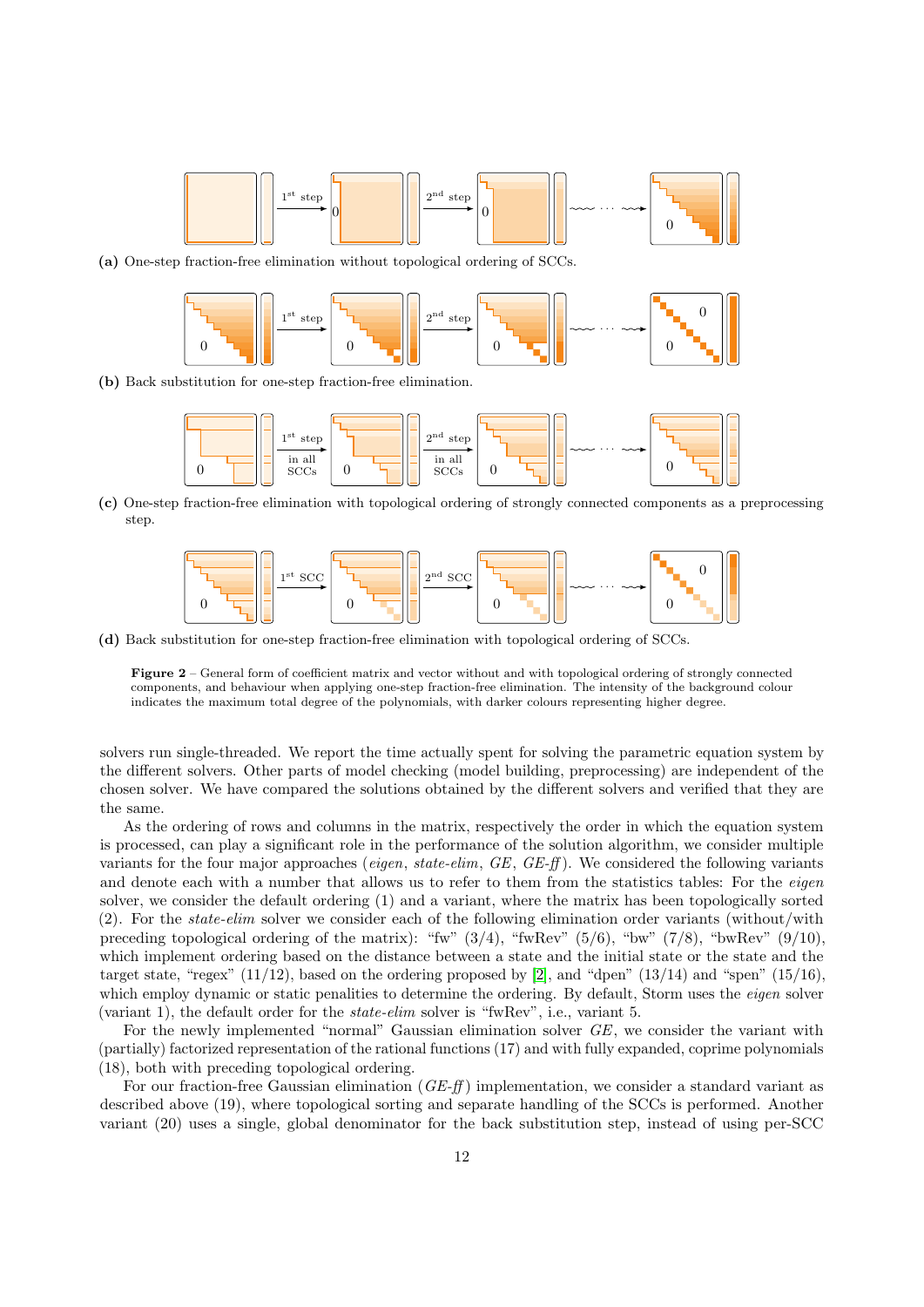<span id="page-12-0"></span>Table 2: Statistics for "complete pMC". Matrix rows and number of distinct parameters, as well as best-case/worst-case times for solving the parametric equation system per solver. For  $n = 7$ , all solvers timed out (30min).

| $\boldsymbol{n}$ | rows           | param. | eigen        | <i>state-elim</i> | GЕ        | $GE$ -ff       | $red(GE-ff)$ |
|------------------|----------------|--------|--------------|-------------------|-----------|----------------|--------------|
| 4                | $\overline{4}$ | 20     | 10.43 s      | 40.64 s           | 170.53 s  | $^{21}$ 0.00 s | 0.01 s       |
|                  |                |        | $^{2}0.44s$  | 60.66s            | time out  | $^{20}$ 0.01 s | $0.01$ s     |
| 5                |                | 30     | 143.33 s     | 1239.81 s         | 1759.15 s | $^{21}0.12$ s  | 1.62 s       |
|                  |                |        | $^{2}44.76s$ | 742.29s           | time out  | $^{19}$ 0.37s  | 1.64s        |
| 6                | 6              | 42     | timeout      | timeout           | timeout   | 2118.65 s      | 24.15 s      |
|                  |                |        |              |                   |           | $^{19}92.59s$  | 23.60s       |

denominators as explained in Sec. [3.3.](#page-10-3) A third variant (21) does not perform any SCC stratification, while a fourth variant (22) does not perform any SCC stratification and does not reorder the matrix topologically. The last variant thus represents a straightforward implementation of one-step fraction-free Gaussian elimination.

In the following tables we report model and timing statistics for the various model instances. First, we report the number of rows of the parametric equation system (matrix) that is passed on to the equation system solvers, as well as the number of distinct parameter variables in the polynomials in the matrix. We then report the best-case run times for solving the equation system, i.e., obtaining a rational function for all states, grouped by the four approaches (*eigen, state-elim, GE, GE-ff*). With a super-script, we report the identifier of the fastest variant (see above). For fraction-free Gaussian elimination, we first report the time until a closed-form solution for all states is obtained, i.e., rational functions with fully expanded numerator and denominator polynomials. As the numerator and denominator of these rational functions are not necessarily coprime, we list as well the time needed for simplification  $red(GE\text{-}ff)$  via division by the gcd. Depending on the use-case, the non-simplified solution might be sufficient, allowing to avoid this additional step relying on potentially costly gcd-computations. The time in the  $red(GE-ff)$  column is reported for the same GE-ff variant as reported in the GE-ff column.

We are also interested in the dependency on the chosen configuration, i.e., a sense of the variability of the run times for each approach. In a second row (in gray and italics), we report the run times (and variant identifier) of the variant that terminated last (within the timeout), or timeout if at most one configuration terminated. A small † indicates that there were other variants that had a timeout.

It is well-known that bisimulation quotienting (with strong or weak bisimulation) can have a significant impact on the performance of model checking, in particular for parametric model checking. Where bisimulation quotienting proved to yield beneficial reductions, we note where it has been applied and sometimes report statistics for both the original and the quotiented model.

We have considered different classes of case studies for experiments.

Complete pMC. As a first experiment to gauge the efficiency in the presence of a high ratio of parameters to states, we considered a family of pMCs with a complete graph structure (over  $n$  states) and one parameter per transition, resulting in  $n \cdot (n+1)$  parameters.

This family of pMCs  $\mathfrak{M}_n = (S, s_{\text{init}}, E, \mathbf{P})$  has n regular states and a *goal* and *fail* state, i.e., the state space  $S = \{s_1, \ldots, s_n, \text{fail}, \text{goal}\},$  and has initial state  $s_{\text{init}} = s_1$ . The graph structure for the regular states is complete and the probability for going from state  $s_i$  to  $s_j$  is given by a parameter  $x_{i,j}$ , i.e.,  $\mathbf{P}(s_i, s_j) = x_{i,j}$ for  $1 \leq i, j \leq n$ . The probability of going to the *goal* state is similarly encoded using a parameter  $x_{i, goal}$ , i.e.,  $\mathbf{P}(s_i, goal) = x_{i, goal}$  for  $1 \leq i \leq n$ , and  $\mathbf{P}(s_i, fail) = 1 - \mathbf{P}(s_i, goal) - \sum_{1 \leq j \leq n} \mathbf{P}(s_i, s_j)$ . Overall, the pMC is defined on parameters  $(x_{1,1},...,x_{1,n},x_{1,goal},...,x_{n,1},...,x_{n,n},x_{n,goal})$ , i.e., on  $n \cdot (n+1)$  parameters. For  $\mathfrak{M}_n$ , we computed the probability of reaching the *goal* state from the initial state, i.e.,  $\Pr_{s_{init}}^{\mathfrak{M}_n}(\Diamond goal)$ .

Table [2](#page-12-0) summarizes statistics for the corresponding computations. As can be seen, the fraction-free approach significantly outperforms all of Storm's standard solvers, as well as normal Gaussian elimination, and scales to a higher number of parameters. Using profiling of the invocations of the gcd-computations we have determined that the *eigen*, state-elim and GE solvers spent more than 99% of their computation time for these instances in gcd-computations. For  $n = 5$ , the reported best-case variant for *eigen* (1) invoked the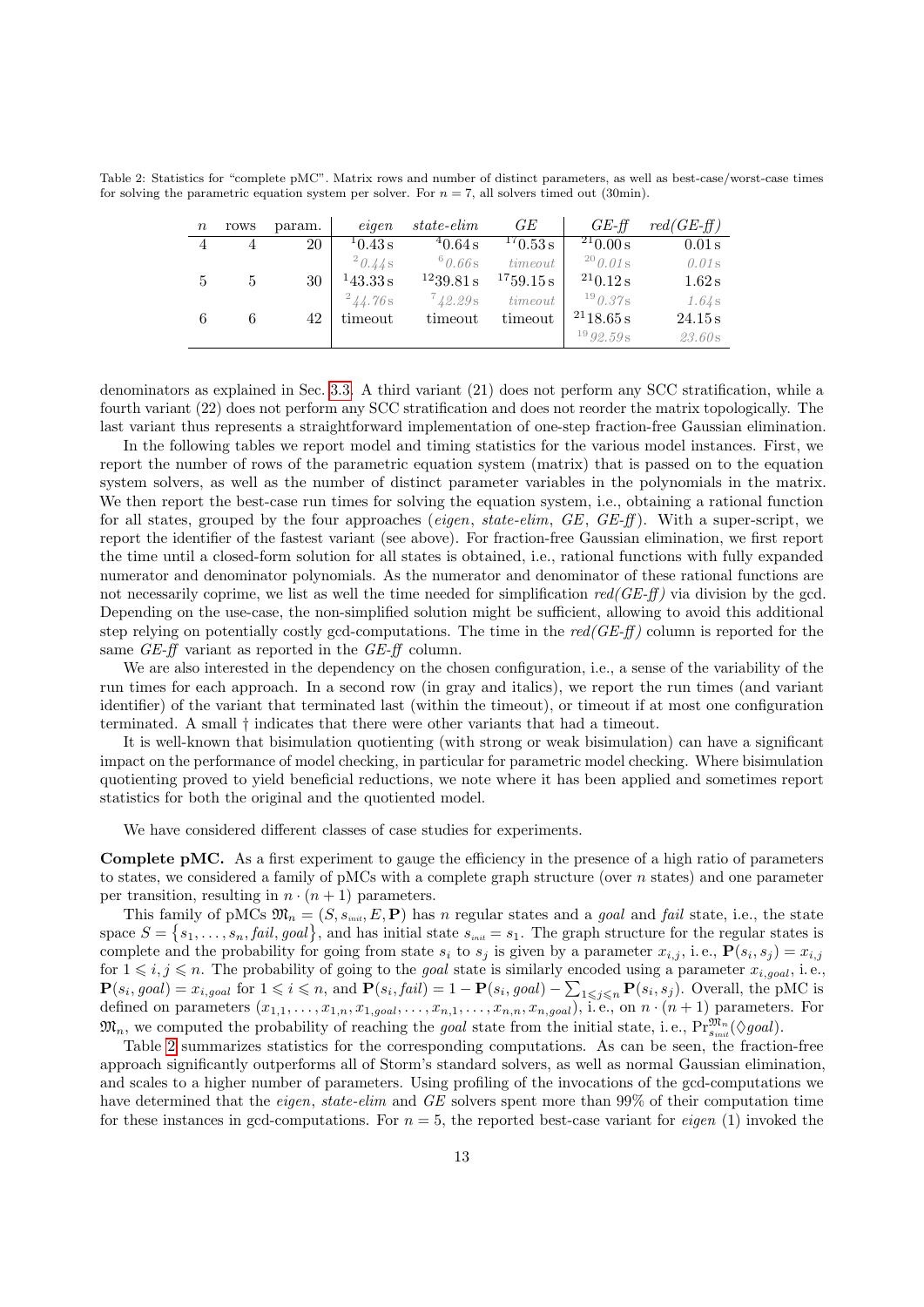| N                | Κ              | rows | param.         | eigen     | $state\text{-}elim$      | GE                       | $GE-f\!f$                 | $red(GE-ff)$        |
|------------------|----------------|------|----------------|-----------|--------------------------|--------------------------|---------------------------|---------------------|
| $\overline{4}$   | $\overline{2}$ | 11   | $\overline{4}$ | 20.13 s   | $\frac{12}{120.16}$ s    | $\frac{17}{0.27}$ s      | $\frac{21}{0.01}$ s       | 0.02 s              |
|                  |                |      |                | 10.13s    | 80.57s                   | $^{18}0.97s$             | 220.09s                   | 0.02s               |
| $\overline{4}$   | 3              | 21   | $\overline{4}$ | 20.43 s   | $^{12}$ 0.52 s           | 170.54 s                 | $^{19}$ 0.04 s            | 0.19 s              |
|                  |                |      |                | 10.86s    | $^{9}4.50$ s             | 181.66s                  | $^{22}\,8.89\,\mathrm{s}$ | 0.24s               |
| 4                | $\overline{4}$ | 15   | $\overline{4}$ | 20.36 s   | 120.39 s                 | 170.47 s                 | 190.04 s                  | $0.12$ s            |
|                  |                |      |                | 10.78s    | 81.64s                   | 181.48s                  | 221.65s                   | 0.16s               |
| 5                | $\overline{2}$ | 16   | 5              | 115.11 s  | $^{15}17.55\,\mathrm{s}$ | $^{17}23.65\,\mathrm{s}$ | $^{21}1.77 s$             | 0.35 s              |
|                  |                |      |                | 223.84s   | 866.55s                  | 18737.59s                | $^{20}$ $\rm 2.15\,s$     | 0.35s               |
| 5                | 3              | 36   | 5              | 2210.40 s | 11606.64 s               | 17126.10 s               | 19135.18 s                | $85.00\,\mathrm{s}$ |
|                  |                |      |                | 1271.33s  | 161081.62s               | time out                 | 120144.06s                | 104.42s             |
| 5                | $\overline{4}$ | 51   | 5              | 2242.02 s | 11444.22 s               | 17214.79 s               | 19175.52 s                | 667.34 s            |
|                  |                |      |                | 1361.73s  | 151239.27s               | time out                 | $*^{20}520.08s$           | 1240.72s            |
| 5                | $\overline{5}$ | 31   | 5              | 2217.15 s | 61019.55 s               | 17177.33 s               | 19172.61 s                | 390.15 s            |
|                  |                |      |                | 1279.58s  | 1121762.25s              | time out                 | $120 523.92$ s            | 752.15s             |
| $\boldsymbol{6}$ | $\overline{2}$ | 22   | 6              | timeout   | timeout                  | timeout                  | $^{22}565.33\,\mathrm{s}$ | 70.25 s             |
|                  |                |      |                |           |                          |                          | $^{20}894.81$ s           | 69.44 s             |
| 6                | 3              | 57   | 6              | timeout   | timeout                  | timeout                  | timeout                   | timeout             |
|                  |                |      |                |           |                          |                          |                           |                     |

<span id="page-13-1"></span>Table 3: Statistics for "Israeli-Jalfon", with strong bisimulation quotienting. Matrix rows and number of distinct parameters, as well as best-case/worst-case times for solving the parametric equation system per solver.

gcd-computation 139 times, while  $state\text{-}elim(12)$  had 148 and  $GE(17)$  had 124 gcd-invocations. The maximal time spent for a single gcd-invocation was between 9 and 16 seconds, depending on the solver, indicating that for this model individual gcd-computations are expensive.

Multi-parameter Israeli-Jalfon self-stabilizing. The benchmarks used to evaluate parametric model checking implementations in previous papers tend to be scalable in the number of components but use a fixed number of parameters, usually two. To allow further experiments with an increasing number of parameters, we considered a pMC-variant of the Israeli-Jalfon self-stabilizing protocol [\[29\]](#page-32-5).

In the Israeli-Jalfon self-stabilizing protocol, with the model taken from the PRISM case study repository, $6$ multiple processes in a ring can send tokens to each other, with the protocol ensuring that almost surely eventually a stable situation is reached, i.e., a single token remains. We consider a variant with  $N$  processes and an initial number K of tokens, where non-deterministic scheduling is replaced by uniform scheduling to obtain a pMC. The uniform probabilistic choice between sending the token to the left or right neighbor of a process in the original model is replaced by a biased, parametrized choice, i.e., there are N parameters  $x_i$ specifying the probability for process i of sending to the right instead of the left neighbor. An initial gadget ensures that the  $K$  initial tokens are distributed uniformly between the processes. We then compute the expected number of steps until reaching a stable situation.

Table [3](#page-13-1) depicts the statistics for computing the rational functions for several instances. As can be seen, the fraction-free approach is competitive against the standard solvers of Storm (eigen and state-elim). For the larger instances with  $N = 5$ , the "normal" Gaussian elimination implementation is competitive as well, with slightly better performance for  $N = 5, K = 3$ . It should be noted that, for  $N = 5$ , if one is interested in a simplified, coprime representation of the solutions, the simplification step for the  $GE-f\bar{f}$  result is quite costly compared to a direct computation of the simplified representation with one of the other methods. However, for  $N = 6, K = 2$ , fraction-free Gaussian elimination is the only method that succeeded in computing a solution within the time bound of 30 minutes.

Benchmark case studies from [\[19\]](#page-31-18). Furthermore, we considered several case study instances that were

<span id="page-13-0"></span> $^6$ <http://www.prismmodelchecker.org/casestudies/self-stabilisation.php#ij>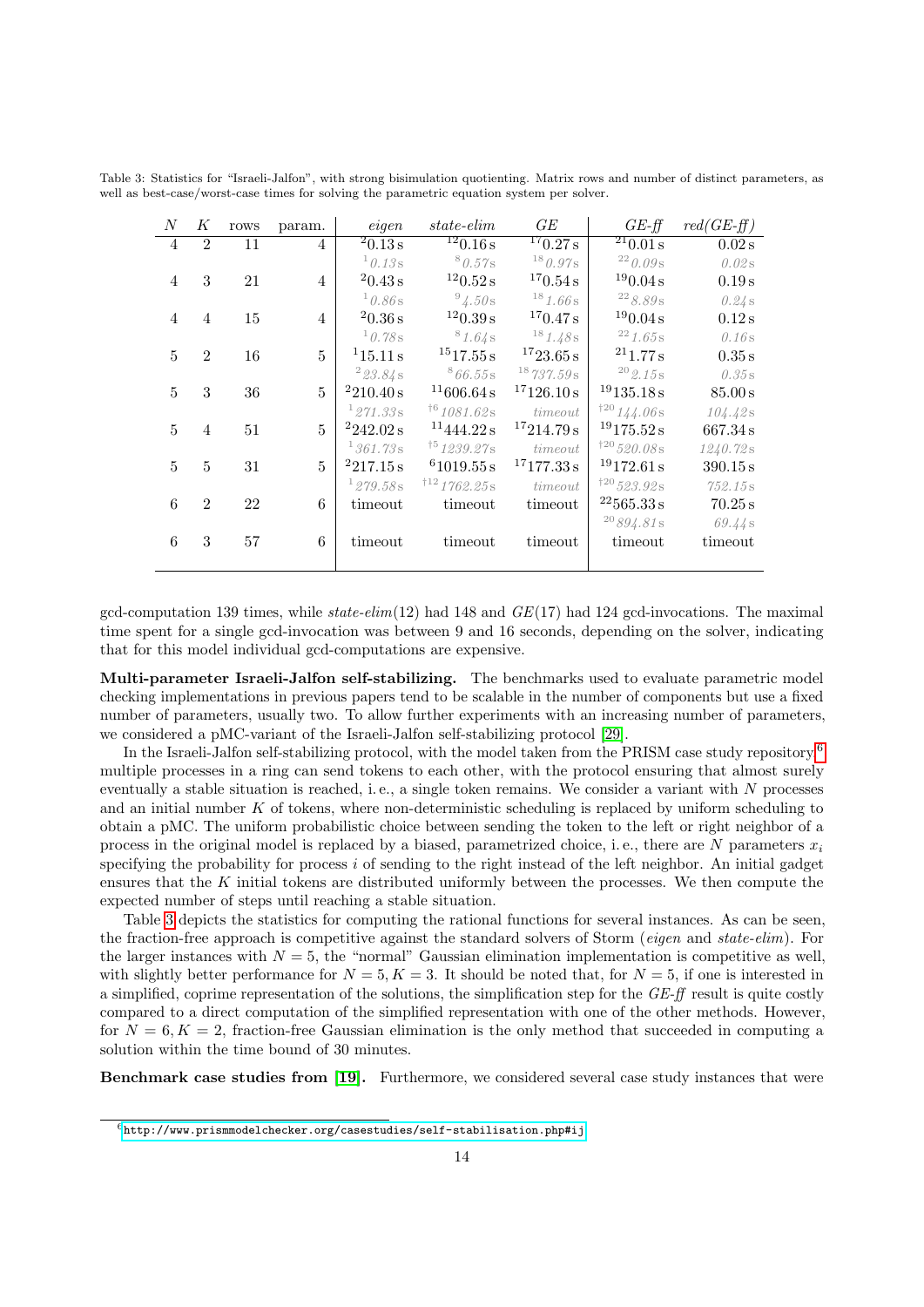<span id="page-14-0"></span>Table 4: Statistics for the "crowds" (reachability probability) and "zeroconf" (expected accumulated reward) benchmarks of [\[19\]](#page-31-18). Matrix rows and number of distinct parameters, as well as best-case/worst-case times for solving the parametric equation system per solver.

| model                     | rows  | param.         | eigen       | state-elim           | GE                        | $GE-f\!f$                                 | $red(GE-f\!f)$ |
|---------------------------|-------|----------------|-------------|----------------------|---------------------------|-------------------------------------------|----------------|
| Crowds $(3,5)$            | 715   | $\overline{2}$ | 10.82 s     | 50.67 s              | $^{17}1.05\,\mathrm{s}$   | $\frac{192.59 \text{ s}}{2.59 \text{ s}}$ | 65.18 s        |
|                           |       |                | $^{2}0.87s$ | 449.66s              | $^{18}3.02s$              | $*^{20}2.98s$                             | 81.58s         |
| Crowds $(5,5)$            | 2928  | $\overline{2}$ | 25.43 s     | 54.95 s              | 176.15 s                  | 19342.49 s                                | timeout        |
|                           |       |                | 15.51s      | 4533.03s             | 1817.48s                  | 120347.82s                                | timeout        |
| Crowds $(10,5)$           | 25103 | $\overline{2}$ | 2118.39 s   | 5158.14 s            | 17120.56 s                | timeout                                   | timeout        |
|                           |       |                | 1126.93s    | $116$ 1735.32s       | $^{18}$ 417.97s           |                                           |                |
| Crowds $(3,5)$ , w-bisim  | 40    | $\overline{2}$ | 10.06 s     | 120.04 s             | 170.07 s                  | 190.00 s                                  | 0.12 s         |
|                           |       |                | $20.08$ s   | $^{4}0.95s$          | $^{18}0.17s$              | $^{22}$ 0.31 s                            | 0.32s          |
| Crowds $(5,5)$ , w-bisim  | 40    | $\overline{2}$ | 10.06 s     | 120.04 s             | 170.07 s                  | 190.01 s                                  | 0.10 s         |
|                           |       |                | 20.08s      | 40.86s               | $^{18}$ 0.18 s            | $^{22}$ 0.31 s                            | 0.31s          |
| Crowds $(10,5)$ , w-bisim | 40    | $\overline{2}$ | 10.06 s     | 120.04 s             | 170.07 s                  | 190.01 s                                  | 0.10 s         |
|                           |       |                | $20.08$ s   | 30.86s               | $^{18}$ 0.18 s            | $^{21}$ 0.29s                             | 0.32s          |
| Zeroconf $(1000)$         | 1002  | $\overline{2}$ | 239.33 s    | $\frac{14}{33.52}$ s | 17128.72 s                | $^{20}$ 6.39 s                            | 12.20 s        |
|                           |       |                | 177.77s     | $^{17}$ 479.45s      | $^{18}320.84\,\mathrm{s}$ | $^{22}$ 17.88s                            | 11.46s         |
| Zeroconf $(10000)$        | 10002 | $\overline{2}$ | timeout     | timeout              | timeout                   | timeout                                   | timeout        |
|                           |       |                |             |                      |                           |                                           |                |

used in [\[19\]](#page-31-18) to benchmark parametric model checkers, namely the *brp, crowds, egl, nand, zeroconf* models. Of those, brp, egl and nand are acyclic models. As those models are polynomial parametric Markov chains, the rational function solutions (as well as the intermediate results) have denominator polynomials of degree zero, making the occuring gcd-computations very efficient. Solving time differences between the various approaches are thus mostly influenced by the order of processing of the rows in the matrix and the size of the intermediate rational functions.

The crowds and zeroconf case studies, however, are cyclic, as they contain non-trivial strongly connected components. Table [4](#page-14-0) depicts statistics for instances of both case studies. For crowds, bisimulation quotienting (weak bisimulation, marked with "w-bisim") was particularly effective, with all considered instances having a very small state space and negligible solving times. For the non-quotiented crowds instances, Storm's standard solvers as well as the "normal" Gaussian elimination outperform the fraction-free GE-ff variants. For the smaller *zeroconf* instance in Table [4,](#page-14-0) GE-ff significantly outperforms the standard approaches, while the larger benchmark instance could not be solved by any of the variants within the allotted time frame.

In the same vein as the case studies considered in [\[19\]](#page-31-18), we also consider a parametrized variant of Herman's self-stabilizing protocol [\[30,](#page-32-6) [31\]](#page-32-7), herman with the model obtained from [\[32\]](#page-32-8). Here, the uniform coin flips in the model are replaced with a biased coin, i.e., with a single parameter that represents the probability of the coin flip succeeding. In an initial phase, each configuration (every process can either start with or without a token) is chosen uniformly. We then compute the expected number of steps of the protocol (with N processes) until a stable token configuration is reached. We report here on the model with weak bisimulation applied. As can be seen from Table [5,](#page-15-0) our fraction-free Gaussian elimination implementation significantly outperforms Storm's standard solvers, as well as the "normal" Gaussian elimination implementation. This result is a bit surprising, as these instances lead to a univariate equation system, where the gcd-computations are generally not as expensive as those for the multivariate case. Profiling of the gcd-invocations showed that the overhead indeed can be largely attributed to the gcd-computations. E.g., for the  $N = 9$  instance, the reported three best-performing solvers using eigen, state-elim and GE spent 85% to 90% of the computation time within gcd-computations. For this instance and  $eigen(1)$ , the gcd-computations were invoked 35440 times, for state-elim(16) there were 28494 and for  $GE(17)$  there were 28929 gcd-invocations. The maximal time spent during a single gcd-invocation was between 75ms and 130ms, i.e., the computation time was spent computing a large number of relatively simple gcd-computations.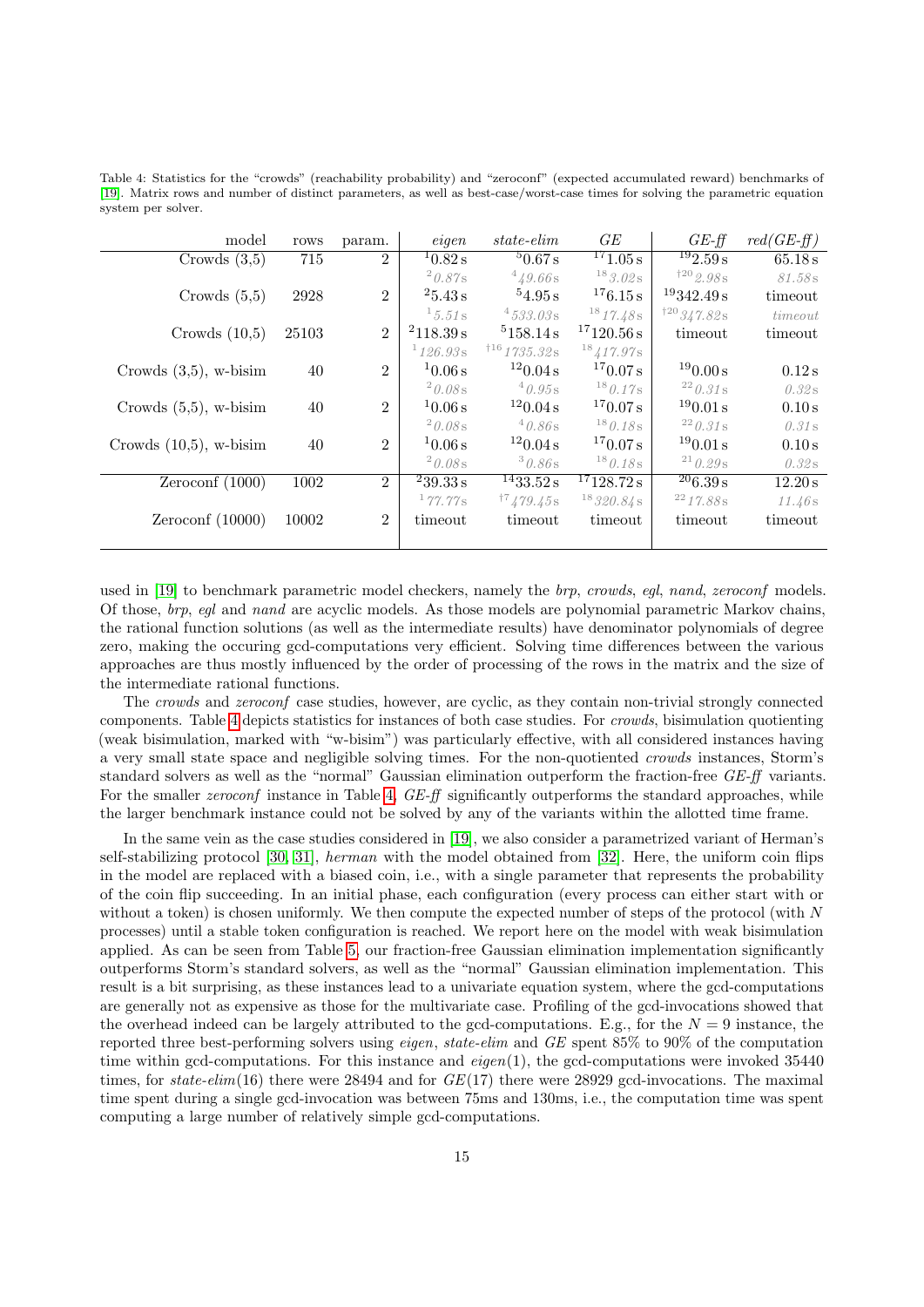<span id="page-15-0"></span>Table 5: Statistics for "herman" (expected accumulated reward), with weak bisimulation. Matrix rows and number of distinct parameters, as well as best-case/worst-case times for solving the parametric equation system per solver.

| N  | rows | param. | eigen        | state-elim   | GE           | $GE$ -ff        | $red(GE\text{-}ff)$ |
|----|------|--------|--------------|--------------|--------------|-----------------|---------------------|
| 7  | 15   |        | 10.36 s      | 160.81 s     | 170.43 s     | $^{20}$ 0.03 s  | 0.06 s              |
|    |      |        | $^{2}0.41$ s | $^{14}1.45s$ | $^{18}0.87s$ | $^{21}$ 0.15 s  | 0.06s               |
|    | 54   |        | 1472.22 s    | 16204.90 s   | 17203.36 s   | $^{20}$ 28.23 s | 4.22 s              |
|    |      |        | 2484.64s     | 5376.70s     | 18788.63 s   | $^{22}$ 150.60s | 4.19s               |
| 11 | 181  |        | timeout      | timeout      | timeout      | timeout         | timeout             |
|    |      |        |              |              |              |                 |                     |

For the sake of completeness, we provide statistics for the other, acyclic models of the benchmarks in [\[19\]](#page-31-18) as well. As noted above, due to their acyclic nature, we cannot expect significant benefits from the fration-free approach for those models. For the "egl" instances (marked with "s-bisim" where strong bisimulation quotienting was applied), GE-ff is competitive with the standard approaches. For the largest considered instance  $(8,4)$ , the Gaussian elimination processing strategy (GE as well as  $GE-ff$ ) outperforms the standard approaches of Storm. However, bisimulation quotienting is highly effective for this model, with all approaches having neglible computation times in the equation system of the quotiented model. For the "brp" instances, bisimulation (weak bisimulation, marked with "w-bisim") again yields significant reductions in the size of the matrix and thus allows more efficient solving. Here, GE-ff is comparable to the standard approaches.

For the "nand" case study, we consider the computation of a reachability probability and an expected accumulated reward (Table [7\)](#page-17-0). For the probability computation, we also applied weak bisimulation (marked with "w-bisim"), for the expected reward strong bisimulation (marked with "s-bisim").  $GE\text{-}ff\text{'s}$  performance is again in the range of the standard variants, but can – due to the acyclic nature of the model – not demonstrate its strengths.

Overall, the experiments have shown that there are instances where the fraction-free approach can indeed have a positive impact on performance, in some cases quite dramatically. In several cases, the fraction-free implementation provided the only approach that was able to solve the equation system at all within the given time bound. It thus can be seen as a beneficial addition to the standard approaches. We still see several avenues for additional optimizations, in particular in the interplay between acyclic and cyclic parts of the models. Likewise, it might be beneficial to perform additional preprocessing steps on the parametric model to reduce its size. Additionally, as can be seen in particular in the performance of the different variants of the state-elim solver, the order of processing plays a paramount role in the computation times. Here, additional heuristics and support for different order variants in GE-ff seem to be a promising avenue for further research.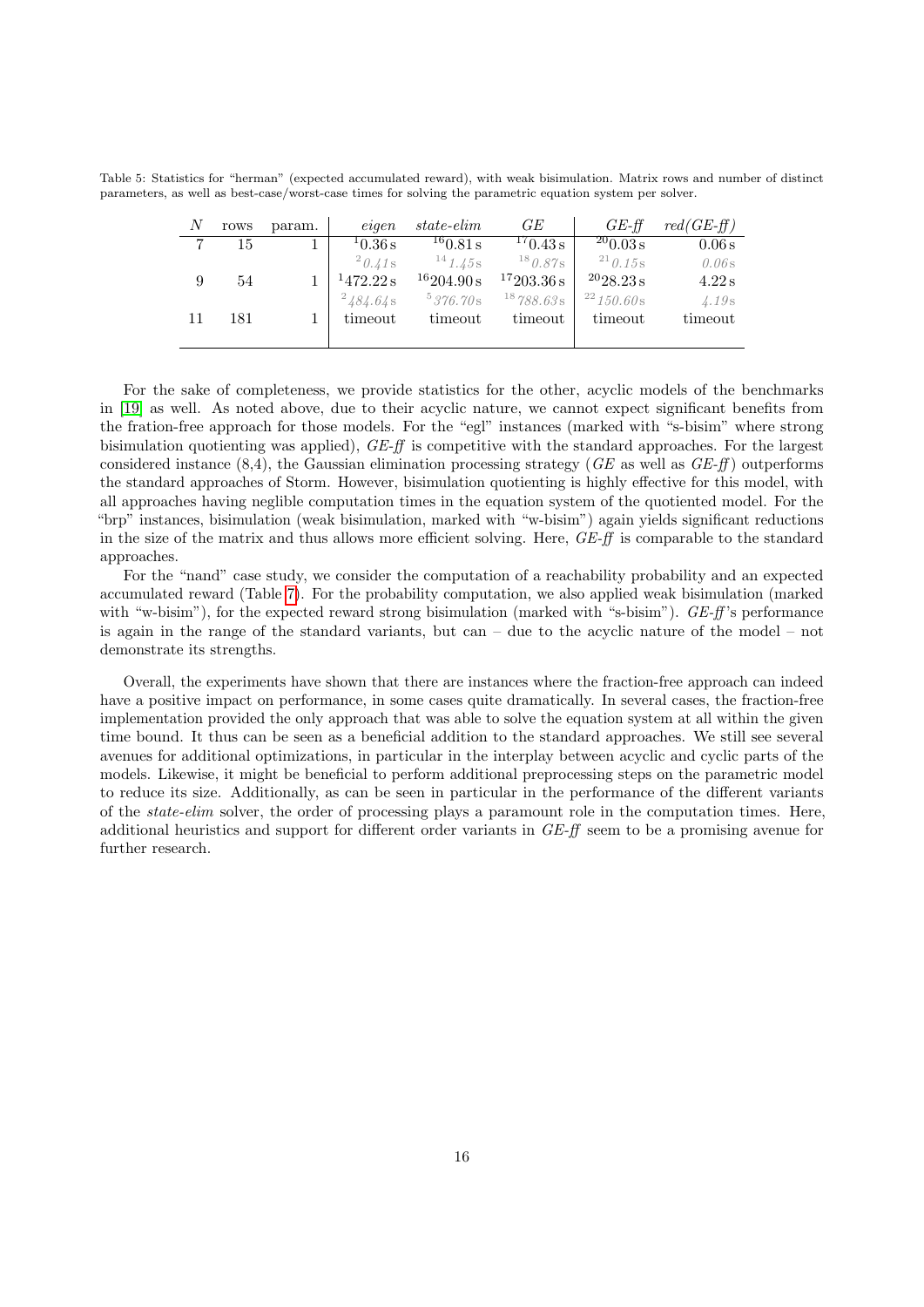Table 6: Statistics for the benchmarks of [\[19\]](#page-31-18), "egl" (expected accumulated reward) and "brp" (reachability probability). Matrix rows and number of distinct parameters, as well as best-case/worst-case times for solving the parametric equation system per solver.

| model                          | rows    | param.         | eigen                 | $state\text{-}elim$             | GE                                          | $GE-ff$                         | $red(GE-ff)$       |
|--------------------------------|---------|----------------|-----------------------|---------------------------------|---------------------------------------------|---------------------------------|--------------------|
| $\overline{\mathrm{EGL}(5,2)}$ | 33789   | 1              | 20.25s                | 50.04 s                         | 180.01 s                                    | $\overline{^{20}0.02}$ s        | 0.01 s             |
|                                |         |                | 10.26s                | 38.90s                          | $^{17} 0.01\,\mathrm{s}$                    | $*^{19}9.86s$                   | 0.01s              |
| $\text{EGL}(5,4)$              | 74749   | $\mathbf{1}$   | $^2 0.51\,\mathrm{s}$ | 50.07 s                         | $^{18}0.03\,\mathrm{s}$                     | 200.05 s                        | $0.03\,\mathrm{s}$ |
|                                |         |                | $10.52$ s             | $^4$ $20.46\,\mathrm{s}$        | $^{17}$ $0.03\,\mathrm{s}$                  | 11948.52s                       | 0.03s              |
| $\text{EGL}(8,2)$              | 3342333 | $\mathbf{1}$   | 225.16 s              | $^53.52\,\mathrm{s}$            | 171.50 s                                    | 202.45 s                        | 1.18 s             |
|                                |         |                | 127.01s               | 113791.12s                      | 181.54s                                     | time out                        |                    |
| $\text{EGL}(8,4)$              | 7536637 | $\mathbf{1}$   | $^252.56\,\mathrm{s}$ | 1210.37 s                       | $^{17}3.09\,\mathrm{s}$                     | $^{20}5.75\,\mathrm{s}$         | $2.73\,\mathrm{s}$ |
|                                |         |                | $^156.90\rm s$        | $^{\dagger13}$ 1087.59 s        | $^{18} \mathbf{\textit{3.39s}}$             | time out                        |                    |
| $\text{EGL}(5,2)$ , s-bisim    | 238     | $\mathbf 1$    | 10.00 s               | 50.00 s                         | 170.00 s                                    | 190.00 s                        | $0.00\,\mathrm{s}$ |
|                                |         |                | $20.00$ s             | $^4\,0.02\,\mathrm{s}$          | $^{18}$ $0.00\,\mathrm{s}$                  | $^{22}$ 0.07s                   | 0.00s              |
| $\text{EGL}(5,4)$ , s-bisim    | 478     | $\mathbf{1}$   | $10.00\,\mathrm{s}$   | $^50.00\,\mathrm{s}$            | $^{17}0.00\,\mathrm{s}$                     | 200.00 s                        | $0.00\,\mathrm{s}$ |
|                                |         |                | $20.00$ s             | 40.04s                          | $^{18}$ $0.00\,\mathrm{s}$                  | $^{22} 0.30 \, \mathrm{s}$      | 0.00s              |
| $\text{EGL}(8,2)$ , s-bisim    | 466     | $\mathbf{1}$   | 10.00 s               | 50.00 s                         | 170.00 s                                    | 200.00 s                        | $0.00\,\mathrm{s}$ |
|                                |         |                | $20.00$ s             | $^4\,0.05\,\mathrm{s}$          | $^{18}$ $0.00\,\mathrm{s}$                  | $^{22}$ $0.40\,\mathrm{s}$      | 0.00s              |
| $\text{EGL}(8,4)$ , s-bisim    | 946     | $\mathbf{1}$   | $10.00\,\mathrm{s}$   | $^50.00\,\mathrm{s}$            | $^{17}0.00\,\mathrm{s}$                     | $^{20}0.00\,\mathrm{s}$         | $0.00\,\mathrm{s}$ |
|                                |         |                | 20.00s                | $^4\,0.11\,\mathrm{s}$          | $^{18}$ $0.00\,\mathrm{s}$                  | $^{22}$ $1.68\,\mathrm{s}$      | 0.00s              |
| BRP(128,2)                     | 3964    | $\overline{2}$ | $\frac{11.76s}{ }$    | $\frac{11}{0.71}$ s             | $\frac{170.95 \text{ s}}{150.95 \text{ s}}$ | 200.67 s                        | 0.20 s             |
|                                |         |                | $^{2}$ 1.77s          | $*^{10}$ 1316.94 s              | $^{18}$ $1.20\,\mathrm{s}$                  | $^{22}$ 18.45s                  | 0.21s              |
| BRP(128,5)                     | 8950    | $\,2$          | 116.30 s              | $^{11}4.88\,\mathrm{s}$         | $^{17}6.81\,\mathrm{s}$                     | $^{20}4.89\,\mathrm{s}$         | 1.50 s             |
|                                |         |                | $^{2}$ 48.62s         | $^{\dagger16}$ 1201.16 s        | $^{18}$ $8.58\,\mathrm{s}$                  | 22150.64s                       | 1.73s              |
| BRP(256,2)                     | 7932    | $\overline{2}$ | 17.78 s               | $^{11}3.15\,\mathrm{s}$         | $^{17}4.38\,\mathrm{s}$                     | 203.11 s                        | 0.97 s             |
|                                |         |                | 27.83s                | 11416.24s                       | $18,5.56$ s                                 | 2275.07s                        | 1.04s              |
| BRP(256,5)                     | 17910   | $\overline{2}$ | 176.98 s              | $^{11}23.68\,\mathrm{s}$        | $^{17}34.90\,\mathrm{s}$                    | $^{20}25.04\,\mathrm{s}$        | 8.50 s             |
|                                |         |                | 362.40s               | 113217.95s                      | 1842.85s                                    | 22654.95s                       | 9.68s              |
| $BRP(128,2)$ , w-bisim         | 768     | $\overline{2}$ | 20.43 s               | 120.27 s                        | 170.32 s                                    | 200.19 s                        | $0.03\,\mathrm{s}$ |
|                                |         |                | 10.43s                | $^3\,443.20\,\mathrm{s}$        | $^{18}$ $0.33\,\mathrm{s}$                  | $^{22}1.37\mathrm{s}$           | 0.04s              |
| $BRP(128,5)$ , w-bisim         | 1536    | $\,2$          | 12.42 s               | 111.69 s                        | $^{17}2.13\,\mathrm{s}$                     | $^{20}1.22\,\mathrm{s}$         | $0.21\,\mathrm{s}$ |
|                                |         |                | 22.43s                | 19147.24s                       | 182.14s                                     | $^{22}$ 10.41 s                 | 0.21s              |
| $BRP(256,2)$ , w-bisim         | 1536    | $\overline{2}$ | 21.92 s               | 121.20 s                        | 171.46 s                                    | $^{20}0.86\,\mathrm{s}$         | 0.16 s             |
|                                |         |                | 11.93s                | $^{+10}$ $\!242.88\,\mathrm{s}$ | $^{18}1.51\,\mathrm{s}$                     | $^{22}\mathcal{8}.28\mathrm{s}$ | 0.16s              |
| $BRP(256,5)$ , w-bisim         | 3072    | $\overline{2}$ | 211.61 s              | 128.20 s                        | $^{18}10.37\,\mathrm{s}$                    | $^{20}6.02\,\mathrm{s}$         | 1.13 s             |
|                                |         |                | 11.63s                | $*^{9}1333.13s$                 | $^{17}$ 10.87 s                             | $^{22}$ $84.06\,\mathrm{s}$     | 1.08s              |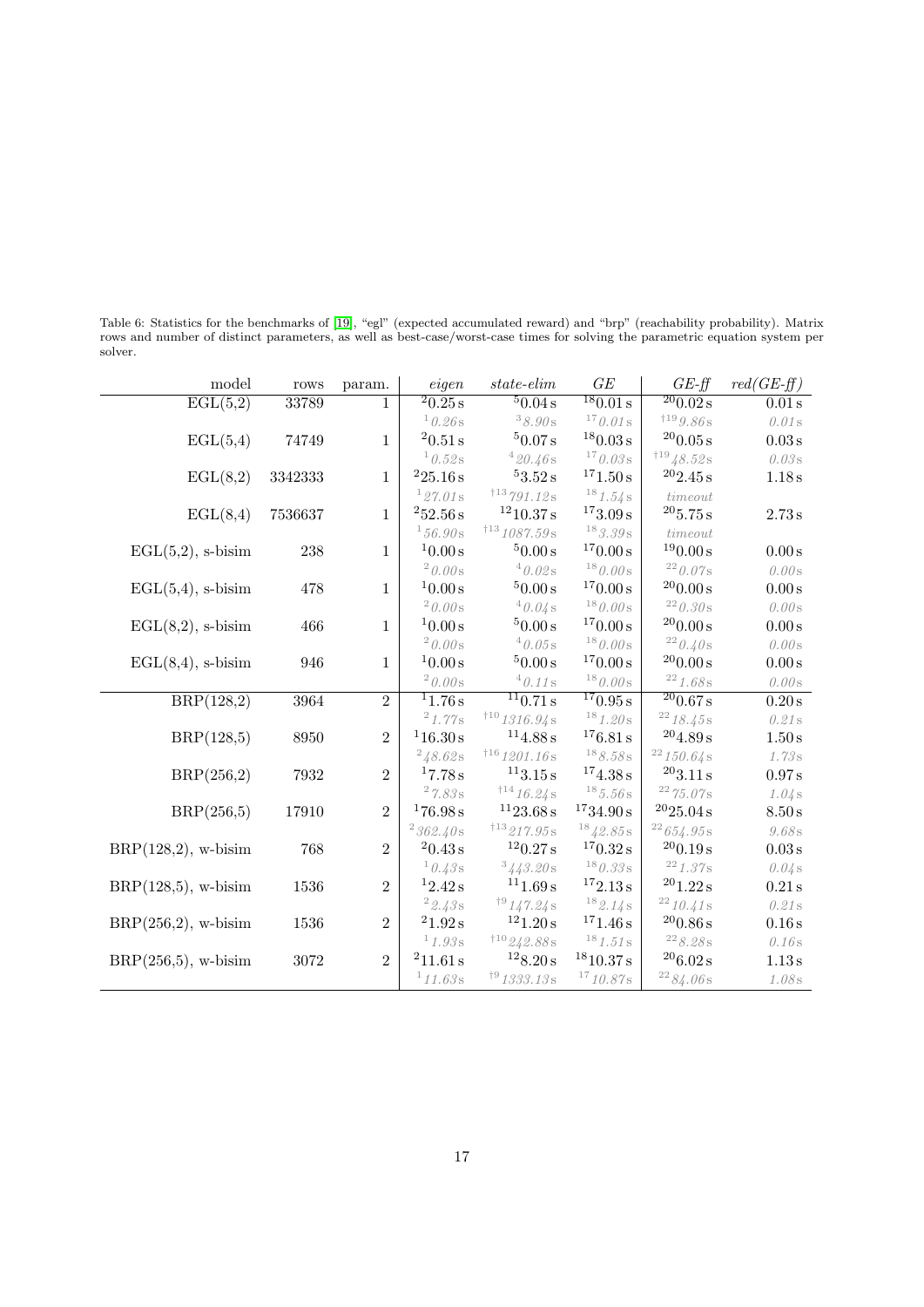| model                   | rows      | param.           | eigen                                          | $state\text{-}elim$                                | GE                                                     | $GE-ff$                                                          | $red(GE-f\!f)$               |
|-------------------------|-----------|------------------|------------------------------------------------|----------------------------------------------------|--------------------------------------------------------|------------------------------------------------------------------|------------------------------|
| NAND(10,1)              | 4660      | $\overline{2}$   | $\frac{20.44 \text{ s}}{20.44 \text{ s}}$      | $^{9}0.19 s$                                       | 180.21 s                                               | $\frac{200.17 \text{ s}}{200.17 \text{ s}}$                      | $0.03\,\mathrm{s}$           |
|                         |           |                  | 10.47s                                         | $^8\,79.33\,\mathrm{s}$                            | 170.22s                                                | 22187.04s                                                        | $0.03\,\mathrm{s}$           |
| NAND $(10,3)$           | 18520     | $\overline{2}$   | $^23.21\,\mathrm{s}$                           | 51.29 s                                            | $^{17}1.55\,\mathrm{s}$                                | $^{20}1.80\,\mathrm{s}$                                          | $0.26\,\mathrm{s}$           |
|                         |           |                  | 13.29s                                         | $^{\dagger13}$ 124.51 s                            | $^{18} \, \rm 1.93 \, \rm s$                           | 1194.81s                                                         | $0.25\,\mathrm{s}$           |
| NAND $(10,5)$           | 32380     | $\overline{2}$   | $^18.14\,\mathrm{s}$                           | 53.13 s                                            | 173.80 s                                               | $^{20}6.34\,\mathrm{s}$                                          | $0.69\,\mathrm{s}$           |
|                         |           |                  | $^2\,8.58\,\mathrm{s}$                         | $*^{13}330.74s$                                    | $18, 5, 64$ s                                          | $*^{19}15.70s$                                                   | $0.67\mathrm{s}$             |
| NAND $(20,1)$           | 49040     | $\overline{2}$   | $^110.71\,\mathrm{s}$                          | $^53.54\,\mathrm{s}$                               | 174.14 s                                               | $^{20}4.05\,\mathrm{s}$                                          | $0.61\,\mathrm{s}$           |
|                         |           |                  | $^{2}$ 10.76s                                  | $*^{10}3.72s$                                      | $^{18}$ 4.36s                                          | $^{\dagger19}$ $\!24.95\,\mathrm{s}$                             | $0.60\,\mathrm{s}$           |
| NAND $(20,3)$           | 202260    | $\overline{2}$   | 293.42 s                                       | 526.43 s                                           | $^{17}32.03\,\mathrm{s}$                               | 2060.21 s                                                        | $6.15\,\mathrm{s}$           |
|                         |           |                  | 197.51 s                                       | $^{\dagger 12}$ 29.10 s                            | $^{18} \mathcal{\mathcal{\mathcal{Q}}}.31\,\mathrm{s}$ | $^{\dagger19}$ 434.74 s                                          | $6.27\mathrm{s}$             |
| NAND $(20,5)$           | 355480    | $\overline{2}$   | $^2249.46\,\mathrm{s}$                         | 968.43 s                                           | 1785.56 s                                              | $\rm ^{20}198.86\,s$                                             | $16.97\,\mathrm{s}$          |
|                         |           |                  | 1372.04 s                                      | $111\frac{74.34s}{5}$                              | $^{18}$ $145.66\,\mathrm{s}$                           | 1191350.30s                                                      | $16.25\,\mathrm{s}$          |
| NAND $(10,1)$ , w-bisim | 1610      | $\overline{2}$   | $20.22$ s                                      | 120.11 s                                           | $^{18}0.11\,\mathrm{s}$                                | $^{20}0.09\,\mathrm{s}$                                          | $0.01\,\mathrm{s}$           |
|                         |           |                  | 10.24s                                         | 452.36s                                            | $^{17}0.13\rm s$                                       | $^{22} \, 21.21 \, \mathrm{s}$                                   | $0.01\,\mathrm{s}$           |
| NAND $(10,3)$ , w-bisim | $6050\,$  | $\overline{2}$   | $^21.64\,\mathrm{s}$                           | $^{12}0.75\,\mathrm{s}$                            | 170.83 s                                               | $^{20} 0.93\,\mathrm{s}$                                         | $0.09\,\mathrm{s}$           |
|                         |           |                  | $^1$ $1.68\,\mathrm{s}$                        | $^{\dagger8}1481.40\rm{s}$                         | 181.02s                                                | $^{\dagger21}$ 145.13 s                                          | $0.09\,\mathrm{s}$           |
| NAND $(10,5)$ , w-bisim | 10490     | $\overline{2}$   | $14.39\,\mathrm{s}$                            | $^{12}1.82\,\mathrm{s}$                            | 171.97 s<br>$^{18}$ $\boldsymbol{2.95\,\mathrm{s}}$    | $^{20}3.25\,\mathrm{s}$                                          | $0.23\,\mathrm{s}$           |
|                         |           |                  | $^2\,5.12\,\mathrm{s}$<br>$^26.56\,\mathrm{s}$ | $^{\dagger14}$ $\!41.48\!\:\mathrm{s}$<br>112.37 s | $^{18}2.68\,\mathrm{s}$                                | $^{\dagger21}$ $\!449.85\,\mathrm{s}$<br>$^{20}2.36\,\mathrm{s}$ | $0.23\,\mathrm{s}$           |
| NAND $(20,1)$ , w-bisim | 20870     | $\overline{2}$   | 17.57s                                         | 116730.47s                                         | $^{17}$ 2.72s                                          | $^{\dagger19}$ $\!6.21\,\mathrm{s}$                              | $0.27\,\mathrm{s}$           |
|                         |           | $\overline{2}$   | $^259.39\,\mathrm{s}$                          | $^{11}18.02\,\mathrm{s}$                           | $^{17}20.42\,\mathrm{s}$                               | $^{20}36.31\,\mathrm{s}$                                         | $0.28\,\mathrm{s}$<br>2.50 s |
| NAND $(20,3)$ , w-bisim | 84550     |                  | 166.61s                                        | $^{\dagger14}$ 1487.06 s                           | $^{18}30.73\,\mathrm{s}$                               | $^{\dagger19}$ 98.87s                                            |                              |
| NAND $(20,5)$ , w-bisim | 148230    | $\overline{2}$   | $^2188.31\,\mathrm{s}$                         | 1146.07 s                                          | 1753.06 s                                              | $^{20}126.13\,\mathrm{s}$                                        | $2.53\,\mathrm{s}$<br>7.07 s |
|                         |           |                  | 1191.44s                                       | $^{\dagger 5}445.97\mathrm{s}$                     | $^{18}91.87s$                                          | $119$ 325.24 s                                                   | $6.91\,\mathrm{s}$           |
| NAND(10,1)              | 7381      | $\overline{2}$   | 20.50 s                                        | 90.13 s                                            | 180.09 s                                               | 200.06 s                                                         | 0.02 s                       |
|                         |           |                  | 10.53s                                         | $8454.52$ s                                        | 170.14s                                                | $22\,519.03\,\mathrm{s}$                                         | $0.02\,\mathrm{s}$           |
| NAND $(10,3)$           | 21241     | $\overline{2}$   | $^22.26\,\mathrm{s}$                           | 50.74 s                                            | 170.85 s                                               | $^{20}0.77\,\mathrm{s}$                                          | $0.14\,\mathrm{s}$           |
|                         |           |                  | 12.28s                                         | $*$ <sup>14</sup> 109.65s                          | $^{18} 0.91\,\mathrm{s}$                               | $^{119}$ 4.74s                                                   | $0.15\,\mathrm{s}$           |
| NAND $(10,5)$           | 35101     | $\overline{2}$   | 15.99 s                                        | 52.17 s                                            | $^{17}2.56\,\mathrm{s}$                                | $^{20}3.76\,\mathrm{s}$                                          | $0.45\,\mathrm{s}$           |
|                         |           |                  | 26.32s                                         | $^{\dagger14}$ 294.63 s                            | 183.56s                                                | $^{\dagger19}$ $14.60\,\mathrm{s}$                               | 0.45s                        |
| NAND $(20,1)$           | 78311     | $\overline{2}$   | $^110.36\,\mathrm{s}$                          | $^{9}1.45s$                                        | $^{18}0.92\,\mathrm{s}$                                | $^{20} 0.59\,\mathrm{s}$                                         | $0.23\,\mathrm{s}$           |
|                         |           |                  | $^{2}10.49s$                                   | 1121.66s                                           | 171.48s                                                | $^{\dagger19}53.77\mathrm{s}$                                    | $0.23\,\mathrm{s}$           |
| NAND $(20,3)$           | 231531    | $\overline{2}$   | $^250.01\,\mathrm{s}$                          | 99.79 s                                            | $^{17}11.82\,\mathrm{s}$                               | $^{20}14.11\,\mathrm{s}$                                         | $2.06\,\mathrm{s}$           |
|                         |           |                  | $^1$ 52.67 s                                   | $^{\dagger 12}$ 11.03s                             | 1814.15s                                               | $^{\dagger19}$ 506.92 s                                          | $2.20\,\mathrm{s}$           |
| NAND $(20,5)$           | 384751    | $\overline{2}$   | 1150.25 s                                      | $^935.05\,\mathrm{s}$                              | 1744.04 s                                              | $^{20}90.07\,\mathrm{s}$                                         | $8.60\,\mathrm{s}$           |
|                         |           |                  | $^2$ 152.39 s                                  | $^{\dagger12}$ $39.43\,\mathrm{s}$                 | $^{18}68.19\,\mathrm{s}$                               | 1191421.21s                                                      | $8.25\,\mathrm{s}$           |
| NAND $(10,1)$ , s-bisim | $5381\,$  | $\overline{2}$   | 10.32 s                                        | $^90.09\,\mathrm{s}$                               | $^{18}0.06\,\mathrm{s}$                                | $^{20} 0.04\,\mathrm{s}$                                         | $0.01\,\mathrm{s}$           |
|                         |           |                  | $^2\,0.33\,\mathrm{s}$                         | 8170.46s                                           | 170.09s                                                | 22274.14s                                                        | 0.02s                        |
| NAND $(10,3)$ , s-bisim | 15461     | $\overline{2}$   | $^11.57\,\mathrm{s}$                           | 50.51 s                                            | 170.58 s                                               | $^{20} 0.52\,\mathrm{s}$                                         | 0.11 s                       |
|                         |           |                  | $^2$ 1.98 s                                    | $^{\dagger14}$ 27.68 s                             | 180.64s                                                | $^{\dagger21}$ $1045.39\,\mathrm{s}$                             | 0.10s                        |
| NAND $(10,5)$ , s-bisim | $25541\,$ | $\overline{2}$   | 24.10 s                                        | 51.46 s                                            | 171.75 s                                               | $^{20}2.59\,\mathrm{s}$                                          | 0.34 s                       |
|                         |           |                  | 14.31s                                         | $^{\dagger14}$ $66.60\,\mathrm{s}$                 | 182.48s                                                | $*^{19}8.38s$                                                    | $0.35\,\mathrm{s}$           |
| NAND $(20,1)$ , s-bisim | 63311     | $\overline{2}$   | 27.19 s                                        | 91.15 s                                            | 180.71 s                                               | $^{20} 0.43\,\mathrm{s}$                                         | 0.19 s                       |
|                         |           |                  | 18.39s                                         | $*14351.69s$                                       | $^{17}1.13s$                                           | $^{\dagger19}$ $35.20\,\mathrm{s}$                               | $0.19\,\mathrm{s}$           |
| NAND $(20,3)$ , s-bisim | 187371    | $\overline{2}$   | 237.58 s                                       | 57.69 s                                            | 179.32 s                                               | $^{20}10.69\,\mathrm{s}$                                         | $1.68\,\mathrm{s}$           |
|                         |           |                  | 138.57s                                        | $*^{12}8.49s$                                      | $^{18}10.87s$                                          | $119$ 332.94 s                                                   | $1.72\,\mathrm{s}$           |
| NAND $(20,5)$ , s-bisim | 311431    | $\boldsymbol{2}$ | 1143.16 s                                      | 927.24 s                                           | 1733.79 s                                              | $^{20}68.68\,\mathrm{s}$                                         | $7.00\,\mathrm{s}$           |
|                         |           |                  | 2250.48s                                       | $*^{12}30.03s$                                     | $^{18}52.88s$                                          | $^{\dagger19}$ 950.92 s                                          | $6.97\mathrm{s}$             |

<span id="page-17-0"></span>Table 7: Statistics for the benchmarks of [\[19\]](#page-31-18), "NAND", for a reachability probability (above) and an expected accumulated reward (below).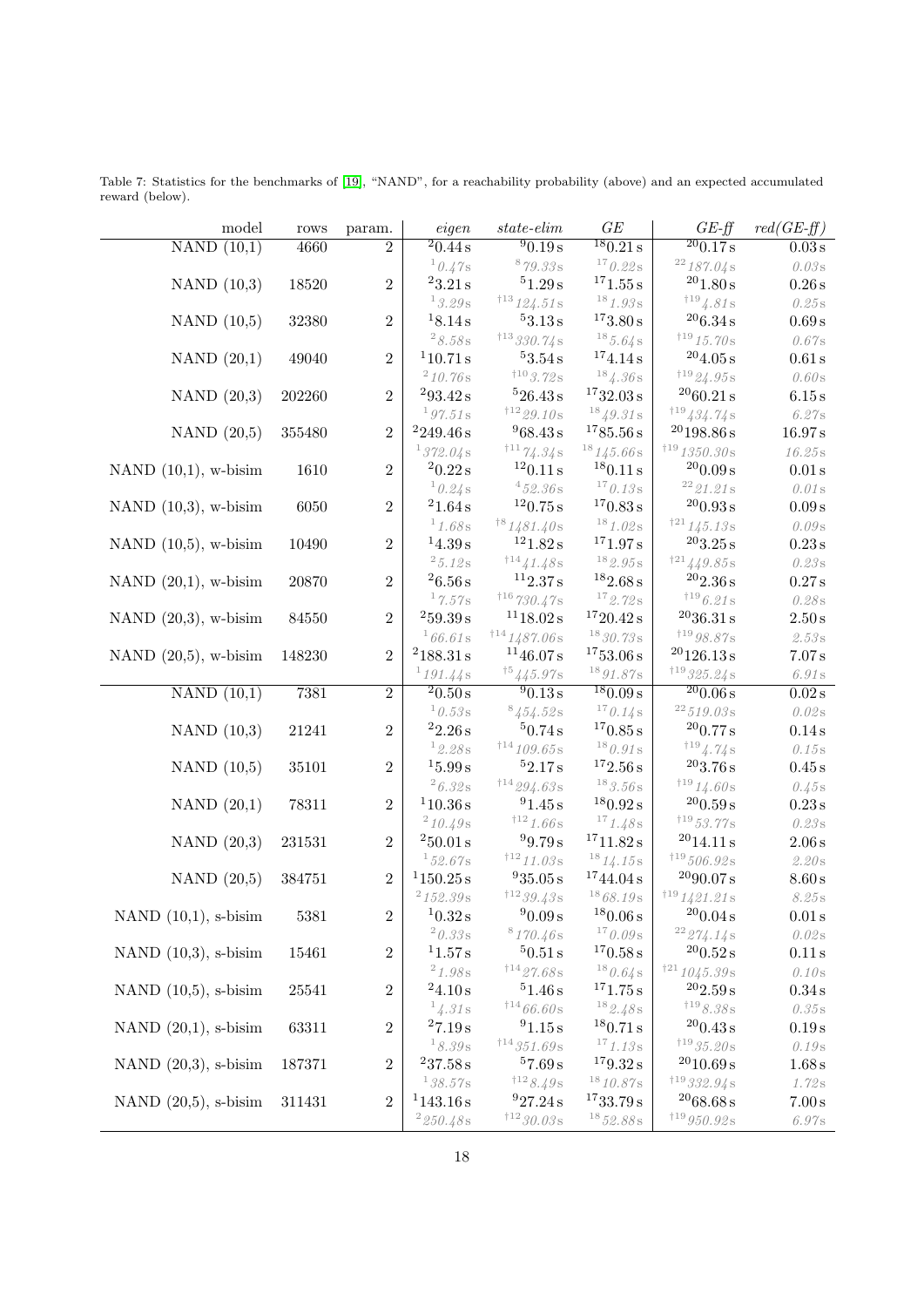### <span id="page-18-0"></span>4. Complexity of the PCTL+EC model-checking problem

We now study the complexity of the following variants of the PCTL+EC model-checking problem. Given an augmented pMC  $\mathfrak{M} = (S, s_{\text{init}}, E, \mathbf{P}, \mathfrak{C})$  and a PCTL+EC (state) formula  $\Phi$ :

- (All) Compute a representation of the set of all satisfying parameter valuations, i.e., the set of all admissible parameter valuations  $\overline{\xi} \in X$  such that  $\mathfrak{M}(\overline{\xi}) \models \Phi$ .
- (MC-E) Does there exist a valuation  $\overline{\xi} \in X$  such that  $\mathfrak{M}(\overline{\xi}) \models \Phi$ ?
- (MC-U) Does  $\mathfrak{M}(\overline{\xi}) \models \Phi$  hold for all admissible valuations  $\overline{\xi} \in X$ ?

(MC-E) and (MC-U) are essentially dual to each other, i.e., the answer for the universal variant (MC-U) is obtained by negating the answer for (MC-E) with formula  $\neg \Phi$ , and vice versa. We concentrate on (All) in Section [4.1](#page-18-1) and the existential model-checking problem (MC-E) for general pMCs and PCTL, and subclasses thereof, in Sections [4.2](#page-20-1) through [4.4,](#page-28-0) respectively.

The results primarily rely upon the following result from [\[33\]](#page-32-9): The existential theory of the reals is known to be in PSPACE and NP-hard, and the upper bound on its time-complexity is  $\ell^{k+1} \cdot d^{\mathcal{O}(k)}$ , where  $\ell$  is the number of constraints, d the maximum degree of the polynomials in the constraints, and k the number of parameters.

# <span id="page-18-1"></span>4.1. Computing all satisfying parameter valuations (All)

As before, let  $X = X_{\mathfrak{M}}$  denote the set of admissible valuations. In what follows, let  $\chi$  be the conjunction of the polynomial constraints in  $\mathfrak{C}$  as well as the constraints  $\sum_{t\in S} \mathbf{P}(s,t) = 1$  for each non-trap state  $s \in S$ , and  $0 < \mathbf{P}(s,t)$  for each edge  $(s,t) \in E$ . We then have  $\overline{\xi} \models \chi$  if and only if  $\overline{\xi}$  is admissible, i.e.,  $\overline{\xi} \in X$ .

Let  $\Phi$  be a PCTL+EC formula. The *satisfaction function*  $\text{Sat}_{\mathfrak{M}}(\Phi)$ :  $X \to 2^S$  is defined by:

$$
Sat_{\mathfrak{M}}(\Phi)(\overline{\xi}) \stackrel{\text{def}}{=} \{ s \in S : s \models_{\mathfrak{M}(\overline{\xi})} \Phi \} = Sat_{\mathfrak{M}(\overline{\xi})}(\Phi).
$$

We now present an algorithm to compute a symbolic representation of the satisfaction function that groups valuations with the same corresponding satisfaction set together. More precisely, we represent the satisfaction function  $\text{Sat}_{\mathfrak{M}}(\Phi)$  by a finite set  $\text{Sat}_{\mathfrak{M}}(\Phi)$  of pairs  $(\gamma, T)$  where  $\gamma$  is a Boolean combination of constraints and  $T \subseteq S$  such that

$$
T = \mathrm{Sat}_{\mathfrak{M}}(\Phi)(\overline{\xi}) \text{ iff } \overline{\xi} \models \gamma \text{ for some } (\gamma, T) \in \mathtt{Sat}_{\mathfrak{M}}(\Phi).
$$

Given the DAG representation of the PCTL formula  $\Phi$ , we follow the standard model checking procedure for CTL-like branching-time logics, and compute  $\texttt{Sat}_{\mathfrak{M}}(\Psi)$  for the sub-formulas  $\Psi$  of  $\Phi$  assigned to the nodes in the DAG for  $\Phi$  in a bottom-up manner. The base case is the treatment of the nodes in the DAG for  $\Phi$ labelled by an atomic proposition  $a$  or the formula  $true$ , that is, the leaf nodes of the DAG:

$$
Sat_{\mathfrak{M}}(\mathsf{true}) = \{(\chi, S)\}
$$
  

$$
Sat_{\mathfrak{M}}(a) = \{(\chi, \{s \in S : a \in \mathcal{L}(s)\})\}.
$$

Consider now an inner node v of the DAG labelled by formula  $\Psi$ . Under the assumption that the children of v have already been treated, i.e., the satisfaction sets of the proper subformulae of  $\Psi$  are known, we obtain the following:

• If  $\Psi = \neg \Psi'$  then  $\texttt{Sat}_{\mathfrak{M}}(\Psi) = \{ (\gamma, S \setminus T) : (\gamma, T) \in \texttt{Sat}_{\mathfrak{M}}(\Psi') \}$ .

• If 
$$
\Psi = \Psi_1 \wedge \Psi_2
$$
 then

$$
\mathtt{Sat}_\mathfrak{M}(\Psi) \ \ = \ \ \big\{\ (\gamma_1 \wedge \gamma_2, T_1 \cap T_2)\ :\ (\gamma_i, T_i) \in \mathtt{Sat}_\mathfrak{M}(\Psi_i), i=1,2\ \big\}.
$$

• If  $\Psi = \mathbb{P}_{\bowtie c}(\bigcirc \Psi')$  then

 $\texttt{Sat}_{\mathfrak{M}}(\Psi) = \{ (\gamma \wedge \delta_{\gamma,T,R}, R) : (\gamma, T) \in \texttt{Sat}_{\mathfrak{M}}(\Psi'), R \subseteq S' \}$ 

where S' denotes the set of states that are not traps and  $\delta_{\gamma,T,R}$  is the conjunction of the following constraints: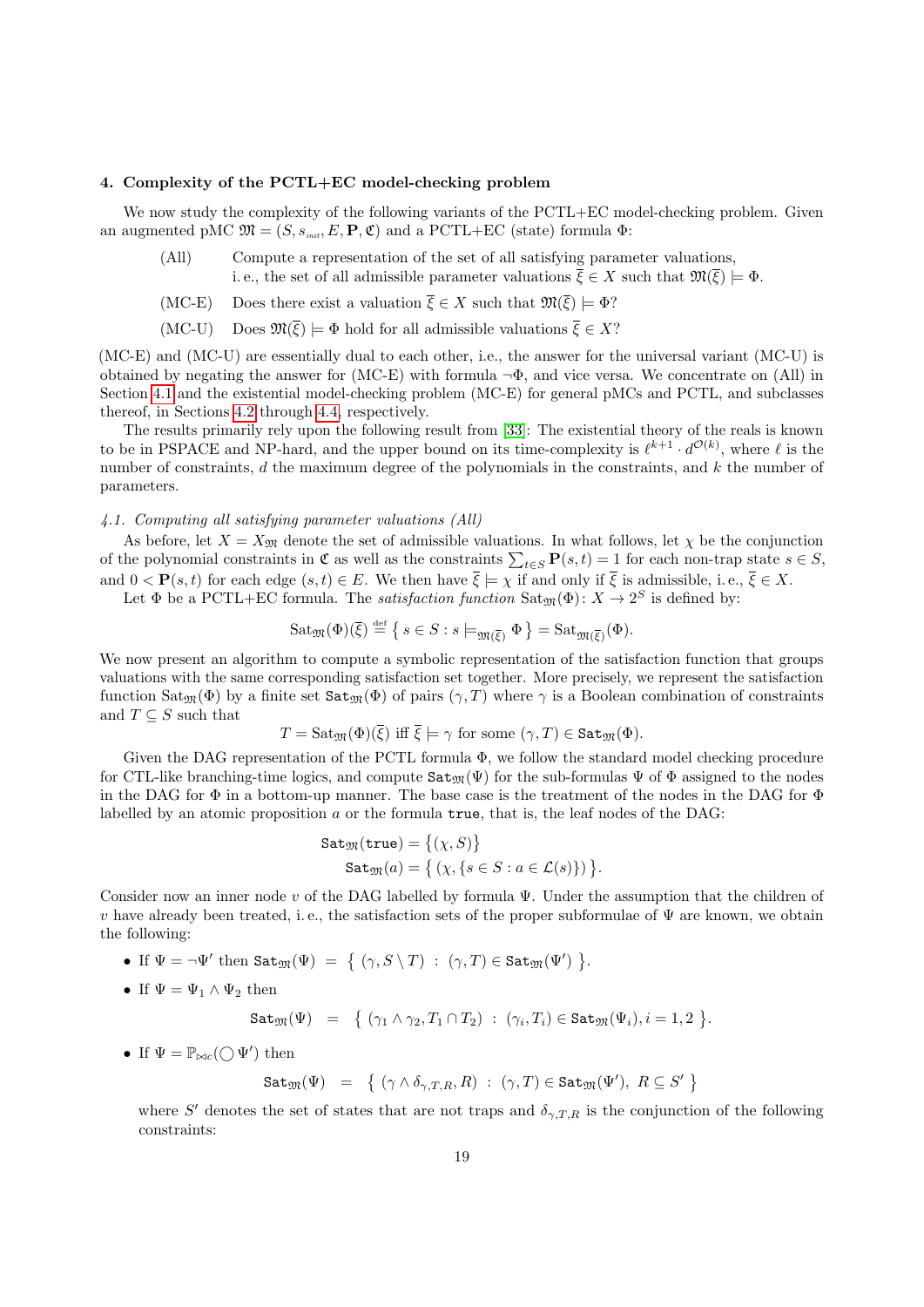- $\Pr_s^{\mathfrak{M}}(\bigcirc T) \bowtie c$  for each state  $s \in R$ ,  $\Pr^{\mathfrak{M}}_s(\bigcirc T) \not\Join c \quad \text{for each state } s \in S' \setminus R.$
- If  $\Psi = \mathbb{P}_{\bowtie c}(\Psi_1 \cup \Psi_2)$  then

$$
\mathtt{Sat}_{\mathfrak{M}}(\Psi) = \{ (\gamma_1 \wedge \gamma_2 \wedge \delta_{\gamma_1, T_1, \gamma_2, T_2}, R) : (\gamma_1, T_1) \in \mathtt{Sat}_{\mathfrak{M}}(\Psi_1), (\gamma_2, T_2) \in \mathtt{Sat}_{\mathfrak{M}}(\Psi_2), R \subseteq S \}
$$

where  $\delta_{\gamma_1, T_1, \gamma_2, T_2}$  is the conjunction of the following constraints:

<span id="page-19-0"></span>
$$
\Pr_s^{\mathfrak{M}}(T_1 \cup T_2) \bowtie c \quad \text{for each state } s \in R,
$$
  

$$
\Pr_s^{\mathfrak{M}}(T_1 \cup T_2) \bowtie c \quad \text{for each state } s \in S \setminus R.
$$

Here,  $Pr_s^{\mathfrak{M}}(T_1 \cup T_2)$  is the rational function that has been computed using (i) a graph analysis to determine the set U of states s with  $s \models \exists (T_1 \cup T_2)$  and (ii) fraction-free Gaussian elimination (Section [3\)](#page-6-0) to compute the rational functions  $\Pr_s^{\mathfrak{N}}(\hat{\vee} T_2)$  in the pMC  $\mathfrak{N}$  resulting from  $\mathfrak{M}$  by turning the states in  $(S \setminus U) \cup T_2$  into traps. If  $f_s$  and  $g_s$  are polynomials computed by the fraction-free Gaussian elimination such that  $\Pr_s^{\mathfrak{M}}(T_1 \cup T_2) = f_s/g_s$ , then  $\Pr_s^{\mathfrak{M}}(T_1 \cup T_2) \bowtie c$  is a shorthand notation for

$$
(g_s > 0 \ \land \ f_s - c \cdot g_s \bowtie 0) \lor (g_s < 0 \ \land \ 0 \bowtie f_s - c \cdot g_s).
$$
 (1)

The case  $g_s = 0$  does not occur, as we consider only admissible valuations.

• If  $\Psi = \mathbb{C}_{\text{Pr}}(\psi_1, \bowtie, \psi_2)$  then the further computation depends on  $\psi_1$ , and  $\psi_2$ . Here, we only deal with the case  $\psi_i = \bigcirc \Psi_i$ ,  $i = 1, 2$ . The cases for U, and combinations of both work similarly.

$$
\mathtt{Sat}_\mathfrak{M}(\Psi) \ \ = \ \ \big\{\ (\gamma_1 \wedge \gamma_2 \wedge \delta_{\gamma_1, T_1, \gamma_2, T_2}, R) \ : \ (\gamma_1, T_1) \in \mathtt{Sat}_\mathfrak{M}(\Psi_1), \ (\gamma_2, T_2) \in \mathtt{Sat}_\mathfrak{M}(\Psi_2), \ R \subseteq S \ \big\}
$$

where  $\delta_{\gamma_1,T_1,\gamma_2,T_2,R}$  is the conjunction of the following constraints:

$$
\begin{aligned} \Pr_{s}^{\mathfrak{M}}(\bigcirc T_{1}) &\approx \Pr_{s}^{\mathfrak{M}}(\bigcirc T_{2}) \quad \text{for each state } s \in R, \\ \Pr_{s}^{\mathfrak{M}}(\bigcirc T_{1}) &\approx \Pr_{s}^{\mathfrak{M}}(\bigcirc T_{2}) \quad \text{for each state } s \in S \setminus R, \end{aligned}
$$

where  $\Pr_s^{\mathfrak{M}}(\bigcirc T) = \sum_{t \in T} \mathbf{P}(s,t)$ . Analogous to the probability operator, for cases where one of the operands uses  $\mathsf{U}, \Pr_s^{\mathfrak{M}}(\psi_1) \bowtie \Pr_s^{\mathfrak{M}}(\psi_2)$  is a shorthand form: We transform it to  $\Pr_s^{\mathfrak{M}}(\psi_1) - \Pr_s^{\mathfrak{M}}(\psi_2) \bowtie 0$ , and then, as in [\(1\)](#page-19-0), construct a case distinction based on the sign of the denominators to obtain a polynomial constraint.

• The expectation and expectation comparison operators are dealt with in an analogous fashion to the probability and probability comparison operator, using the solutions to the appropriate linear equation systems.

We simplify the set  $\text{Sat}_{\mathfrak{M}}(\Psi)$  as follows. We first remove all pairs  $(\gamma, T)$  where the formula  $\gamma$  is not satisfiable. This can be checked using algorithms for the existential theory of the reals. Furthermore, we aggregate  $\texttt{Sat}_{\mathfrak{M}}(\Psi)$  by combining pairs with the same T-component: Instead of m pairs  $(\gamma_1, T), \ldots, (\gamma_m, T) \in$  $\texttt{Sat}_{\mathfrak{M}}(\Psi)$ , we consider a single pair  $(\gamma_1 \vee \ldots \vee \gamma_m, T)$ . Finally, we simplify [\(1\)](#page-19-0) whenever, for all  $\overline{\xi} \in X$ , we either have  $\overline{\xi} \models q_s > 0$  or  $\overline{\xi} \models q_s < 0$ .

To answer question (All), the algorithm finally returns the disjunction of all formulas  $\gamma$  with  $s_{\text{init}} \in T$  for  $(\gamma, T) \in$  Sat<sub>M</sub>( $\Phi$ ).

Recall from Section [3](#page-6-0) that a known upper bound on the time-complexity of one-step fraction-free Gaussian elimination is  $\mathcal{O}(\text{poly}(n,d)^k)$ , where *n* is the number of equations, *d* the maximum degree of the initial coefficient polynomials, and  $k$  the number of parameters. Together with the algorithm above, and assuming that the number of constraints in  $\mathfrak C$  is at most polynomial in the size of S, we obtain: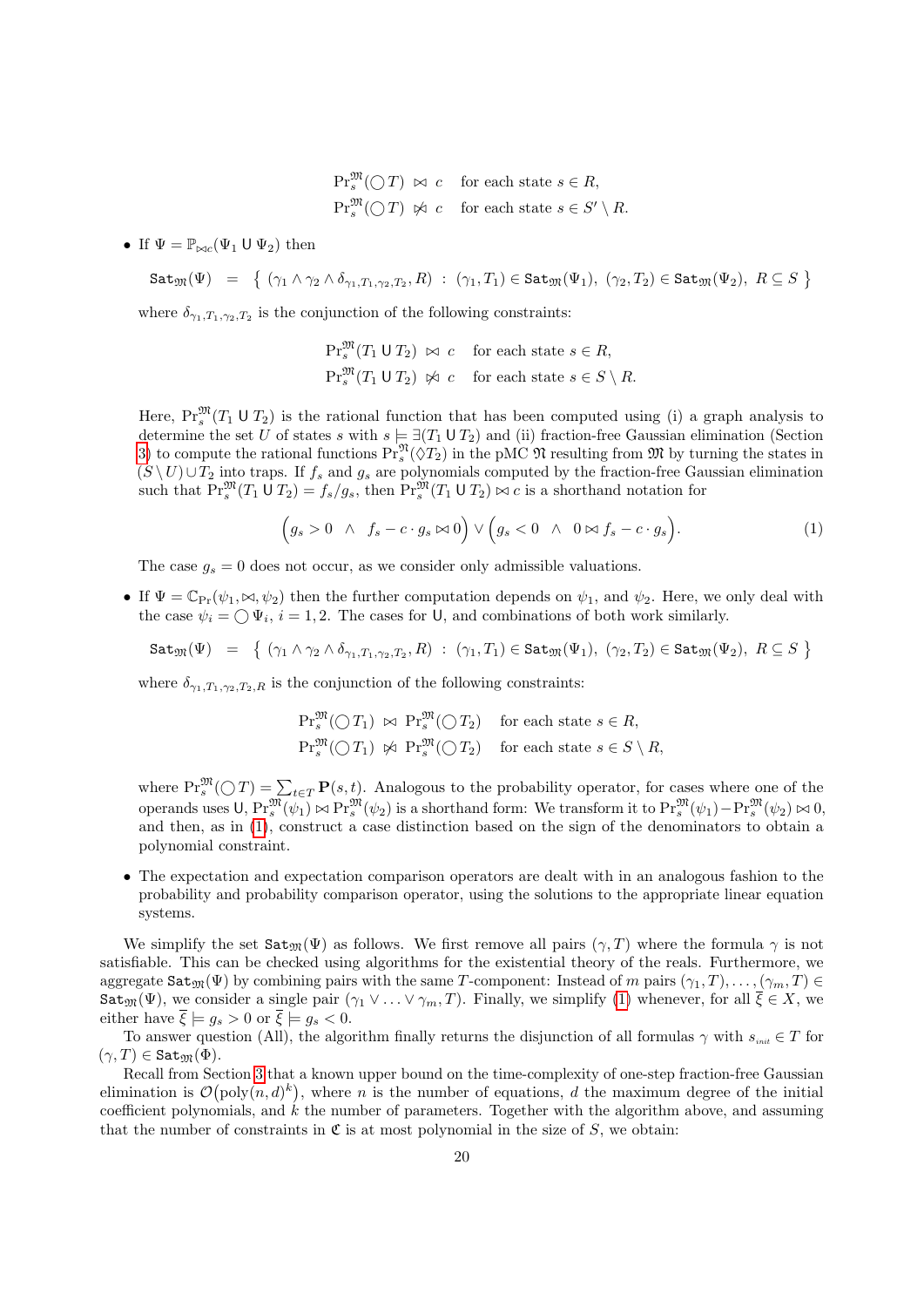**Theorem 6** (Exponential-time upper bound for problem (All)). Let  $\Phi$  be a PCTL+EC formula. Given an augmented polynomial pMC  $\mathfrak{M}$ , where the maximum degree of transition probabilities  $\mathbf{P}(s,t)$ , and polynomials in the constraints in  $\mathfrak C$  is d, a symbolic representation of the satisfaction function  $\text{Sat}_{\mathfrak{M}}(\Phi)$  is computable in time  $\mathcal{O}(|\Phi| \cdot \text{poly}(size(\mathfrak{M}), d)^{k \cdot |\Phi|_{\mathbb{P}, \mathbb{E}, \mathbb{C}}})$ , where  $|\Phi|_{\mathbb{P}, \mathbb{E}, \mathbb{C}}$  is the number of probability, expectation and comparison operators in Φ.

## <span id="page-20-1"></span>4.2. Complexity bounds for (MC-E)

Combining both, the one-step fraction-free Gaussian elimination for solving linear equation systems with polynomial coefficients, and the existential theory of the reals for treating satisfiability of conjunctions of polynomial constraints, one directly obtains the following bound for the computational complexity of PCTL+EC model checking on augmented polynomial pMCs.

<span id="page-20-0"></span>**Theorem 7** (PSPACE upper bound for problem (MC-E)). The existential PCTL+EC model-checking problem (MC-E) for augmented pMC is in PSPACE.

*Proof.* As  $PSPACE = NPSPACE$ , it suffices to provide a nondeterministic polynomially space-bounded algorithm for (MC-E). Given an augmented pMC  $\mathfrak{M} = (S, s_{\text{init}}, E, \mathbf{P}, \mathfrak{C})$  over parameters  $x_1, \ldots, x_k$ , and a PCTL+EC formula  $\Phi$ , we process the DAG-representation of  $\Phi$  in a bottom-up manner and assign to each sub-formula  $\Psi$  a pair  $(\gamma_{\Psi}, T_{\Psi})$  consisting of a polynomial constraint  $\gamma_{\Psi}$  and a subset  $T_{\Psi}$  of the state space S. (Nodes of the DAG for Φ are identified with the corresponding sub-formula of Φ.) The computation of the pairs  $(\gamma_{\Psi}, T_{\Psi})$  is similar as in the algorithm to compute  $\text{Sat}_{\mathfrak{M}}(\Phi)$  in Section [4.1.](#page-18-1) The essential difference is that we do not explore all alternative satisfaction sets for  $\Phi$  and its subformulas. The treatment of the leaves is trivial: the pair  $(\chi, S)$  is assigned to true, while  $(\chi, \{s \in S : a \in \mathcal{L}(s)\})$  is assigned to atomic proposition a. Here,  $\chi$  is – as before – a conjunction of polynomial constraints that characterizes the set X of admissible parameter valuations. The treatment of the inner nodes is as follows:

- If  $\Psi = \neg \Psi'$  then  $\gamma_{\Psi} = \gamma_{\Psi'}$  and  $T_{\Psi} = S \setminus T_{\Psi'}$ .
- If  $\Psi = \Psi_1 \wedge \Psi_2$  then  $\gamma_{\Psi} = \gamma_{\Psi_1} \wedge \gamma_{\Psi_2}$  and  $T_{\Psi} = T_{\Psi_1} \cap T_{\Psi_2}$
- Suppose now  $\Psi = \mathbb{P}_{\bowtie c}(\bigcirc \Psi')$ . Let  $(\gamma, T) = (\gamma_{\Psi'}, T_{\Psi'})$ . Then, we nondeterministically guess a subset R of S (in  $\mathcal{O}(n)$  steps by guessing one bit per state where  $n = |S|$ ) and put  $\gamma_{\Psi} = \delta_{\gamma, T, R}$  and  $T_{\Psi} = R$ where  $\delta_{\gamma,T,R}$  is obtained as in the algorithm to compute  $\texttt{Sat}_{\mathfrak{M}}(\cdot)$ .
- For  $\Psi = \mathbb{P}_{\bowtie c}(\Psi_1 \cup \Psi_2)$  and  $(\gamma_i, T_i) = (\gamma_{\Psi_i}, T_{\Psi_i}), i = 1, 2$ , we nondeterministically guess a subset R of S and assign  $\gamma_{\Psi} = \delta_{\gamma_1, T_1, \gamma_2, T_2, R}$  (defined as in the algorithm to compute  $\texttt{Sat}_{\mathfrak{M}}(\cdot)$ ), and  $T_{\Psi} = R$ .
- As above, we deal with the probability comparison, expectation, and expectation comparison operators in an analogous fashion.

Finally, we check whether (i)  $s_{\text{init}} \in T_{\Phi}$ , and (ii) there is a parameter valuation  $\overline{\xi} = (\xi_1, \ldots, \xi_k)$  for  $\overline{x} = (x_1, \ldots, x_k)$  such that  $\overline{\xi} \models \gamma_{\Phi}$  using a polynomial space-bounded algorithm for the existential theory of the reals. If so, then the algorithm returns "yes". Otherwise, the algorithm returns "no".

Note that  $\gamma_{\Phi}$  logically implies  $\gamma_{\Psi}$  for all sub-formulas  $\Psi$  of  $\Phi$ , and that  $T_{\Psi} = \text{Sat}_{\mathfrak{M}}(\Psi)(\overline{\xi})$  for each sub-formula  $\Psi$  of  $\Phi$  and each parameter valuation  $\bar{\xi}$  satisfying  $\gamma_{\Phi}$ . Vice versa, if  $\bar{\xi}$  is a parameter valuation such that  $\mathfrak{M}(\overline{\xi}) \models \Phi$  then  $\overline{\xi} \models \gamma_{\Phi}$  provided that the guessed sets for the probability operator enjoy the property  $T_{\Psi} = \text{Sat}_{\mathfrak{M}}(\Psi)(\bar{\xi})$ . Thus, the sketched algorithm has a run returning the answer "yes" if and only if there exists a parameter valuation  $\bar{\xi}$  such that  $\mathfrak{M}(\bar{\xi}) \models \Phi$ . The memory requirements of the algorithm are dominated by the space requirements of the called algorithm for the existential theory of the reals. Hence, the algorithm is polynomially space-bounded.  $\Box$ 

NP- and coNP-hardness of (MC-E) follow from results for IMCs [\[12,](#page-31-11) [13\]](#page-31-12). More precisely, [\[13\]](#page-31-12) provides a polynomial reduction from SAT to the (existential and universal) PCTL model-checking problem for IMCs. In fact, the reduction of [\[13\]](#page-31-12) does not require full PCTL, instead Boolean combinations of simple probabilistic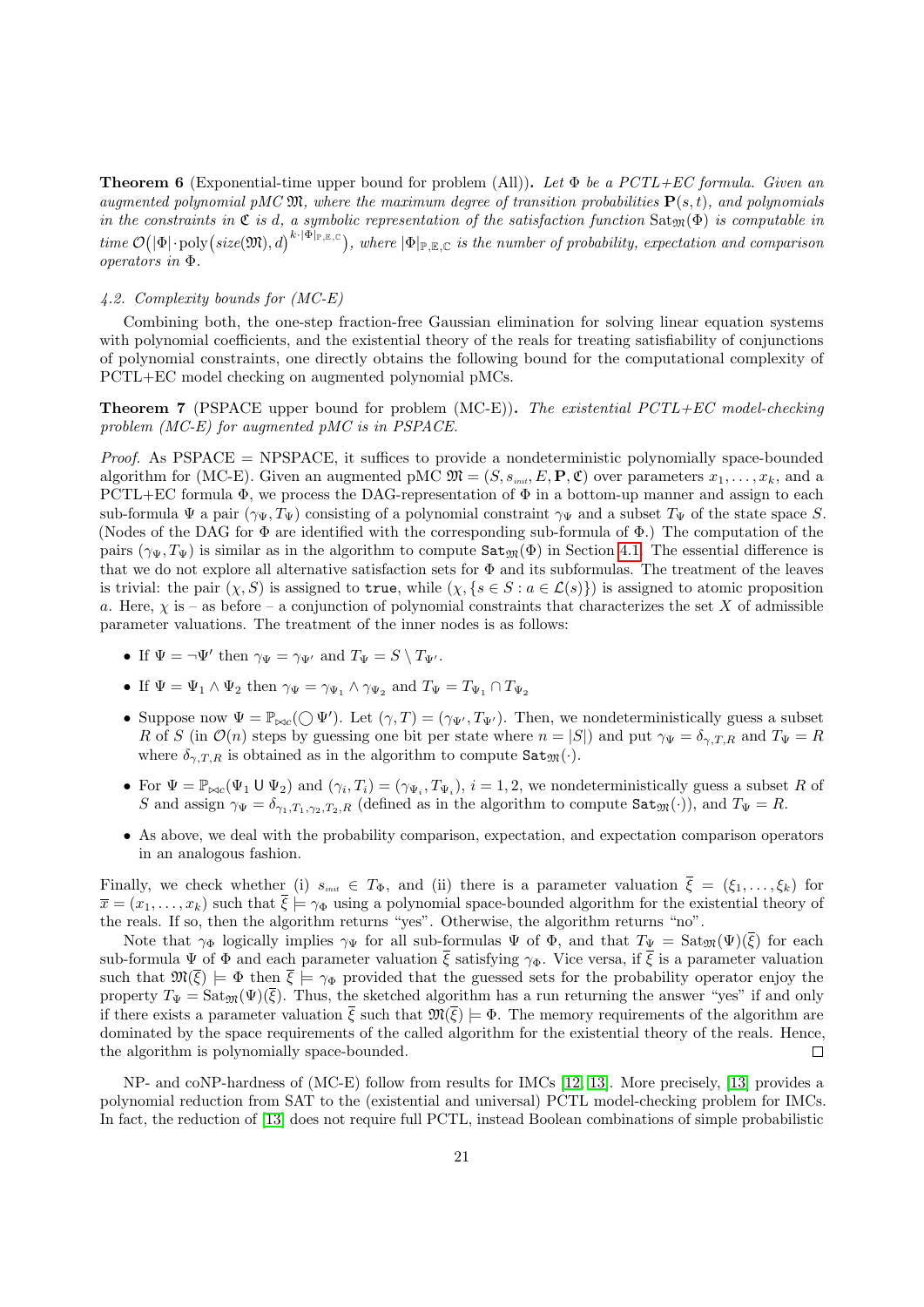constraints  $\mathbb{P}_{\geqslant c_i}(\bigcirc a_i)$  without nesting of the probability operators are sufficient. The following theorem strengthens this result by stating NP-hardness of (MC-E) even for formulas  $\mathbb{P}_{\geq c}(\Diamond a)$  consisting of a *single* probability constraint for a reachability condition.

<span id="page-21-0"></span>**Theorem 8** (NP-hardness for single probabilistic operator, multivariate case). Given an augmented polynomial pMC  $\mathfrak{M}$  on parameters  $\overline{x}$  with initial state  $s_{init}$  and an atomic proposition a, and a probability threshold  $c \in \mathbb{Q} \cap ]0,1[$ , the problem to decide whether there exists  $\overline{\xi} \in X$  such that  $\Pr_{s_{init}}^{\mathfrak{M}(\xi)}(\Diamond a) > c$  is NP-hard, even for acyclic pMCs with the transition probabilities being linear in one parameter, and where the polynomial constraints for the parameters  $x_1, \ldots, x_k$  are of the form  $f(x_i) \geq 0$  with  $f \in \mathbb{Q}[x_i]$ ,  $\deg(f) \leq 2$ .

The probabilities are linear in one parameter if  $P(s,t) \in \bigcup_{i=1}^{k} \mathbb{Q}[x_i]$ ,  $\deg(\mathbf{P}(s,t)) \leq 1$ , for all  $(s,t) \in E$ .

Proof. We provide a polynomial reduction from 3SAT. Let

$$
\alpha = \bigwedge_{i=1}^m (L_{i,1} \vee L_{i,2} \vee L_{i,3})
$$

be a 3CNF formula where the  $L_{i,j}$ 's are literals, say  $L_{i,j} \in \{\kappa_h, \neg \kappa_h : h = 1, \ldots, k\}$  for  $i = 1, \ldots, m, j = 1, 2, 3$ . Consider the pMC  $\mathfrak{M} = (S, s_{\text{init}}, E, \mathbf{P}, \mathfrak{C})$  over the parameters  $x_1, \ldots, x_k$ :

$$
S = \{s_i, s_{i,1}, s_{i,2}, s_{i,3} : i = 1, ..., m\} \cup \{s_{m+1}, fail\},
$$
  
\n
$$
s_{\text{init}} = s_1,
$$
  
\n
$$
E = \{(s_i, s_{i,j}), (s_{i,j}, s_{i+1}), (s_{i,j}, fail) : i = 1, ..., m, j = 1, 2, 3\}
$$
  
\n
$$
\cup \{(fail, fail)\} \cup \{(s_{m+1}, s_{m+1})\}
$$
  
\n
$$
\begin{cases}\n\frac{1}{3} & \text{if } s = s_i, t = s_{i,j}, 1 \leq i \leq m, j \in \{1, 2, 3\} \\
x_h & \text{if } s = s_{i,j}, t = s_{i+1}, 1 \leq i \leq m, j \in \{1, 2, 3\}, L_{i,j} = \kappa_h \\
1 - x_h & \text{if } s = s_{i,j}, t = s_{i+1}, 1 \leq i \leq m, j \in \{1, 2, 3\}, L_{i,j} = \gamma \kappa_h \\
x_h & \text{if } s = s_{i,j}, t = fail, 1 \leq i \leq m, j \in \{1, 2, 3\}, L_{i,j} = \gamma \kappa_h \\
1 - x_h & \text{if } s = s_{i,j}, t = fail, 1 \leq i \leq m, j \in \{1, 2, 3\}, L_{i,j} = \kappa_h \\
1 & \text{if } s = t = s_{m+1} \text{ or } s = t = fail \\
0 & \text{otherwise}\n\end{cases}
$$
  
\n
$$
\mathfrak{C} = \left\{ x_h^2 - x_h + \frac{1}{3^m} - \frac{1}{3^{2m}} \geq 0 : h = 1, ..., k \right\}
$$

The graph  $G = (S, E)$  of  $\mathfrak{M}$  is shown in Figure [3.](#page-22-1) We consider the PCTL formula  $\Phi = \mathbb{P}_{>c}(\Diamond s_{m+1})$  with  $c = \frac{1}{3^m}$ . Next, we prove the correctness of the construction. We will prove that

there exists an admissible parameter valuation  $\bar{\xi}$  such that  $\mathfrak{M}(\bar{\xi}) \models \Phi$  if and only if the 3CNF formula  $\alpha$  is satisfiable.

 $(\Leftarrow)$ : Firstly, assume that there exists a satisfying assignment  $\mu: \{\kappa_1 \dots, \kappa_k\} \to \{0, 1\}$  for  $\alpha$ . We then choose the following valuation  $\xi_1, \ldots, \xi_k$  for the parameters  $x_1, \ldots, x_k$  where  $\wp = 1 - \frac{1}{3^m}$ .

$$
\xi_h = \begin{cases} \wp & \text{if } \mu(\kappa_h) = 1 \\ 1 - \wp & \text{if } \mu(\kappa_h) = 0 \end{cases}.
$$

This valuation is admissible as it satisfies the constraints, both for the transition probabilities and for C. In the worst case, exactly one literal is satisfied in each clause of  $\alpha$ . Thus, one obtains the following inequality for the probability of reaching  $s_{m+1}$  from  $s_1$  in  $\mathfrak{M}$ :

$$
\Pr_{s_1}^{\mathfrak{M}(\bar{\xi})}(\lozenge s_{m+1}) \geq \left(\frac{1}{3}\wp + \frac{2}{3}(1-\wp)\right)^m = \frac{1}{3^m} \cdot \underbrace{(2-\wp)}^m > \frac{1}{3^m} = c
$$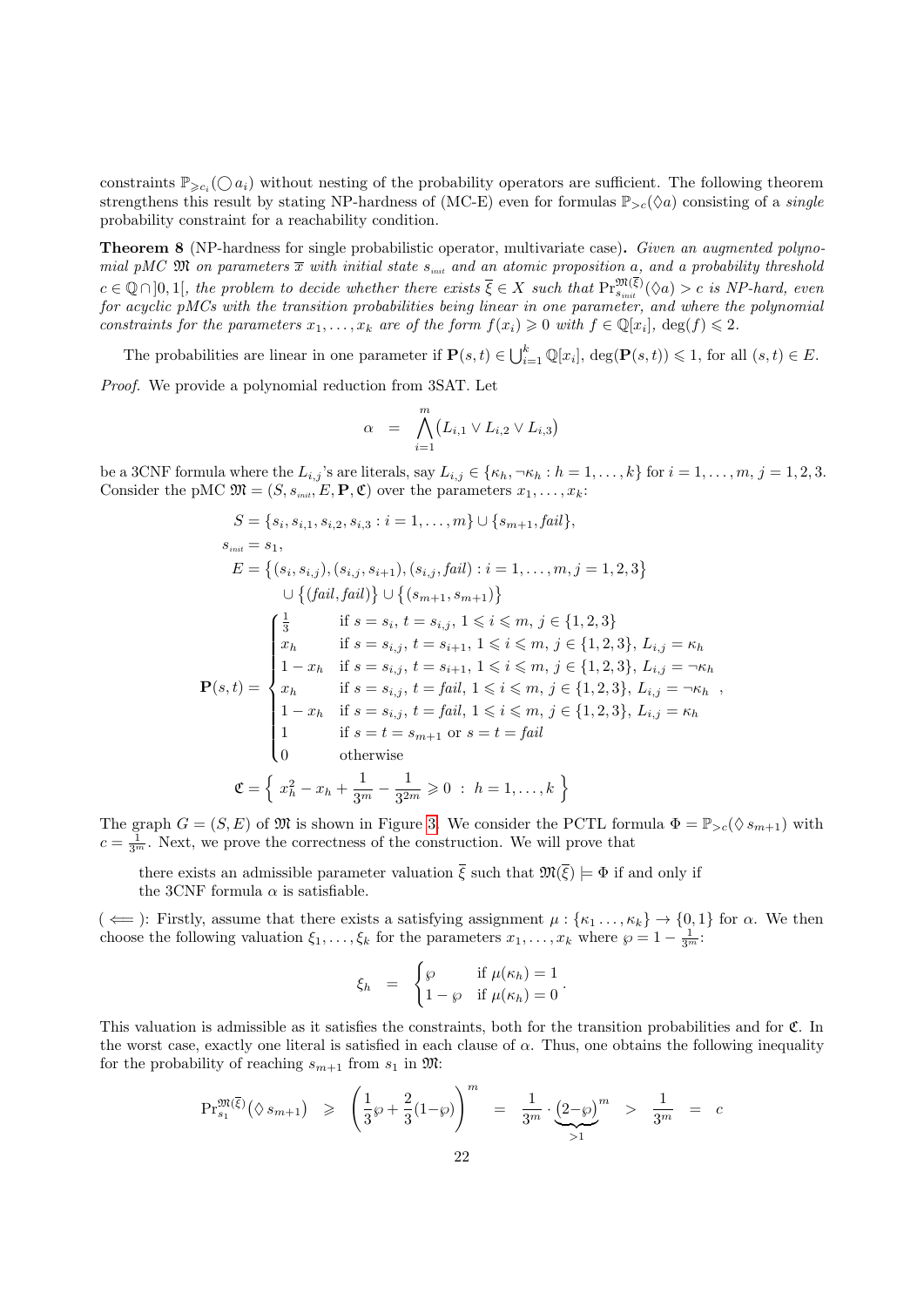<span id="page-22-1"></span>

Figure 3 – Graph of the pMC constructed for reduction of 3SAT to PCTL model checking on pMCs

Hence,  $\mathfrak{M}(\overline{\xi}) \models \Phi$ .

 $(\implies)$ : Suppose now that there exists an admissible valuation  $\overline{\xi}$  with  $\mathfrak{M}(\overline{\xi}) \models \Phi$ . By admissibility and the set of constraints  $\mathfrak{C}$ , for each  $h = 1, \ldots, k$  either  $0 < \xi_h \leq 1-\varphi$  or  $\varphi \leq \xi_h < 1$ . (As before,  $\varphi = 1 - \frac{1}{3^m}$ .) Suppose by contradiction that  $\alpha$  is not satisfiable. Then, the assignment  $\mu$  given by  $\mu(\kappa_h) = 0$  if  $0 < \xi_h \leq 1-\varphi$  and  $\mu(\kappa_h) = 1$  if  $\wp \le \xi_h < 1$  is not satisfying for  $\alpha$ . Therefore, there exists  $\iota \in \{1, \ldots, m\}$  such that the  $\iota$ -th clause of  $\alpha$  does not hold under  $\mu$ . But then,  $\mathbf{P}(s_{\iota,j}, s_{\iota+1})\overline{\xi} \leq 1-\varphi$  for  $j=1,2,3$ . Hence:

$$
c < \Pr_{s_1}^{\mathfrak{M}(\overline{\xi})}(\lozenge s_{m+1}) = \Pr_{s_1}^{\mathfrak{M}(\overline{\xi})}(\lozenge s_{\iota}) \cdot \Pr_{s_{\iota}}^{\mathfrak{M}(\overline{\xi})}(\lozenge s_{\iota+1}) \cdot \Pr_{s_{\iota+1}}^{\mathfrak{M}(\overline{\xi})}(\lozenge s_{m+1}) \le \Pr_{s_{\iota}}^{\mathfrak{M}(\overline{\xi})}(\lozenge s_{\iota+1}) \le 3 \cdot \frac{1}{3} \cdot (1-\wp) = 1-\wp = \frac{1}{3^m} = c
$$

This is a contradiction. Thus,  $\alpha$  is satisfiable.

The additional constraints in  $\mathfrak C$  in the pMC used in the proof above ensure that the valuation assigns either very small or very large values to each parameter. The same effect can be obtained via an additional reachability operator:

<span id="page-22-0"></span>**Theorem 9** (NP-hardness for two probabilistic operators, multivariate case). Given a polynomial pMC  $\mathfrak M$  on parameters  $\overline{x}$  with initial state  $s_{\scriptscriptstyle init}$  and atomic propositions  $a_1$  and  $a_2$ , and probability thresholds  $c_1, c_2 \in \mathbb{Q} \cap ]0,1[$ , the problem to decide whether there exists  $\overline{\xi} \in X$  such that the PCTL formula

$$
\Phi = \mathbb{P}_{>c_1}(\lozenge a_1) \wedge \mathbb{P}_{\geq c_2}(\lozenge a_2)
$$

is satisfied is NP-hard, even for acyclic pMCs with the transition probabilities being linear in one parameter.

Proof. We provide a polynomial reduction from 3SAT. Let

$$
\alpha = \bigwedge_{i=1}^m (L_{i,1} \vee L_{i,2} \vee L_{i,3})
$$

be a 3CNF formula where the  $L_{i,j}$ 's are literals, say  $L_{i,j} \in \{\kappa_h, \neg \kappa_h : h = 1, \ldots, k\}$  for  $i = 1, \ldots, m, j = 1, 2, 3$ .

We consider a pMC  $\mathfrak{M}$  with two structures, connected as depicted in Figure [4.](#page-23-0) We first define the blocks and then their union. The blocks ensure the following:

 $\bullet$   $B_1$  encodes the 3SAT-formula, analogous to the proof for Theorem [8](#page-21-0) and depicted in Figure [3.](#page-22-1) The structure of  $B_1$  is relevant for the probability to reach states labelled  $a_1$ , i.e., only state  $s_{m+1}$ .

 $\Box$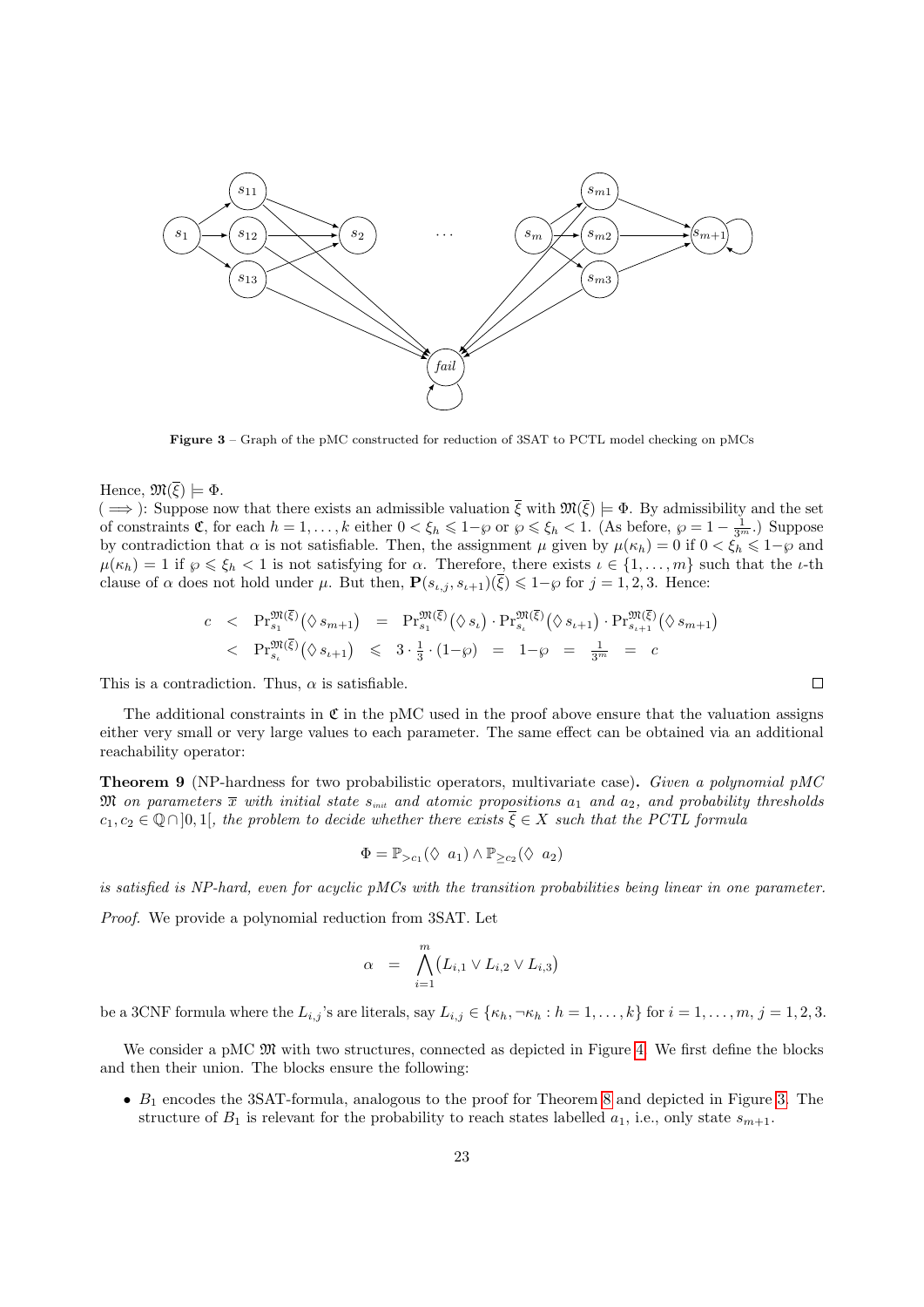

<span id="page-23-0"></span>Figure 4 – General structure for the pMC constructed for the reduction of 3SAT to PCTL model checking on pMCs without additional constraints

•  $B_2$  restricts the values for each variable  $x_i$  to  $\xi_i \notin \mathcal{a}$ . The restriction is deduced from a necessary condition for the probability of reaching  $a_2$ , i.e., only state  $v_{k+1}$ .

We assume here  $u = 1 - l$ , and in particular, we choose  $l = \frac{1}{3^m}$ .

Block  $B_1$  is as discussed before; formally consider the pMC  $\mathfrak{M}_1 = (S_1, s_{init}^1, E_1, \mathbf{P}_1)$  over the parameters  $x_1, \ldots, x_k$ :

$$
S_{1} = \{s_{i}, s_{i,1}, s_{i,2}, s_{i,3} : i = 1, ..., m\} \cup \{s_{m+1}, fail\},
$$
\n
$$
s_{\text{init}}^{1} = s_{1},
$$
\n
$$
E_{1} = \{(s_{i}, s_{i,j}), (s_{i,j}, s_{i+1}), (s_{i,j}, fail) : i = 1, ..., m, j = 1, 2, 3\}
$$
\n
$$
\cup \{(fail, fail)\} \cup \{(s_{m+1}, s_{m+1})\}
$$
\n
$$
\begin{cases}\n\frac{1}{3} & \text{if } s = s_{i}, t = s_{i,j}, 1 \leq i \leq m, j \in \{1, 2, 3\} \\
x_{h} & \text{if } s = s_{i,j}, t = s_{i+1}, 1 \leq i \leq m, j \in \{1, 2, 3\}, L_{i,j} = \kappa_{h} \\
1 - x_{h} & \text{if } s = s_{i,j}, t = s_{i+1}, 1 \leq i \leq m, j \in \{1, 2, 3\}, L_{i,j} = \neg \kappa_{h} \\
x_{h} & \text{if } s = s_{i,j}, t = fail, 1 \leq i \leq m, j \in \{1, 2, 3\}, L_{i,j} = \neg \kappa_{h} \\
1 - x_{h} & \text{if } s = s_{i,j}, t = fail, 1 \leq i \leq m, j \in \{1, 2, 3\}, L_{i,j} = \kappa_{h} \\
1 & \text{if } s = t = s_{m+1} \text{ or } s = t = fail \\
0 & \text{otherwise}\n\end{cases}
$$

The graph  $G = (S, E)$  of  $\mathfrak{M}_1$  is shown in Figure [3.](#page-22-1)

Block  $B_2$  is as in Figure [5.](#page-24-0) Formally, the pMC for  $B_2$  is given by  $\mathfrak{M}_2 = (S_2, s_{\scriptscriptstyle init}^2, E_2, \mathbf{P}_2)$  over the parameters  $x_1, \ldots, x_k$ :

$$
S_2 = \{v_i, v_i^l, v_i^u : i = 1, ..., k\} \cup \{v_{k+1}, fail\},
$$
  
\n
$$
s_{init}^2 = v_1,
$$
  
\n
$$
E_2 = \{(v_i, v_i^d), (v_i^d, v_{i+1}), (v_i^d, fail) : i = 1, ..., m, d \in \{l, u\}\}
$$

$$
\mathbf{P}_2(s,t) = \begin{cases} x_i & \text{if } s = v_i, \ t = v_i^u, \ 1 \leq i \leq k \\ 1 - x_i & \text{if } s = v_i, \ t = v_i^l, \ 1 \leq i \leq k \\ x_i & \text{if } s = v_i^u, \ t = v_{i+1}, \ 1 \leq i \leq k \\ 1 - x_i & \text{if } s = v_i^u, \ t = fail, \ 1 \leq i \leq k \\ 1 - x_i & \text{if } s = v_i^l, \ t = v_{i+1}, \ 1 \leq i \leq k \\ x_i & \text{if } s = v_i^l, \ t = fail, \ 1 \leq i \leq k \\ 1 & \text{if } s = t = v_{k+1} \\ 0 & \text{otherwise} \end{cases},
$$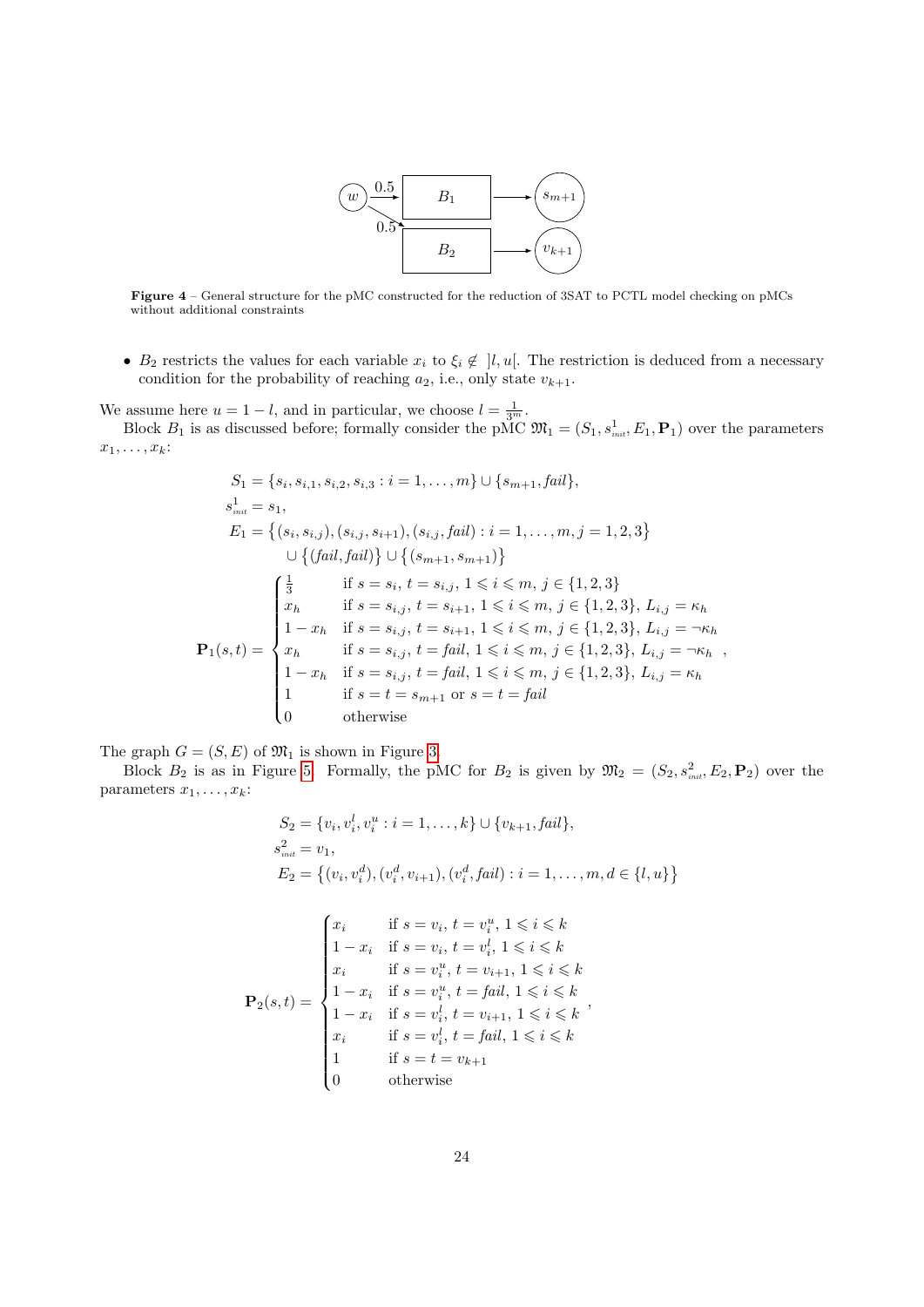<span id="page-24-0"></span>

**Figure 5** – Block  $B_2$ , where *fail* is duplicated to avoid clutter.

Let  $f(\overline{x})$  describe the probability mass reaching  $v_{k+1}$ , i.e,

$$
f(\overline{x}) := \Pr_{v_1}^{\mathfrak{M}(\overline{\xi})} (\Diamond v_{k+1}) = \prod_{i=1}^{k} (x_i^2 + (1 - x_i)^2)
$$

Based on this definition of  $f(\overline{x})$ , we observe:

- $f(\overline{a}) = f(1 \overline{a})$ , and
- for  $\overline{l} \leq \overline{a} \leq \overline{0.5}$  (point-wise comparison) it holds that  $f(\overline{a}) \leq f(\overline{l})$ .

The pMC  $\mathfrak{M}$  is then given as  $\mathfrak{M} = (S_1 \cup S_2 \cup \{w\}, w, E_1 \cup E_2 \cup \{(w, s_1), (w, v_1)\}, \mathbf{P})$  with  $\mathbf{P}(s, t) = \mathbf{P}_i(s, t)$ if  $(s, t) \in E_i$  for some i, and  $\mathbf{P}(s, t) = 0.5$  if  $(s, t) \in \{(w, s_1), (w, v_1)\}.$ 

Let  $\Phi = \mathbb{P}_{> c_1}(\Diamond a_1) \land \mathbb{P}_{\geq c_2}(\Diamond a_2)$ , with  $c_1 = 0.5 \cdot \frac{1}{3^m}$  and  $c_2 = 0.5 \cdot \left( (\frac{1}{3^m})^2 + (1 - \frac{1}{3^m})^2 \right)$ . State  $s_{m+1}$ is the only state labelled  $a_1$ , and state  $v_{k+1}$  is the only state labelled  $a_2$ . We can encode  $c_1$  and  $c_2$  with polynomially many bits (in m and k). Next, we prove the correctness of the construction. We will prove that

there exists an admissible parameter valuation  $\bar{\xi}$  such that  $\mathfrak{M}(\bar{\xi}) \models \Phi$  if and only if the 3CNF formula  $\alpha$  is satisfiable.

 $(\Leftarrow)$ : Firstly, assume that there exists a satisfying assignment  $\mu$ : { $\kappa_1 \dots, \kappa_k$ }  $\rightarrow$  {0,1} for  $\alpha$ . We then choose the following valuation  $\xi_1, \ldots, \xi_k$  for the parameters  $x_1, \ldots, x_k$  Let  $z = \sqrt[6m]{1 - \frac{1}{3^m}}$ .

$$
\xi_h = \begin{cases} z & \text{if } \mu(\kappa_h) = 1 \\ 1 - z & \text{if } \mu(\kappa_h) = 0 \end{cases}.
$$

This valuation is admissible. The probability to reach  $v_{k+1}$  from  $v_1$  in M is given by  $f(\xi)$ . Due to the symmetry of f,  $f(\xi)$  is independent of the assignment  $\mu$ . Due to the construction of block  $B_2$ , the function f is independent of  $\alpha$ :

$$
f(\xi) = \left(z^2 + (1-z)^2\right)^k \ge (z^2)^k \ge z^{6m} \ge 1 - \frac{1}{3^m} \ge \left(\frac{1}{3^m}\right)^2 + \left(1 - \frac{1}{3^m}\right)^2.
$$

We use that  $k \leq 3m$  as there are at most 3m literals in formula  $\alpha$ .  $v_1$  is reached from  $s_{\text{init}}$  with probability 0.5,  $v_{k+1}$  is reached only via  $v_1$  with probability greater than  $\left( (\frac{1}{3^m})^2 + (1 - \frac{1}{3^m})^2 \right)$ , thus  $v_{k+1}$  is reached with probability at least  $c_2$  (\*).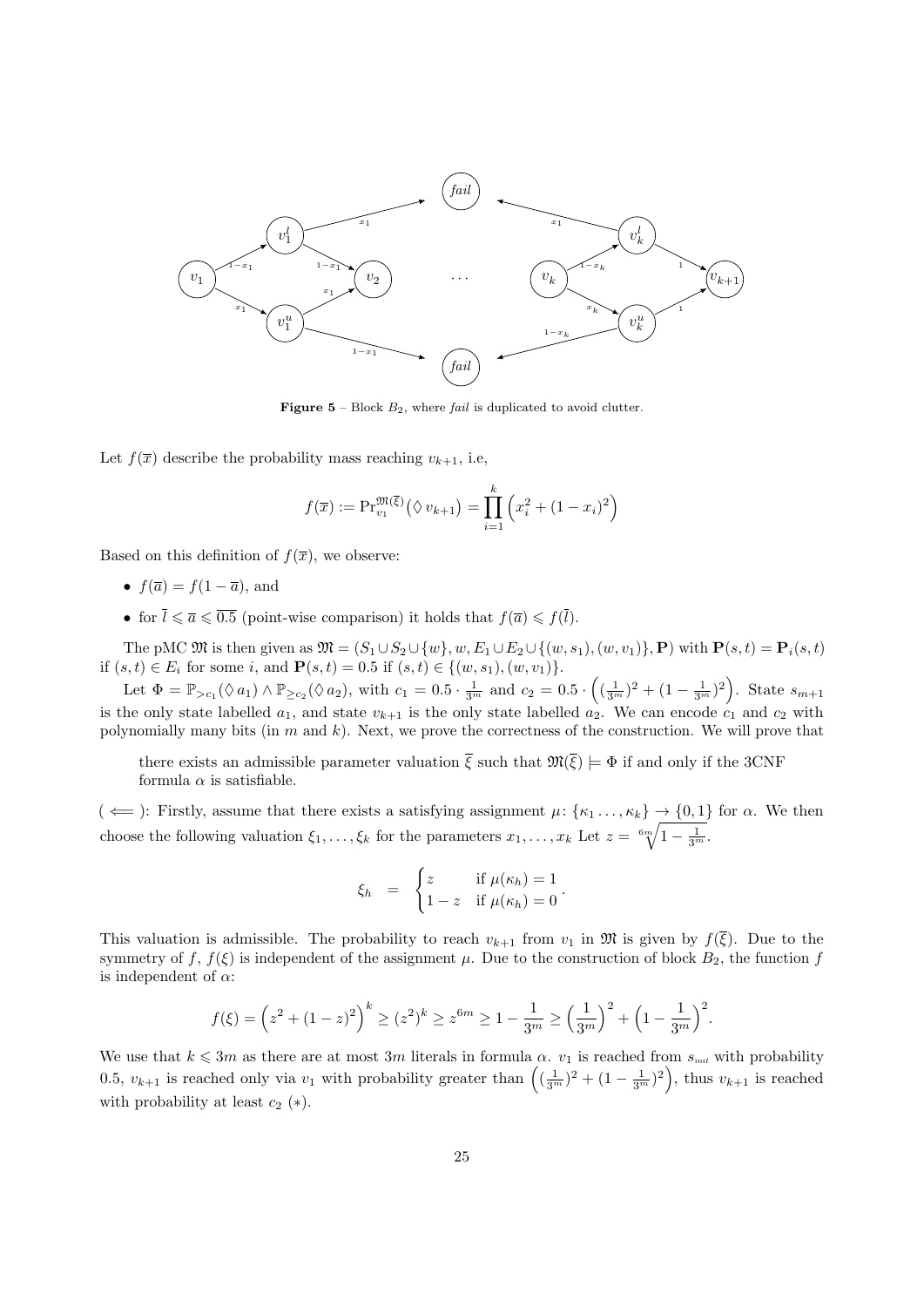For the probability to reach  $s_{m+1}$  from  $s_1$  in  $\mathfrak{M}$ , in the worst case, exactly one literal is satisfied in each clause of  $\alpha$ . Thus, one obtains the following inequality for the probability of reaching  $s_{m+1}$  from  $s_1$ :

$$
\Pr_{s_1}^{\mathfrak{M}(\overline{\xi})}(\Diamond s_{m+1}) \geq \left(\frac{1}{3}z + \frac{2}{3}(1-z)\right)^m = \frac{1}{3^m} \cdot (z + (2-2z))^m = \frac{1}{3^m} \cdot \underbrace{(2-z)}_{>1}^m > \frac{1}{3^m} = 2c_1.
$$

The probability to reach  $s_1$  from w is 0.5, and  $s_{m+1}$  is only reached via  $s_1$ , thus  $s_{m+1}$  is reached with probability larger than  $c_1$  (\*\*). (\*) and (\*\*) together yield  $\mathfrak{M}(\overline{\xi}) \models \Phi$ .

 $(\implies)$ : Suppose now that there exists an admissible valuation  $\xi_1, \ldots, \xi_k$  of  $x_1, \ldots, x_k$  with  $\mathfrak{M}(\overline{\xi}) \models \Phi$ . We first show that either  $0 < \xi_i < l$  or  $u < \xi_i < 1$ .

For that, consider  $\mathfrak{M}(\overline{\xi}) \models \Phi$  implies  $\mathfrak{M}(\overline{\xi}) \models \mathbb{P}_{\geq c_2}(\Diamond a_2)$ . As above, the probability to reach  $v_{k+1}$  from  $v_1$  must be at least  $\left(\frac{1}{3^m}\right)^2 + \left(1 - \frac{1}{3^m}\right)^2$ . Towards a contradiction, assume  $\xi_j \in [l, u]$  for some j. Due to admissibility,  $\xi_i \in (0,1)$  for all *i*. Now

$$
f(\overline{\xi}) = \prod_{i=1}^{k} \left( x_i^2 + \left( 1 - x_i \right)^2 \right) \leq x_j^2 + \left( 1 - x_j \right)^2 < \left( \frac{1}{3^m} \right)^2 + \left( 1 - \frac{1}{3^m} \right)^2,
$$

thus  $\mathfrak{M}(\overline{\xi}) \not\models \mathbb{P}_{\geq c_2}(\Diamond a_2)$ , a contradiction. Hence, either  $0 < \xi_i < l$  or  $u < \xi_i < 1$ .

Now, analogous to the proof of Theorem [8,](#page-21-0) suppose by contradiction that  $\alpha$  is not satisfiable. Then, the assignment  $\mu$  given by  $\mu(\kappa_h) = 0$  if  $\xi_h < l$  and  $\mu(\kappa_h) = 1$  if  $\xi_h > u$  is not satisfying for  $\alpha$ . Therefore, there exists  $\iota \in \{1, \ldots, m\}$  such that the  $\iota$ -th clause of  $\alpha$  does not hold under  $\mu$ . But then,  $\mathbf{P}(s_{\iota,j}, s_{\iota+1})(\overline{\xi}) \leq l$  for  $j = 1, 2, 3$ . Hence:

$$
c_1 < \Pr_{s_1}^{\mathfrak{M}(\overline{\xi})}(\lozenge s_{m+1}) = \Pr_{s_1}^{\mathfrak{M}(\overline{\xi})}(\lozenge s_i) \cdot \Pr_{s_i}^{\mathfrak{M}(\overline{\xi})}(\lozenge s_{\iota+1}) \cdot \Pr_{s_{\iota+1}}^{\mathfrak{M}(\overline{\xi})}(\lozenge s_{m+1}) \Pr_{s_i}^{\mathfrak{M}(\overline{\xi})}(\lozenge s_{\iota+1}) \leq 3 \cdot \frac{1}{3} \cdot l = l = \frac{1}{3^m} = c_1
$$

This is a contradiction. Thus,  $\alpha$  is satisfiable.

#### 4.3. (MC-E) for PCTL on univariate pMCs

In many scenarios, the number of parameters is fixed, instead of increasing with the model size.

<span id="page-25-0"></span>**Theorem 10** (PCTL+EC model checking without nesting in P, fixed parameter case). Let  $\Phi$  be a PCTL+EC formula without nested probability, expectation or comparison operators, and let  $\mathfrak{M}$  be a polynomial pMC with k parameters  $x_1 \ldots x_k$ . The problem to decide whether there exists an admissible parameter valuation  $\overline{\xi} \in X$  such that  $\mathfrak{M}(\overline{\xi}) \models \Phi$  is in P.

*Proof.* We process the DAG-representation of  $\Phi$  in a bottom-up manner to assign a Boolean combination of polynomial constraints  $\gamma_{\Psi}$  to each subformula  $\Psi$  of  $\Phi$  (represented by a node in the DAG) such that for all  $\xi \in \mathbb{R}$ :  $\xi \models \chi \wedge \gamma_{\Psi}$  if and only if  $\xi \in X$  and  $s_{\text{init}} \models_{\mathfrak{M}(\xi)} \Psi$ . We finally check the existence of a value  $\xi$  for the parameter x such that  $\xi \models \gamma_{\Phi}$ . This check can be done in polynomial time [\[33\]](#page-32-9).

To compute the constraints  $\gamma_{\Psi}$  for the subformulas  $\Psi$  of  $\Phi$ , we use an analogous approach as in the computation scheme for the satisfaction functions in multivariate pMCs in Section [4.1.](#page-18-1)  $\Box$ 

<span id="page-25-1"></span>**Theorem 11** (NP-completeness for full PCTL+EC, fixed parameter case). Let  $\Phi$  be a PCTL+EC formula, and let  $\mathfrak M$  be a polynomial pMC for a fixed set of parameters  $\overline{x}$ . The PCTL+EC model-checking problem to decide whether there exists an admissible parameter valuation  $\xi \in X$  such that  $\mathfrak{M}(\xi) \models \Phi$  is NP-complete.

Proof. Membership to NP can be shown using a guess-and-check algorithm as in the proof of the PSPACE upper bound for the multivariate case (see Theorem [7\)](#page-20-0). We use that the polynomial constraint contains only a fixed number of variables, and can therefore be checked in polynomial time [\[33\]](#page-32-9). NP-hardness follows from Lemma [12,](#page-26-0) given below.  $\Box$ 

 $\Box$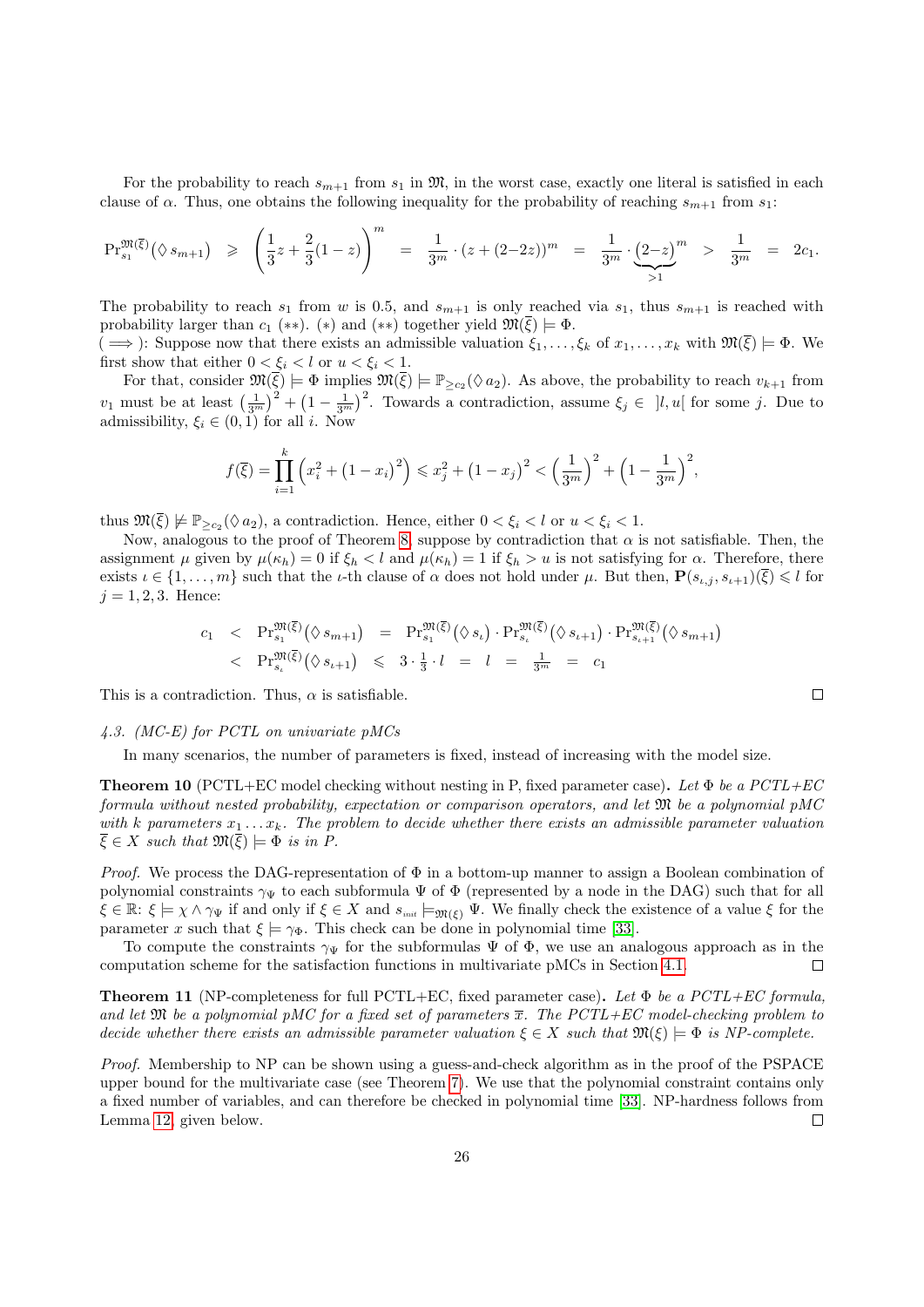<span id="page-26-0"></span>**Lemma 12** (NP-hardness for full PCTL+EC, univariate case). Let  $\Phi$  be a PCTL+EC formula, and let  $\mathfrak{M}$ be a polynomial pMC on the single parameter x. The  $PCTL+EC$  model-checking problem to decide whether there exists an admissible parameter valuation  $\xi \in X$  such that  $\mathfrak{M}(\xi) \models \Phi$  is NP-hard.

The hardness even holds for (1) acyclic polynomial pMCs and the fragment of  $PCTL+C$  that uses the comparison operator  $\mathbb{C}_{\mathrm{Pr}}$ , but not the probability operator  $\mathbb{P}$ , as well as (2) for (cyclic) polynomial pMC in combination with PCTL.

*Proof.* We prove NP-hardness by a reduction from 3SAT. Given a 3CNF formula  $\alpha = \bigwedge_{i=1}^{m} (L_{i,1} \vee L_{i,2} \vee L_{i,3})$ with literals  $L_{i,j} \in \{\kappa_1,\ldots,\kappa_\ell,\neg\kappa_1,\ldots,\neg\kappa_\ell\}$ , we construct a PCTL formula  $\Phi_\alpha$  and a univariate pMC  $\mathfrak{M}_\alpha$ with parameter x such that  $\alpha$  is satisfiable if and only if there is an admissible valuation  $\xi$  of x such that  $\mathfrak{M}_{\alpha}(\xi) \models \Phi_{\alpha}.$ 

In what follows, we write  $\xi[i]$  to denote the *i*-th position of the fractional part of  $\xi$ 's binary encoding, i.e.,  $\xi[i] \in \{0,1\}$  for all i and  $\xi = \sum_{i=1}^{\infty} \xi[i]/2^i$ . The idea is that the Boolean variable  $\kappa_i$  stands for the requirement  $\xi[i] = 1$ . The latter will be encoded by a PCTL formula  $\Psi_i$ . The PCTL formula  $\Phi_\alpha$  then has the following form:

$$
\Phi_{\alpha} = \alpha[\kappa_1/\Psi_1,\ldots,\kappa_\ell/\Psi_\ell]
$$

In a first reduction (1), we reduce to the PCTL+C fragment of PCTL+EC that uses the comparison operator  $\mathbb{C}_{\text{Pr}}$ , but not the probability operator  $\mathbb{P}$ , yielding NP-hardness for PCTL+EC:

**NP-hardness for PCTL+C.** We first provide definitions for the  $\Psi_i$  as PCTL+C formulas. The pMC  $\mathfrak{M}$ has the state space

$$
S = \{ v_j, t_j, u_j, ok_j, yes_j, no_j : j = 1, ..., \ell \}
$$

The size of  $\mathfrak{M}$  is linear in the number  $\ell$  of Boolean variables in the 3CNF formula  $\alpha$ .

The initial state of  $\mathfrak{M}$  is  $s_{\text{init}} = v_{\ell}$ . M has the following edges for mode j where  $j \in \{1, \ldots, \ell\}$ :

- from state  $v_i$ :  $(v_i, t_i)$ ,  $(v_i, u_i)$
- from state  $u_j$ :  $(u_j, ok_j), (u_j, no_j)$
- from state  $t_j$ :  $(t_j, yes_j)$ ,  $(t_j, no_j)$  and  $(t_j, v_k)$  for all  $k \in \{1, \ldots, j-1\}$ Note that state  $t_1$  has only two successors, namely  $yes_1$  and  $no_1$ .
- States  $no_j, yes_j, ok_j$  are traps.

Consequently, M is acyclic. The transition probabilities are defined as follows.

$$
\mathbf{P}(v_j, t_j) = \mathbf{P}(v_j, u_j) = \frac{1}{2} \text{ for } 1 \leq j \leq l
$$
  
\n
$$
\mathbf{P}(t_j, v_k) = 1/2^k \text{ for } 1 \leq k < j \leq l
$$
  
\n
$$
\mathbf{P}(t_j, yes_j) = \mathbf{P}(t_j, no_j) = 1/2^j
$$
  
\n
$$
\mathbf{P}(u_j, no_j) = 1 - x \text{ and } \mathbf{P}(u_j, ok_j) = x
$$

We use the names of the states as atomic propositions, i.e.,  $AP = S$  with the obvious labelling function. For  $W = \{w_1, \ldots, w_h\} \subseteq S$ , we slightly abuse notation, and use W to refer to the formula  $w_1 \vee \ldots \vee w_h$ .

Let  $\xi = \sum^{\infty}$  $j=1$  $\xi[j]/2^j \in ]0,1[$ . We define the index set  $I_{\xi}$  by:

$$
I_{\xi} = \{ j \in \{1, \ldots, \ell\} : \xi[j] = 1 \}
$$

Then,  $1 \in I_{\xi}$  iff  $\xi \geq \frac{1}{2}$ . For  $j = 2, ..., \ell$ :

$$
j \in I_{\xi}
$$
 iff  $\xi \geq \frac{1}{2^j} + \sum_{k=1}^{j-1} \frac{I_{\xi}(k)}{2^k}$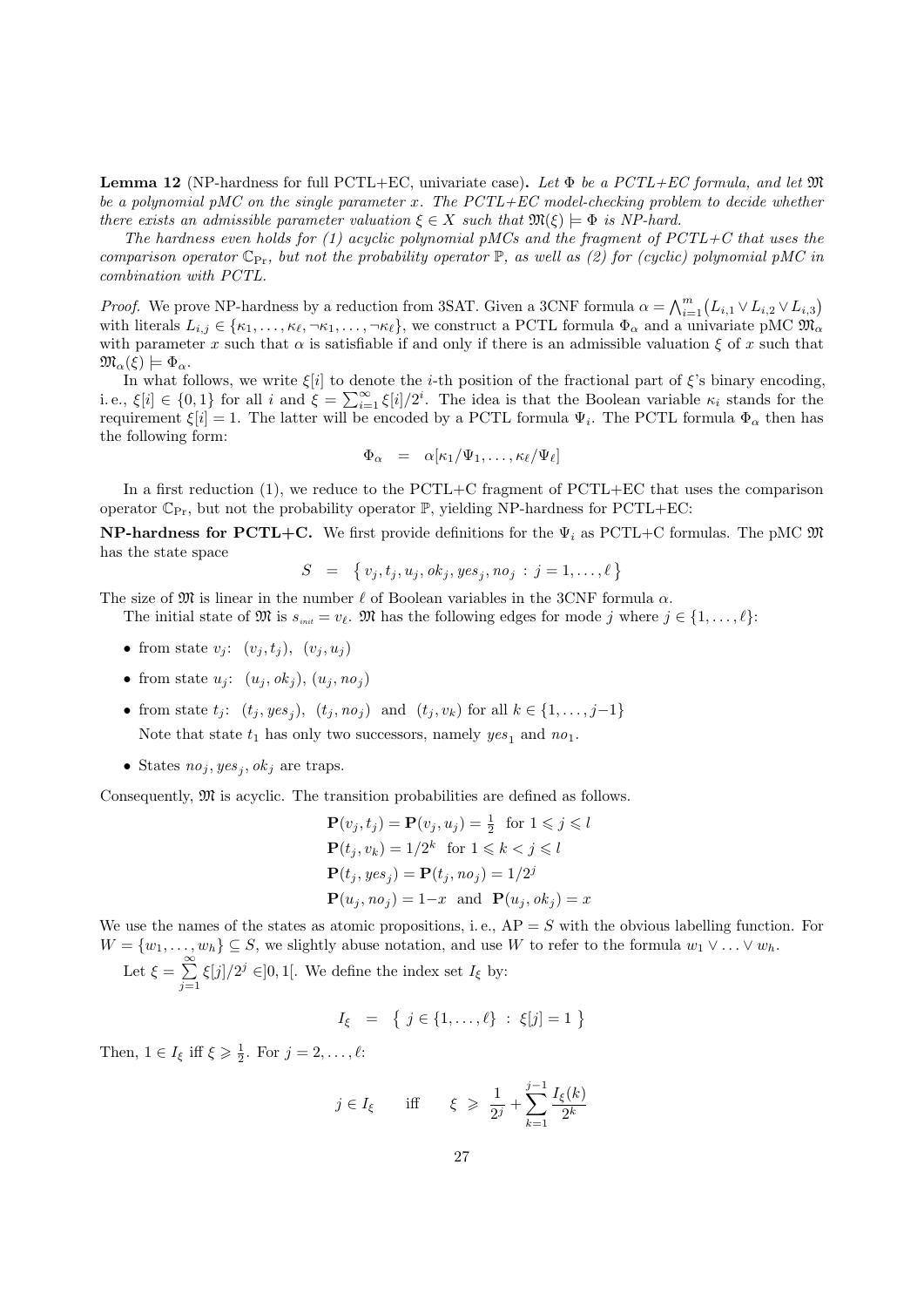where  $I_{\xi}(k) = 1$  iff  $k \in I_{\xi}$  (in which case  $\xi[k] = 1$ ) and  $I_{\xi}(k) = 0$  iff  $k \notin I_{\xi}$  (in which case  $\xi[k] = 0$ ).

We now establish some properties of the MC  $\mathfrak{M}(\xi)$ . The only path from  $u_i$  satisfying  $\Diamond ok_i$  consists of the edge  $(u_i, ok_i)$ . Hence:

$$
\mathrm{Pr}^{\mathfrak{M}(\xi)}_{u_j}(\Diamond ok_j) = \mathbf{P}(u_j, ok_j)(\xi) = \xi
$$

Therefore:

$$
\mathrm{Pr}_{v_j}^{\mathfrak{M}(\xi)}\left(\ \Diamond \mathit{ok}_j\ \right) \quad = \quad \frac{\xi}{2} \quad = \quad \sum_{k=1}^{\infty} \frac{\xi[k]}{2^{k+1}}
$$

Let  $Good_j = \{yes_j\} \cup \{v_k : k < j, k \in I_\xi\}$ . The probability for reaching  $Good_j$  from state  $v_j$  is the sum of the probabilities of the (cylinder sets of the) paths of  $v_j t_j s$  with  $s \in Good_j$ :

$$
\mathrm{Pr}^{\mathfrak{M}(\xi)}_{v_j}\big(\ \Diamond \text{Good}_j\ \big)\ =\ \frac{1}{2^{j+1}}\ +\ \sum_{\substack{k=1\\k\in I_{\xi}}}^{j-1}\frac{1}{2^{k+1}}\ =\ \frac{1}{2^{j+1}}\ +\ \sum_{k=1}^{j-1}\frac{\xi[k]}{2^{k+1}}
$$

This value is less than or equal to  $\xi/2$  if and only if  $\xi[j] = 1$ . This yields:

$$
\Pr_{v_j}^{\mathfrak{M}(\xi)}\left(\ \Diamond \text{Good}_j\ \right) \ \leqslant \ \Pr_{v_j}^{\mathfrak{M}(\xi)}\left(\ \Diamond \text{ok}_j\ \right) \qquad \text{iff} \qquad j \in I_{\xi} \qquad \text{iff} \qquad \xi[j] = 1
$$

This constraint is used to define PCTL+C formulas  $\Xi_j$  as follows. For  $j = 1$  let

$$
\Xi_1 = v_1 \wedge \mathbb{P}_{\geqslant 0.25}(\lozenge ok_1),
$$

and for  $j = 2, \ldots, \ell$ :

$$
\Xi_j = v_j \wedge \mathbb{C}_{\Pr} \big( \Diamond (yes_j \vee \Xi_{
$$

where  $\Xi_{\leq j} = \Xi_1 \vee \Xi_2 \vee \ldots \vee \Xi_{j-1}$ . This yields  $Good_j = \text{Sat}_{\mathfrak{M}(\xi)}(yes_j \vee \Xi_{\leq j}),$  and

$$
Sat_{\mathfrak{M}(\xi)}(\Xi_j) = \begin{cases} \{v_j\} & \colon \text{ if } \xi[j] = 1\\ \varnothing & \colon \text{ if } \xi[j] = 0 \end{cases}
$$

We then have:

$$
v_j \models_{\mathfrak{M}(\xi)} \Xi_j \quad \text{iff} \quad \xi[j] = 1.
$$

We define the PCTL+C formulas  $\Psi_j$  by  $\mathbb{P}_{=1}(\Box(v_i \rightarrow \Xi_j)).$ 

The length of the formulae  $\Psi_i$  is linear in j. Hence, the length of  $\Phi_\alpha$  is polynomial in the length of the 3CNF formula  $\alpha$ . Recall that the length of a state formula is defined by the number of nodes in its DAG-representation. Thus, each of the formulas  $\Xi_j$  is represented by exactly one node in the DAG for  $\Phi_\alpha$ , although  $\Xi_1$  has exponentially many occurrences in the string representation of  $\Phi_\alpha$ .

The 3CNF formula  $\alpha$  is satisfiable if and only if there exists  $\xi \in ]0,1[$  such that the constructed PCTL+C formula  $\Phi_{\alpha}$  holds for the MC  $\mathfrak{M}(\xi)$ . To see this, suppose first that  $\alpha$  has a satisfying assignment  $\mu: \{\kappa_1,\ldots,\kappa_\ell\} \to \{0,1\}$ . Let  $\xi = \sum_{j=1}^\ell \mu(\kappa_j)/2^j$ . Then,  $s_{\scriptscriptstyle init} \models_{\mathfrak{M}(\xi)} \Phi_\alpha$ . Vice versa, if  $\xi \in ]0,1[$ such that  $s_{\text{init}} \models_{\mathfrak{M}(\xi)} \Phi_{\alpha}$ , let  $\mu$  be the assignment given by  $\mu(\kappa_j) = \xi[j]$  for  $j \in \{1, \ldots, \ell\}$ . Then  $\mu \models \alpha$ .

In a second reduction (2), we reduce to the PCTL fragment of PCTL+EC without the comparison operator  $\mathbb{C}_{\text{Pr}}$ :

**NP-hardness for PCTL (without comparison operator).** To replace the PCTL+C formulas  $\Xi_i$  with a PCTL formula we switch from  $\mathfrak{M}$  to the pMC  $\mathfrak{N}$  that arises from  $\mathfrak{M}$  by adding reset edges from  $\mathfrak{M}$ 's trap states  $no_j, yes_j, ok_j$  to the initial state  $s_{\text{init}} = s_\ell$ . The transition probabilities of the reset edges are 1, i.e.,  $\mathbf{P}(no_j, s_\ell) = \mathbf{P}(yes_j, s_\ell) = \mathbf{P}(ok_j, s_\ell) = 1$ . Obviously,  $\mathfrak{N}$  is strongly connected.

We now define PCTL formulas  $\Upsilon_1, \ldots, \Upsilon_\ell$  by:

$$
\Upsilon_1 = v_1 \wedge \mathbb{P}_{\geqslant 0.5}(\ (\neg yes_1) \cup ok_1)
$$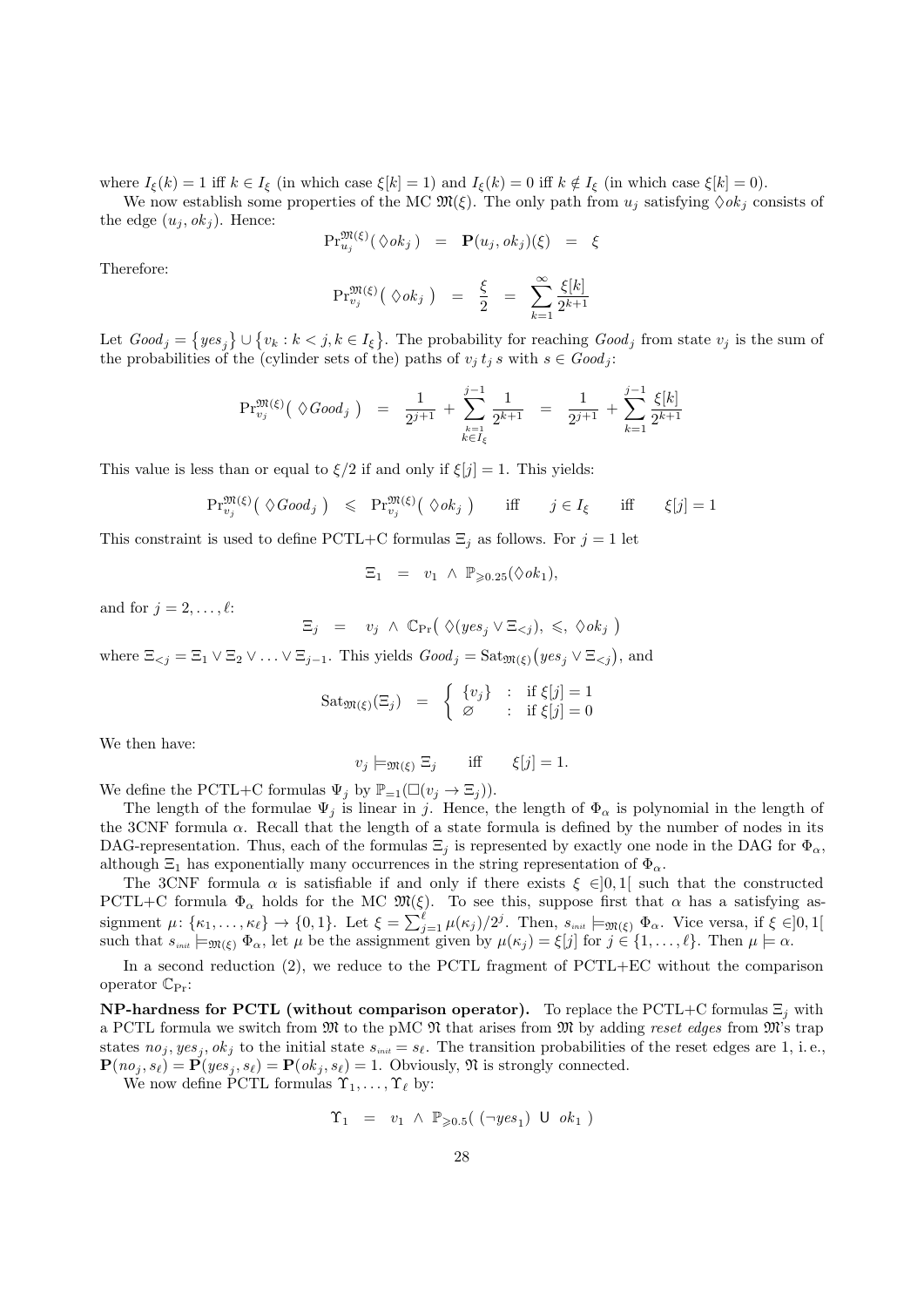and for  $j = 2, \ldots, \ell$ :

$$
\Upsilon_j \quad = \quad v_j \; \wedge \; \mathbb{P}_{\geqslant 0.5} \big( \; \neg (\mathit{yes}_j \vee \Upsilon_{
$$

where  $\Upsilon_{\leq j} = \Upsilon_1 \vee \Upsilon_2 \vee \ldots \vee \Upsilon_{j-1}$ . We then define  $\Psi_j = \mathbb{P}_{=1}(\Box(v_j \to \Upsilon_j)).$ 

The length of the resulting formula  $\Phi_{\alpha}$  is polynomial in the length of  $\alpha$ . The remaining task is to prove that  $\alpha$  is satisfiable if and only if there is some  $\xi \in ]0,1[$  such that  $\mathfrak{N}(\xi) \models \Phi_{\alpha}$ .

To prove this, we first consider some fixed value  $\xi \in ]0,1[$ . Let

$$
Goal_j = \{ yes_j, ok_j \} \cup \{ v_k : k \in I_{\xi}, k < j \}
$$
\n
$$
Tail_j = \{ no_j \} \cup \{ v_k : k \notin I_{\xi} \}
$$

Then, we have:

$$
\mathrm{Pr}^{\mathfrak{N}(\xi)}_{v_j}\big( \; (\neg \text{Goal}_j) \; \mathsf{U} \; \; \text{ok}_j \; \big) \;\; = \;\; \mathrm{Pr}^{\mathfrak{M}(\xi)}_{v_j}\big( \; \Diamond \text{ok}_j \; | \; \neg \Diamond \text{Fall}_j \; \big) \;\; = \;\; \frac{\mathrm{Pr}^{\mathfrak{M}(\xi)}_{v_j}\big( \; \Diamond \text{ok}_j \; \big)}{\mathrm{Pr}^{\mathfrak{M}(\xi)}_{v_j}\big( \; \neg \Diamond \text{Fall}_j \; \big)}
$$

Let  $Good_i$  be as above. That is,  $Good_i = Goal_i \setminus \{ok_i\}$ . Then:

$$
\mathrm{Pr}_{v_j}^{\mathfrak{N}(\xi)}\big( \; (\neg \text{Goal}_j) \; \; \mathsf{U} \; \; \text{Good}_j \; \big) \;\; = \;\; \mathrm{Pr}_{v_j}^{\mathfrak{M}(\xi)}\big( \; \Diamond \text{Good}_j \; | \; \neg \Diamond \text{Tail}_j \; \big) \;\; = \;\; \frac{\mathrm{Pr}_{v_j}^{\mathfrak{M}(\xi)}\big( \; \Diamond \text{ok}_j \; \big)}{\mathrm{Pr}_{v_j}^{\mathfrak{M}(\xi)}\big( \; \neg \Diamond \text{Tail}_j \; \big)}
$$

Hence:

$$
\Pr_{v_j}^{\mathfrak{N}(\xi)}\left( (\neg \text{Goal}_j) \cup \text{ok}_j \right) \geqslant \Pr_{v_j}^{\mathfrak{N}(\xi)}\left( (\neg \text{Goal}_j) \cup \text{Good}_j \right)
$$
\n
$$
\text{iff} \quad \Pr_{v_j}^{\mathfrak{M}(\xi)}\left( \Diamond \text{ok}_j \right) \geqslant \Pr_{v_j}^{\mathfrak{M}(\xi)}\left( \Diamond \text{Good}_j \right)
$$
\n
$$
\text{iff} \quad \xi[j] = 1
$$

Moreover, we have:

$$
\mathrm{Pr}^{\mathfrak{N}(\xi)}_{v_j}\big(\big(\neg \text{Goal}_j\big) \cup \text{ok}_j\big) + \mathrm{Pr}^{\mathfrak{N}(\xi)}_{v_j}\big(\big(\neg \text{Goal}_j\big) \cup \text{Good}_j\big) = 1
$$

The latter is based on the general observation that in each finite strongly connected MC  $\mathcal{M}$  we have:  $\Pr_s^{\mathcal{M}}((\neg B) \cup b) + \Pr_s^{\mathcal{M}}((\neg B) \cup (B \setminus \{b\})) = 1$  where s is a state in M, B is a set of states in M, and  $b \in B$ .

Putting things together we get:

$$
\Pr_{v_j}^{\mathfrak{N}(\xi)}\left( \left( \neg \text{Goal}_j \right) \cup \text{ok}_j \right) \geqslant \frac{1}{2} \quad \text{iff} \quad \xi[j] = 1
$$

But then  $\text{Sat}_{\mathfrak{N}(\xi)}(\Upsilon_j) = \{v_j\}$  iff  $\xi[j] = 1$ , and  $\text{Sat}_{\mathfrak{N}(\xi)}(\Upsilon_j) = \emptyset$  iff  $\xi[j] = 0$ . The remaining arguments are the same as for the reduction to the model-checking problem for PCTL+C.  $\Box$ 

#### <span id="page-28-0"></span>4.4. (MC-E) for monotonic PCTL on univariate pMCs

The parameters in pMC typically have a fixed meaning, e. g., the probability for the occurrence of an error, in which case the probability to reach a state where an error has occurred is increasing in  $x$ . This observation motivates the consideration of univariate pMCs and PCTL formulas that are monotonic in the following sense.

Given a univariate polynomial pMC  $\mathfrak{M} = (S, s_{\text{init}}, E, \mathbf{P})$  with variable x, let  $E_+$  denote the set of edges  $(s, t) \in E$  such that the polynomial  $\mathbf{P}(s, t)$  is monotonically increasing in X, i.e., whenever  $\xi_1, \xi_2 \in X$ and  $\xi_1(x) \leq \xi_2(x)$  then  $\mathbf{P}(s,t)(\xi_1) \leq \mathbf{P}(s,t)(\xi_2)$ . As  $(s,t) \in E_+$  iff there is no value  $\xi \in \mathbb{R}$  such that  $\xi \models \chi \wedge (\mathbf{P}(s,t)'<0)$ , the set  $E_+$  is computable in polynomial time using a polynomial-time algorithm for the univariate theory of the reals [\[34\]](#page-32-10). Here,  $\chi$  is as before the Boolean combination of polynomial constraints characterizing the set X of admissible parameter values, and  $P(s, t)'$  is the first derivative of the polynomial  $P(s, t)$ . Thus, the set  $E_+$  is computable in polynomial time. Let  $S_+$  denote the set of states that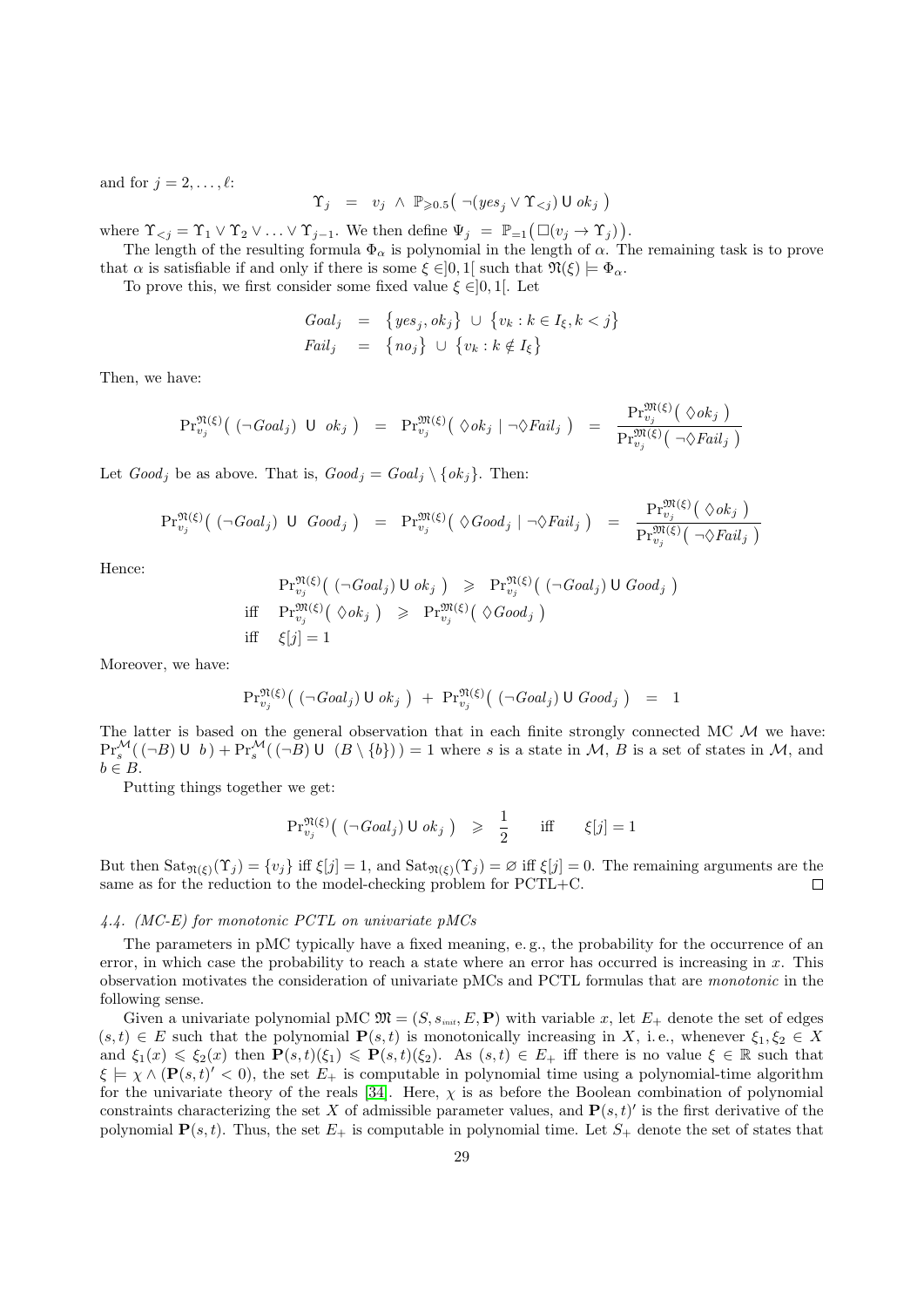are reachable only via edges in  $E_+$ . Formally,  $s \in S_+$  if for each finite path  $\pi = s_0 s_1 \dots s_m$  with  $s_m = s$  we have  $(s_i, s_{i+1}) \in E_+$  for  $i = 0, 1, \ldots, m-1$ . The states in  $S_+$  are called *monotonic* states. Given the set  $E_+$ , the set  $S_+$  can be determined by simple graph algorithms (in polynomial time).

We observe that the probabilities for path formulas along monotonic states exhibit monotonic behavior:

<span id="page-29-0"></span>**Lemma 13.** Let  $A, B \subseteq S_+$  and  $\varphi$  be one of the path formulas  $A \cup B$ ,  $A \cap B$ ,  $\Diamond B$ ,  $\Box B$ , or  $\bigcirc B$ . Then, for all  $\xi_1, \xi_2 \in X$  with  $\xi_1(x) < \xi_2(x)$  and all states  $s \in S$ :

$$
\mathrm{Pr}^{\mathfrak{M}(\xi_1)}_s(\varphi) \ \leqslant \ \mathrm{Pr}^{\mathfrak{M}(\xi_2)}_s(\varphi)
$$

Therefore,  $\text{Sat}_{\mathfrak{M}(\xi_1)}(\mathbb{P}_{\geq c}(\varphi)) \subseteq \text{Sat}_{\mathfrak{M}(\xi_2)}(\mathbb{P}_{\geq c}(\varphi)) \subseteq S_+$  for each  $c \in ]0,1]$ . An analogous statement holds for strict probability thresholds " $> c$ "

Let PCTL (state) formula  $\Phi$  be *monotonic* if it is obtained by the following grammar:

$$
\Phi \quad ::= \quad a \in S_+ \mid \Phi \land \Phi \mid \Phi \lor \Phi \mid \mathbb{P}_{\geq c}(\varphi) \mid \mathbb{P}_{>c}(\varphi)
$$
\n
$$
\varphi \quad ::= \quad \bigcirc \Phi \mid \Phi \cup \Phi \mid \Phi \mathsf{R} \Phi \mid \Diamond \Phi \mid \Box \Phi
$$

where  $c \in \mathbb{Q}_{>0}$ . The following lemma asserts the monotonicity of the satisfaction function  $\text{Sat}_{\mathfrak{M}}(\Phi) \colon X \to 2^S$ for monotonic formulas  $\Phi$ . (Recall that  $Sat_{\mathfrak{M}}(\Phi)(\xi) = Sat_{\mathfrak{M}(\xi)}(\Phi)$ .)

**Lemma 14.** Let  $\mathfrak{M}$  be a univariate polynomial pMC and  $\Phi$  a monotonic PCTL formula. Then,  $\text{Sat}_{\mathfrak{M}(\xi_1)}(\Phi) \subseteq$ Sat<sub> $\mathfrak{M}(\xi_2)(\Phi)$ </sub> for any two valuations  $\xi_1$  and  $\xi_2$  of x with  $\xi_1(x) < \xi_2(x)$ .

*Proof.* We prove the lemma by structural induction on  $\Phi$ . Consider two arbitrary but fixed valuations  $\xi_1$ and  $\xi_2$  of x satisfying  $\xi_1(x) < \xi_2(x)$ . The claim is obvious for the case where  $\Phi$  is an atomic formula  $a \in S_+$ . In the induction step we consider a monotonic PCTL-formula  $\Phi$  of the form  $\Phi = \Psi_1 \wedge \Psi_2$ ,  $\Phi = \Psi_1 \vee \Psi_2$ ,  $\Phi = \mathbb{P}_{\geq c}(\varphi)$  or  $\Phi = \mathbb{P}_{>c}(\varphi)$  where  $c > 0$  and  $\varphi \in \{\bigcirc \Psi, \Psi_1 \cup \Psi_2, \Psi_1 \mathbb{R} \Psi_2, \Diamond \Psi, \Box \Psi\}$ . The cases  $\Phi = \Psi_1 \wedge \Psi_2$ and  $\Phi = \Psi_1 \vee \Psi_2$  are obvious consequences of the induction hypothesis. Let us now consider the case where  $\Phi$ has the form  $\mathbb{P}_{\geq c}(\varphi)$  where  $\varphi$  is one of the four formulas above. We now can rely on the following two facts:

(1) If  $A \subseteq A'$ ,  $B \subseteq B'$  and  $\xi \in X$  then  $\Pr_s^{\mathfrak{M}(\xi)}(A \cup B) \leqslant \Pr_s^{\mathfrak{M}(\xi)}(A' \cup B')$ , and therefore,

$$
\mathrm{Sat}_{\mathfrak{M}(\xi)}\big(\mathbb{P}_{\geqslant c}\big(A\cup B\big)\big) \subseteq \mathrm{Sat}_{\mathfrak{M}(\xi)}\big(\mathbb{P}_{\geqslant c}\big(A'\cup B'\big)\big)
$$

Analogous statements hold for strict probability thresholds " $>c$ " and the release operator R, the next operator  $\bigcap$  and the derived operators  $\Diamond$  and  $\Box$ .

(2) If  $A, B \subseteq S_+$  and s is a state such that  $s \models \exists \varphi$  where  $\varphi$  is one of the formulas  $\bigcirc B$ ,  $A \cup B$ ,  $A \cap B$ ,  $\Diamond B$ or  $\Box B$  then s is a predecessor of a state in  $A \cup B \subseteq S_+$ . Hence,  $s \in S_+$  (by definition of  $S_+$ ).

These observations together with Lemma [13](#page-29-0) will now be used to establish the monotonicity property of the satisfaction functions of monotonic formulas.

Consider the case  $\Phi = \mathbb{P}_{\geq c}(\varphi)$  where  $\varphi = \Psi_1 \cup \Psi_2$ . Let  $\xi_1, \xi_2 \in X$ ,  $\xi_1(x) < \xi_2(x)$  and let  $A = \text{Sat}_{\mathfrak{M}(\xi_1)}(\Psi_1)$ ,  $A' = \text{Sat}_{\mathfrak{M}(\xi_2)}(\Psi_1)$  and  $B = \text{Sat}_{\mathfrak{M}(\xi_1)}(\Psi_2), B' = \text{Sat}_{\mathfrak{M}(\xi_2)}(\Psi_2)$ , Then  $A \subseteq A' \subseteq S_+$  and  $B \subseteq B' \subseteq S_+$  by induction hypothesis. Using (1) we get:

$$
\mathrm{Sat}_{\mathfrak{M}(\xi_1)}(\Phi) = \mathrm{Sat}_{\mathfrak{M}(\xi_1)}(\mathbb{P}_{\geqslant c}(A\cup B)) \subseteq \mathrm{Sat}_{\mathfrak{M}(\xi_1)}(\mathbb{P}_{\geqslant c}(A'\cup B')) \subseteq \mathrm{Sat}_{\mathfrak{M}(\xi_2)}(\mathbb{P}_{\geqslant c}(A'\cup B')) = \mathrm{Sat}_{\mathfrak{M}(\xi_2)}(\Phi).
$$

The other cases, i.e.,  $\varphi \in \{ \bigcirc \Psi, \Diamond \Psi, \Box \Psi, \Psi_1 \mathsf{R} \Psi_2 \}$  or monotonic PCTL with strict lower probability bounds, are analogous and omitted here. Moreover,  $s \models_{\mathfrak{M}(\mathcal{E})} \Psi$  for some  $\xi \in X$  implies  $s \models \exists \varphi$ . Thus, observation (2) yields  $\text{Sat}_{\mathfrak{M}(\mathcal{E})}(\Phi) \subseteq S_+$ . So in particular,  $\text{Sat}_{\mathfrak{M}(\mathcal{E}_1)}(\Phi) \subseteq \text{Sat}_{\mathfrak{M}(\mathcal{E}_2)}(\Phi) \subseteq S_+$ .  $\Box$ 

Hence, if  $\Phi$  is monotonic then the satisfaction function  $X \to 2^S$ ,  $\xi \mapsto \text{Sat}_{\mathfrak{M}}(\Phi)(\xi) = \text{Sat}_{\mathfrak{M}(\xi)}(\Phi)$  is monotonic, and we obtain:

Corollary 15. Let  $\Phi$  be a monotonic PCTL formula. Then there exist  $\xi_{\Phi} \in \mathbb{R}$  and  $S_{\Phi} \subseteq S$ , called the maximal satisfaction set of  $\Phi$ , such that  $\text{Sat}_{\mathfrak{M}(\xi)}(\Phi) = S_{\Phi}$  for all  $\xi \in X$  with  $\xi(x) \geq \xi_{\Phi}(x)$ , and  $\text{Sat}_{\mathfrak{M}(\xi)}(\Phi) \subseteq S_{\Phi}$  for all  $\xi \in X$  with  $\xi(x) < \xi_{\Phi}(x)$ .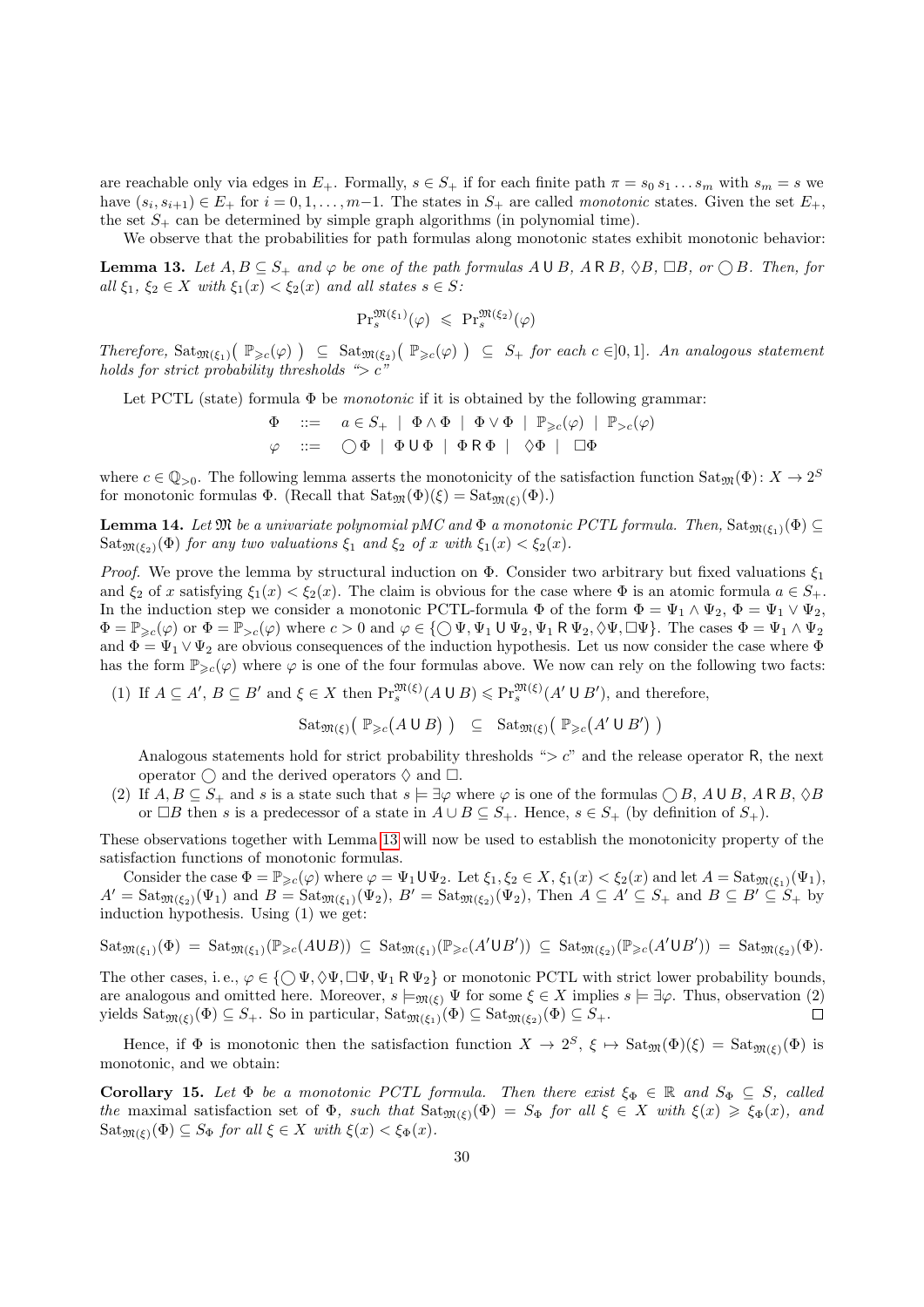To decide (MC-E) for a given monotonic formula  $\Phi$ , it suffices to determine the sets  $S_{\Psi}$  for the sub-state formulas  $\Psi$  of  $\Phi$ . This can be done in polynomial time. Using this observation, we obtain:

**Theorem 16** ((MC-E) for monotonic PCTL on univariate pMC). Let  $\mathfrak{M} = (S, s_{init}, E, \mathbf{P})$  be a univariate polynomial pMC on x, and  $\Phi$  a monotonic PCTL formula. Then the problem to decide whether there exists an admissible parameter valuation  $\xi$  for x such that  $\mathfrak{M}(\xi) \models \Phi$  is in P.

*Proof.* The idea of a polynomial time algorithm is to compute the maximal satisfaction sets  $S_{\Psi}$  of the subformulas  $\Psi$  of  $\Phi$ . Then, there exists  $\xi \in X$  with  $\mathfrak{M}(\xi) \models \Phi$  if and only if  $s_{\text{init}} \in S_{\Phi}$ .

The sets  $S_{\Psi}$  can be computed in an inductive way by processing the nodes in the DAG representation of  $\Phi$  in a bottom-up manner. The treatment of atomic propositions  $a \in S_+$  is obvious, and so are the cases  $\Phi = \Psi_1 \vee \Psi_2$ , and  $\Phi = \Psi_1 \wedge \Psi_2$ . Note that  $S_{\Psi_1 \vee \Psi_2} = S_{\Psi_1} \cup S_{\Psi_2}$  and  $S_{\Psi_1 \wedge \Psi_2} = S_{\Psi_1} \cap S_{\Psi_2}$ . Consider now the case  $\Psi = \mathbb{P}_{\geqslant c}(\Psi_1 \cup \Psi_2)$ . Let  $A = S_{\Psi_1}$  and  $B = S_{\Psi_2}$ . Using fraction-free Gaussian elimination, we compute the rational functions  $p_s = f_s/g_s$  representing the probabilities  $\Pr_s^{\mathfrak{M}}(A \cup B)$ . Using a polynomial time algorithm for the univariate theory of the reals [\[34\]](#page-32-10), we check for each state  $s \in S$  whether there is some  $\xi \in X$  with  $p_s(\xi) \geq c$ . Then,  $S_{\Psi} = \{s \in S : \exists \xi \in X \text{ s.t. } p_s(\xi) \geq c\}$ . Again, the remaining cases are similar and omitted here.  $\Box$ 

# 4.5. Model checking PCTL+EC on MCs with parametric weights

We finally consider the case where  $M$  is an ordinary Markov chain augmented with a parametric weight function  $wgt: S \to \mathbb{Q}[\overline{x}]$ . Given a set  $T \subseteq S$  such that  $\Pr_s^{\mathcal{M}}(\Diamond T) = 1$  for all states  $s \in S$ , the vector of the expected accumulated weights  $e = (E_s^{\mathcal{M}}(\text{\textcircled{*}} T))_{s \in S}$  is computable as the unique solution of a linear equation system of the form  $A \cdot e = b$ , where the matrix A is non-parametric, and only the vector b depends on  $\bar{x}$ . By Lemma [5,](#page-9-0)  $E_s^{\mathcal{M}}(\oplus T)$  is a polynomial of the form  $\sum_{t \in S} \beta_{s,t} \cdot wgt(t)$  with  $\beta_{s,t} \in \mathbb{Q}$  for all  $s \in S$ , and can be computed in polynomial time. The expected mean payoff for a given set T is given by  $E_s^{\mathcal{M}}(\text{mp}(T)) = \sum_{BSCC} P_r^{\mathcal{M}}(\Diamond B) \cdot \text{mp}(B)(T)$  where  $\text{mp}(B)(T) = \sum_{t \in T} \zeta_t \cdot wgt_T(t)$  with  $\zeta_t$  being the steady-state probability for state t inside B (viewed as a strongly connected Markov chain), and  $wgt_T(t) = 0$ if  $t \notin T$ ,  $wgt_T(t) = wgt(t)$  for  $t \in T$ . As the transition probabilities are non-parametric, the steady-state probabilities are obtained as the unique solution of a non-parametric linear equation system. So both types of expectations can be computed in polynomial time. Unfortunately, the treatment of formulas with nested expectation operators is more involved. Using the standard computation scheme that processes the DAG-representation of the given PCTL+EC formula in a bottom-up manner to treat inner subformulas first, the combination of polynomial constraints after the consideration of an inner node is still as problematic as in the pMC-case. Using known algorithms for the existential theory of the reals yields the following bound.

**Theorem 17** (Time complexity of PCTL+EC model checking with parametric weights). Let  $M$  be an MC with parametric weights over k parameters, and  $\Phi$  a PCTL+EC formula. The problem (MC-E) is solvable in time  $\mathcal{O}(|\Phi| \cdot \text{poly}(size(\mathcal{M}), d)^{k \cdot |\Phi|_{\mathbb{E}, \mathbb{C}_{\mathcal{E}}}})$ , where  $|\Phi|_{\mathbb{E}, \mathbb{C}_{\mathcal{E}}}$  is the number of expectation and expectation comparison operators in Φ, and d the maximum degree of the polynomials assigned as weights in M.

If there is only one parameter, the model checking for MCs with parametric weights is solvable in polynomial time for the fragment of PCTL+EC without nested formulas (cf. Theorem [10\)](#page-25-0).

## 5. Conclusion

In this paper we revisited the model-checking problem for pMC and PCTL-like formulas. The purpose of the first part is to draw attention to the fraction-free Gaussian elimination for computing rational functions for reachability probabilities, expected accumulated weights and expected mean payoffs as an alternative to the gcd-based algorithms that have been considered before and are known to suffer from the high complexity of gcd-computations for multivariate polynomials. The experiments show that an implementation using one-step fraction-free Gaussian elimination has superior performance for some benchmarks, and may be beneficial in practice.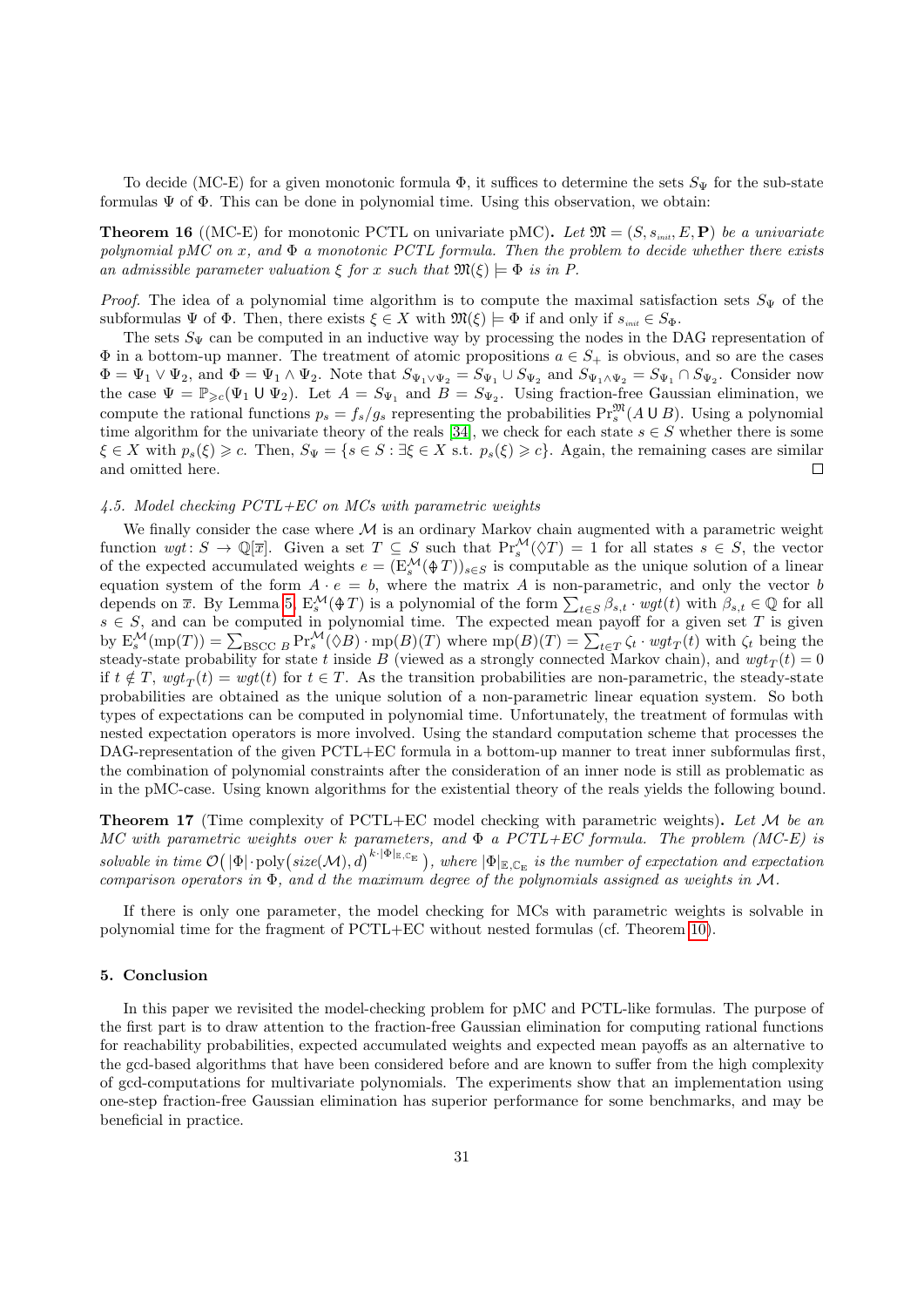In the second part of the paper we studied the complexity of the model-checking problem for pMC and PCTL and its extension PCTL+EC by expectation and comparison operators (cf. Table [1](#page-2-0) in the introduction for a summary). We identified instances where the model-checking problem is NP-hard as well as fragments of PCTL+EC where the model checking problem is solvable in polynomial time. Furthermore, we have shown that an exponential blow-up in the number of parameters for a closed-form representation cannot be avoided in general, even for acyclic pMCs.

#### References

- <span id="page-31-0"></span>[1] B. Jonsson, K. G. Larsen, Specification and refinement of probabilistic processes, in: 6th Annual Symposium on Logic in Computer Science (LICS), IEEE, 1991, pp. 266–277. [doi:10.1109/LICS.1991.151651](http://dx.doi.org/10.1109/LICS.1991.151651).
- <span id="page-31-1"></span>[2] C. Daws, Symbolic and parametric model checking of discrete-time Markov chains, in: 1st Int. Colloquium on Theoretical Aspects of Computing (ICTAC), Vol. 3407 of LNCS, Springer, 2005, pp. 280–294. [doi:10.1007/978-3-540-31862-0\\_21](http://dx.doi.org/10.1007/978-3-540-31862-0_21).
- <span id="page-31-2"></span>[3] R. Lanotte, A. Maggiolo-Schettini, A. Troina, Parametric probabilistic transition systems for system design and analysis, Formal Aspects of Computing 19 (1) (2007) 93–109. [doi:10.1007/s00165-006-0015-2](http://dx.doi.org/10.1007/s00165-006-0015-2).
- <span id="page-31-3"></span>[4] E. M. Hahn, H. Hermanns, L. Zhang, Probabilistic reachability for parametric Markov models, Int. Journal on Software Tools for Technology Transfer 13 (1) (2011) 3–19. [doi:10.1007/s10009-010-0146-x](http://dx.doi.org/10.1007/s10009-010-0146-x).
- <span id="page-31-4"></span>[5] E. M. Hahn, H. Hermanns, B. Wachter, L. Zhang, PARAM: A model checker for parametric Markov models, in: 22nd Int. Conference on Computer Aided Verification (CAV), Vol. 6174 of LNCS, Springer, 2010, pp. 660–664. [doi:](http://dx.doi.org/10.1007/978-3-642-14295-6_56) [10.1007/978-3-642-14295-6\\_56](http://dx.doi.org/10.1007/978-3-642-14295-6_56).
- <span id="page-31-5"></span>[6] M. Z. Kwiatkowska, G. Norman, D. Parker, PRISM 4.0: Verification of probabilistic real-time systems, in: 23rd Int. Conference on Computer Aided Verification (CAV), Vol. 6806 of LNCS, Springer, 2011, pp. 585–591. [doi:10.1007/](http://dx.doi.org/10.1007/978-3-642-22110-1_47) [978-3-642-22110-1\\_47](http://dx.doi.org/10.1007/978-3-642-22110-1_47).
- <span id="page-31-6"></span>[7] K. O. Geddes, S. R. Czapor, G. Labahn, Algorithms for Computer Algebra, Kluwer, 1993.
- <span id="page-31-7"></span>[8] C. Dehnert, S. Junges, J. Katoen, M. Volk, A Storm is coming: A modern probabilistic model checker, in: 29th Int. Conference on Computer Aided Verification (CAV), Vol. 10427 of LNCS, Springer, 2017, pp. 592–600. [doi:10.1007/](http://dx.doi.org/10.1007/978-3-319-63390-9_31) [978-3-319-63390-9\\_31](http://dx.doi.org/10.1007/978-3-319-63390-9_31).
- <span id="page-31-8"></span>[9] N. Jansen, F. Corzilius, M. Volk, R. Wimmer, E. Abrah´am, J. Katoen, B. Becker, Accelerating parametric probabilistic ´ verification, in: 11th Conference on Quantitative Evaluation of Systems (QEST), Vol. 8657 of LNCS, Springer, 2014, pp. 404–420. [doi:10.1007/978-3-319-10696-0\\_31](http://dx.doi.org/10.1007/978-3-319-10696-0_31).
- <span id="page-31-9"></span>[10] E. H. Bareiss, Computational solutions of matrix problems over an integral domain, IMA Journal of Applied Mathematics 10 (1) (1972) 68–104. [doi:10.1093/imamat/10.1.68](http://dx.doi.org/10.1093/imamat/10.1.68).
- <span id="page-31-10"></span>[11] H. Hansson, B. Jonsson, A logic for reasoning about time and reliability, Formal Aspects of Computing 6 (5) (1994) 512–535. [doi:10.1007/bf01211866](http://dx.doi.org/10.1007/bf01211866).
- <span id="page-31-11"></span>[12] K. Sen, M. Viswanathan, G. Agha, Model-checking Markov chains in the presence of uncertainties, in: 12th Int. Conference on Tools and Algorithms for the Construction and Analysis of Systems (TACAS), Vol. 3920 of LNCS, Springer, 2006, pp. 394–410. [doi:10.1007/11691372\\_26](http://dx.doi.org/10.1007/11691372_26).
- <span id="page-31-12"></span>[13] K. Chatterjee, K. Sen, T. A. Henzinger, Model-checking omega-regular properties of interval Markov chains, in: 11th Int. Conference on Foundations of Software Science and Computational Structures (FoSSaCS), Vol. 4962 of LNCS, Springer, 2008, pp. 302–317. [doi:10.1007/978-3-540-78499-9\\_22](http://dx.doi.org/10.1007/978-3-540-78499-9_22).
- <span id="page-31-13"></span>[14] L. Hutschenreiter, C. Baier, J. Klein, Parametric Markov chains: PCTL complexity and fraction-free Gaussian elimination, in: 8th International Symposium on Games, Automata, Logics and Formal Verification (GandALF), Vol. 256 of EPTCS, 2017, pp. 16–30. [doi:10.4204/EPTCS.256.2](http://dx.doi.org/10.4204/EPTCS.256.2).
- <span id="page-31-14"></span>[15] M. T. McClellan, The exact solution of systems of linear equations with polynomial coefficients, Journal of the Association for Computing Machinery 20 (4) (1973) 563–588. [doi:10.1145/321784.321787](http://dx.doi.org/10.1145/321784.321787).
- <span id="page-31-15"></span>[16] R. Kannan, Solving systems of linear equations over polynomials, Theoretical Computer Science 39 (1985) 69–88. [doi:](http://dx.doi.org/10.1016/0304-3975(85)90131-8) [10.1016/0304-3975\(85\)90131-8](http://dx.doi.org/10.1016/0304-3975(85)90131-8).
- <span id="page-31-16"></span>[17] W. Y. Sit, An algorithm for solving parametric linear systems, Journal of Symbolic Computation 13 (4) (1992) 353–394. [doi:10.1016/S0747-7171\(08\)80104-6](http://dx.doi.org/10.1016/S0747-7171(08)80104-6).
- <span id="page-31-17"></span>[18] G. Nakos, P. R. Turner, R. M. Williams, Fraction-free algorithms for linear and polynomial equations, ACM SIGSAM Bulletin 31 (3) (1997) 11–19. [doi:10.1145/271130.271133](http://dx.doi.org/10.1145/271130.271133).
- <span id="page-31-18"></span>[19] C. Dehnert, S. Junges, N. Jansen, F. Corzilius, M. Volk, H. Bruintjes, J. Katoen, E. Abrah´am, PROPhESY: A probabilistic ´ parameter synthesis tool, in: 27th Int. Conference on Computer Aided Verification (CAV), Vol. 9206 of LNCS, Springer, 2015, pp. 214–231. [doi:10.1007/978-3-319-21690-4\\_13](http://dx.doi.org/10.1007/978-3-319-21690-4_13).
- <span id="page-31-19"></span>[20] A. Filieri, C. Ghezzi, G. Tamburrelli, Run-time efficient probabilistic model checking, in: 33rd Int. Conference on Software Engineering (ICSE), ACM, 2011, pp. 341–350. [doi:10.1145/1985793.1985840](http://dx.doi.org/10.1145/1985793.1985840).
- <span id="page-31-20"></span>[21] M. Benedikt, R. Lenhardt, J. Worrell, LTL model checking of interval Markov chains, in: 19th Int. Conference on Tools and Algorithms for the Construction and Analysis of Systems (TACAS), Vol. 7795 of LNCS, Springer, 2013, pp. 32–46. [doi:10.1007/978-3-642-36742-7\\_3](http://dx.doi.org/10.1007/978-3-642-36742-7_3).
- <span id="page-31-21"></span>[22] V. Chonev, Reachability in augmented interval Markov chains, CoRR abs/1701.02996.
- <span id="page-31-22"></span>[23] T. Quatmann, C. Dehnert, N. Jansen, S. Junges, J. Katoen, Parameter synthesis for Markov models: Faster than ever, in: 14th Int. Symposium on Automated Technology for Verification and Analysis (ATVA), Vol. 9938 of LNCS, Springer, 2016, pp. 50–67. [doi:10.1007/978-3-319-46520-3\\_4](http://dx.doi.org/10.1007/978-3-319-46520-3_4).